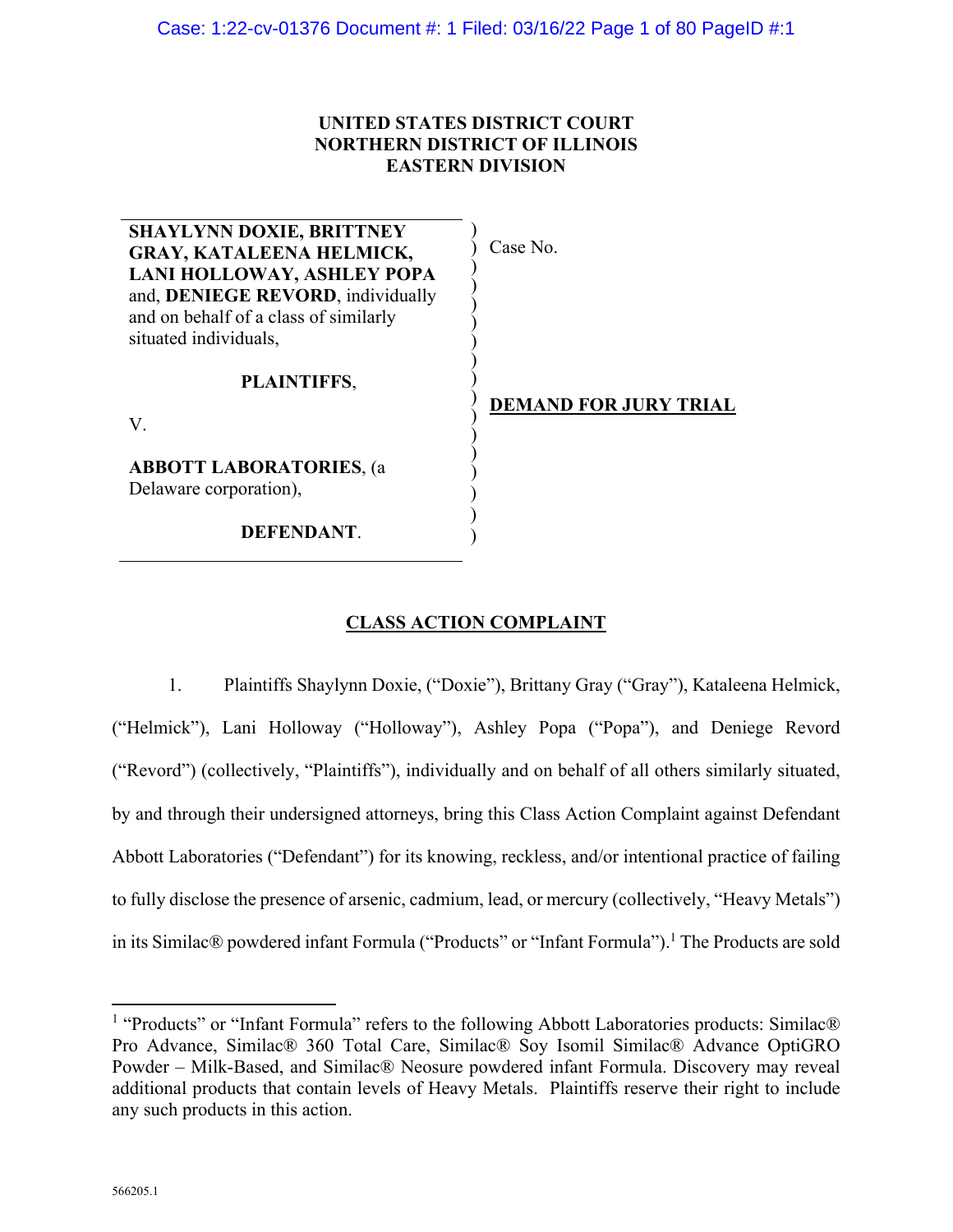## Case: 1:22-cv-01376 Document #: 1 Filed: 03/16/22 Page 2 of 80 PageID #:2

throughout the United States and do not conform to their packaging. Plaintiffs seek both injunctive and monetary relief on behalf of the proposed Class (as defined herein), including requiring full disclosure of all such Heavy Metals in the Products packaging, and restoring monies to the members of the proposed Class. Plaintiffs allege the following based upon personal knowledge as well as investigation by their counsel as to themselves, and as to all other matters, upon information and belief. Plaintiffs believe that substantial evidentiary support will exist for the allegations set forth herein after a reasonable opportunity for discovery.

## **NATURE OF THE ACTION**

2. Babies rely on breastmilk and/or infant formula for their nutrition and growth. The U.S. Dietary Guidelines for Americans and the American Academy of Pediatrics recommends breastfeeding babies exclusively for about six months from birth and continuing afterwards along with introduction of solid foods until they are 12 months old and beyond.<sup>2</sup> However, according to the CDC, only 46.3% of babies under three months old are exclusively breastfed and the percentage of babies exclusively breastfed through six months drops to 25.8%.<sup>3</sup> For babies younger than six months, the CDC recommends that breast milk or infant formula are the only things they eat for their nutrition, and while supplementing with some solid food, breastmilk or infant formula is recommended up to when they are 24 months old.<sup>4</sup> Therefore, significant numbers of babies rely on infant formula for their growth and nutrition in the first year of their lives and beyond.

<sup>2</sup> Infant and Toddler Nutrition: Recommendation and Benefits cdc.gov/nutrition/infantandtoddlernutrition/breastfeeding/recommendations-benefits.html (last accessed on March 3, 2022).

<sup>&</sup>lt;sup>3</sup> Key Breastfeeding Indicators, available at https://www.cdc.gov/breastfeeding/data/facts.html (last accessed on March 3, 2022).

<sup>4</sup> https://www.cdc.gov/nutrition/InfantandToddlerNutrition/foods-and-drinks/when-to-introducesolid-foods.html.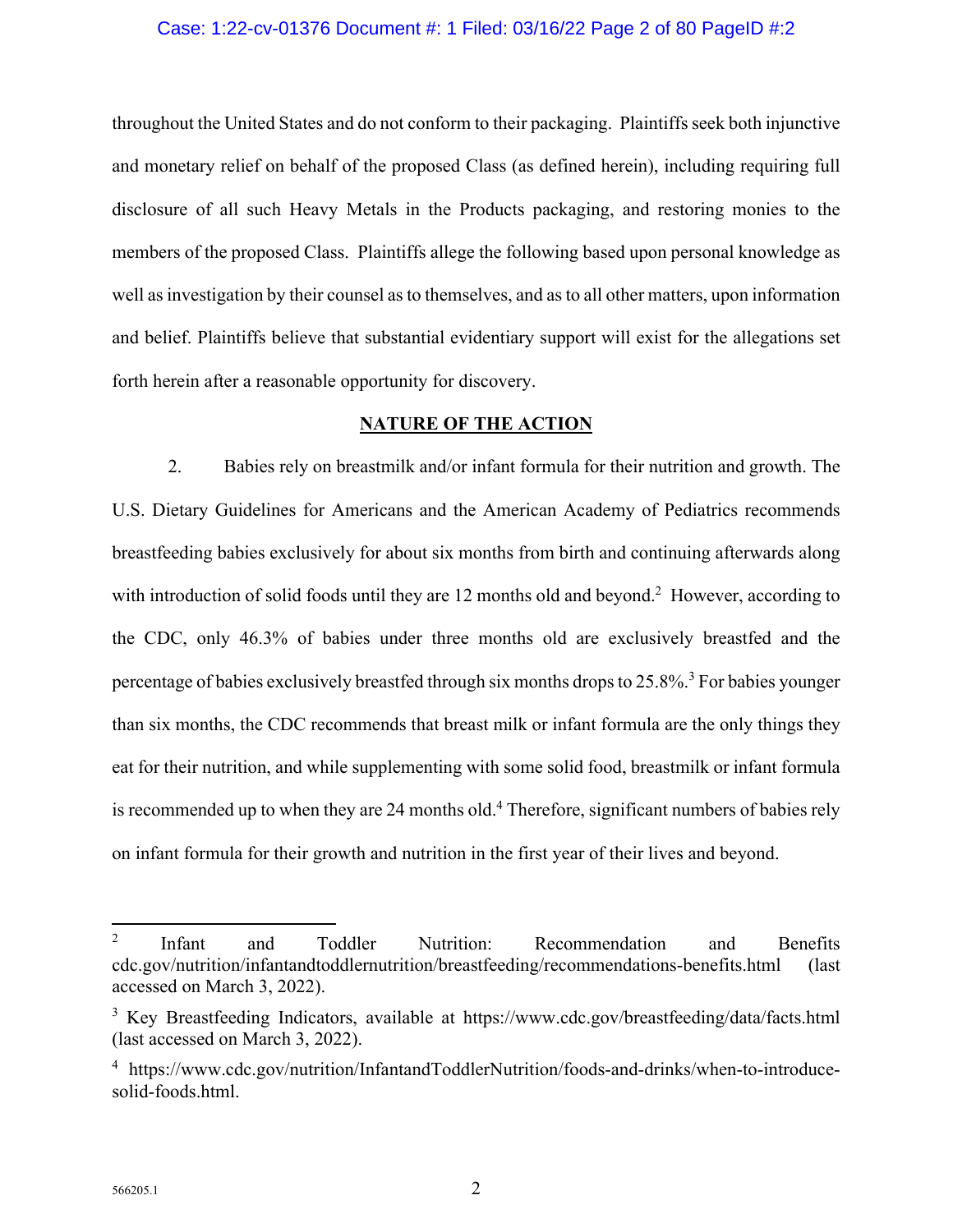## Case: 1:22-cv-01376 Document #: 1 Filed: 03/16/22 Page 3 of 80 PageID #:3

3. Reasonable parents, like Plaintiffs, trust manufacturers, like Defendant, to sell Infant Formula that is healthy, nutritious, and free from harmful toxins, contaminants, and chemicals. They certainly expect the formula they feed their infants to be free from Heavy Metals, substances known to have significant and unsafe developmental and health consequences.

4. Consumers lack the scientific knowledge necessary to determine whether the Defendant's Products do in fact contain Heavy Metals and/or other undesirable toxins or contaminants, or to ascertain the true nature of the ingredients and quality of the Products. Reasonable consumers therefore must and do rely on Defendant to properly and fully disclose what its Products contain. This is especially true for a product's contents like arsenic, lead, cadmium, and mercury that are being fed to hours-, days- or months-old babies. Such information would be material to any reasonable parent's purchasing decisions.

5. Defendant manufactures, formulates, markets, advertises, packages, distributes, and sells infant formula products under the brand name Similac® throughout the United States, including in this District.

6. To justify a premium price and induce reasonable consumers to believe in the quality and safety of its Products, Defendant's packaging emphasizes that the Infant Formula is healthy, nutritious, and made with superior ingredients and not made with detrimental and genetically engineered ingredients.

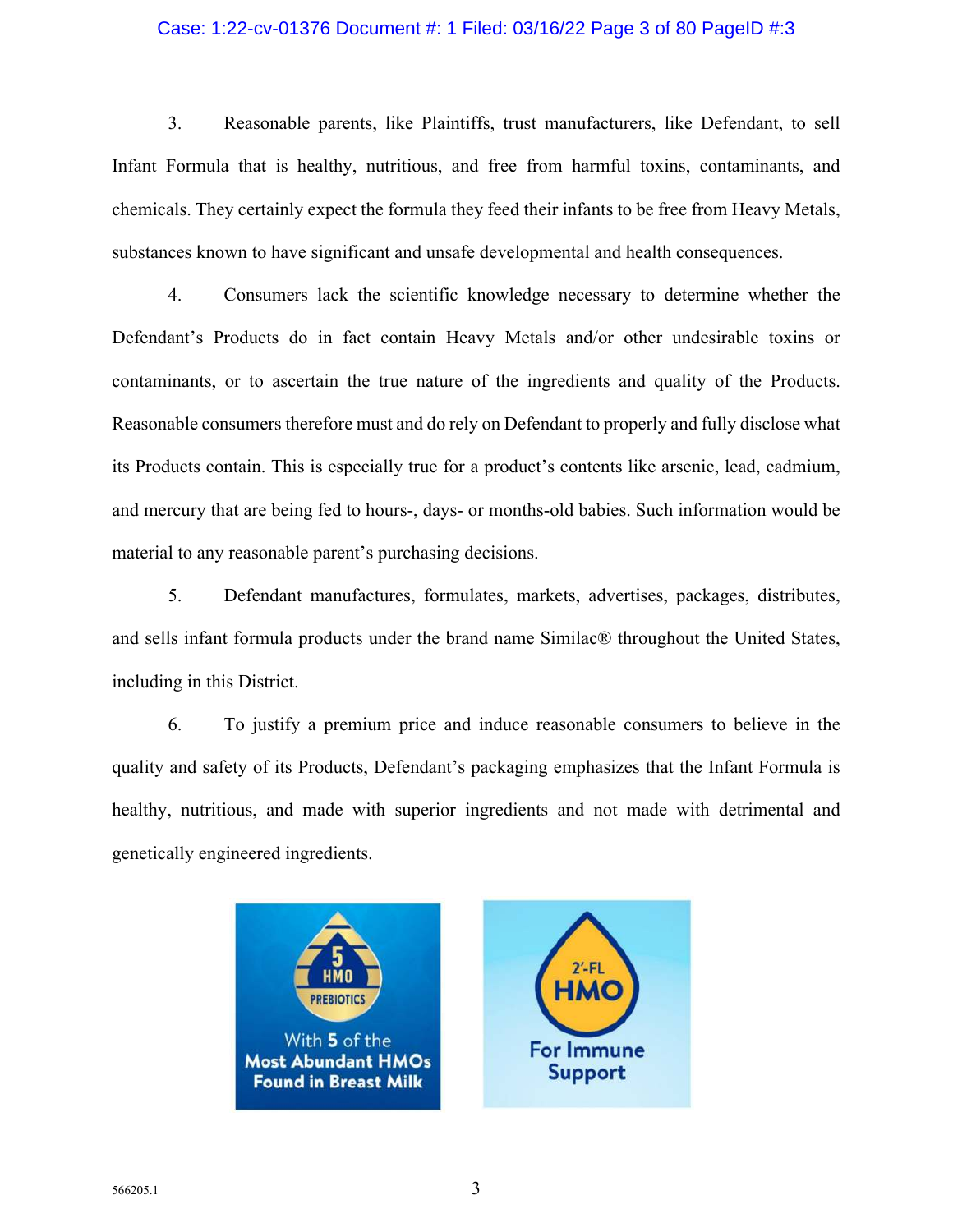# NO ARTIFICIAL GROWTH HORMONES' NON GMO<sup>+</sup> · NO PALM OLEIN OIL

| <b>VITAMINS</b>                                                                   | <b>INTER</b> 134                                                                                                                                                                                                                                                                                                                                                                                                                                                                                                                                                                                                                                                                                                                                                                                                                                                                                                                                                            | LINDLEG ACD  1300 mg                                                                                      |                 |
|-----------------------------------------------------------------------------------|-----------------------------------------------------------------------------------------------------------------------------------------------------------------------------------------------------------------------------------------------------------------------------------------------------------------------------------------------------------------------------------------------------------------------------------------------------------------------------------------------------------------------------------------------------------------------------------------------------------------------------------------------------------------------------------------------------------------------------------------------------------------------------------------------------------------------------------------------------------------------------------------------------------------------------------------------------------------------------|-----------------------------------------------------------------------------------------------------------|-----------------|
| VERMIN A  300 U<br>VERMIN D  90 U<br>WHAINE  15 U<br>TCD<br>加加<br><b>MINERALS</b> | 张阳和如果,孔 150 页<br>VTAMN B <sub>2</sub> 0.25 mg<br>MACN  1350 FEB<br>FAICACD FELADA  15 ITCL                                                                                                                                                                                                                                                                                                                                                                                                                                                                                                                                                                                                                                                                                                                                                                                                                                                                                  | FRIDEEKADD 60 mg<br>VT. C (ASCORDC ACC)  9<br><b><i>DOME</i></b>                                          | $\frac{m}{m}$   |
|                                                                                   | ाट                                                                                                                                                                                                                                                                                                                                                                                                                                                                                                                                                                                                                                                                                                                                                                                                                                                                                                                                                                          | <b>POTASSIUM</b> 105<br><b>CHLORDE</b>                                                                    | <b>DO</b><br>ng |
|                                                                                   | INGREDIENTS: HONFAT MEK LACTOSE, HEH OLEC SAFFEDATER OL, WHEY FROTEN CONCENTRATE, SOY OL, ODCONLIT OIL<br>HUNN NEK OLGOSACOVARDES! (2' FLOOSYLLACTOSE, LACTO AFTETNAKSE, O FLOOSYLLACTOSE, 6' SALYLLACTOSE<br>3' SIALHUACTOSEY <b>LESS THAN 25 OF:</b> C COHW OL FIX ALPINA OL MEETA CARDTENE LUTEIN POTASTAM CORATE CALCLIN<br>CARBONATE, ASCORBO, ACIO, SOY LECTIVIL, POTASSIUNI CHLOROE, MAGNESLIM CHLOROE, FERROLIS SULFATE, CHOLINE<br>BTARTAJTE, CHOUNE CHUDEDE, ASCOREN, PAUNTATE, SALT, TAURINE, INCISTOL, ZINC SULFATE, MIXED TOCOPHEROUS<br>6-ALPHA-TOCOFHERN, ACETATE, MACIANATE, CALCUM FANTOTHENATE, L-CAPATINE, VITAMIN A PALMITATE, COPPER<br>SUSSTE, THAWINE HYSPOCH ORDE, RIFOR AINL PYRIDONIE HYSPOCH ORDE, FOLICIACO, MANGANESE SUSATE, PHYLIC<br>JUNDIE, EDTIN, SODUM SELENATE, VITAMIN D., VITAMIN B., CALCUM PHOSPHATE, POTASSUN PHOSPHATE, POTASSUN<br>ODDE POTASSUM WORDIER AND NICLIOTES ACENDSHES MONOPHOSPIATE COTONIES HIENOPHOSPIATE OIS SOLIA | GJANDSKE S'-NOKOFHOSPAATE, DISIONINA URDINE S'-NOVICPHOSPHATEI, <b>Contains Milk and Soy Ingredients.</b> |                 |

t Ingredients not genetically engineered.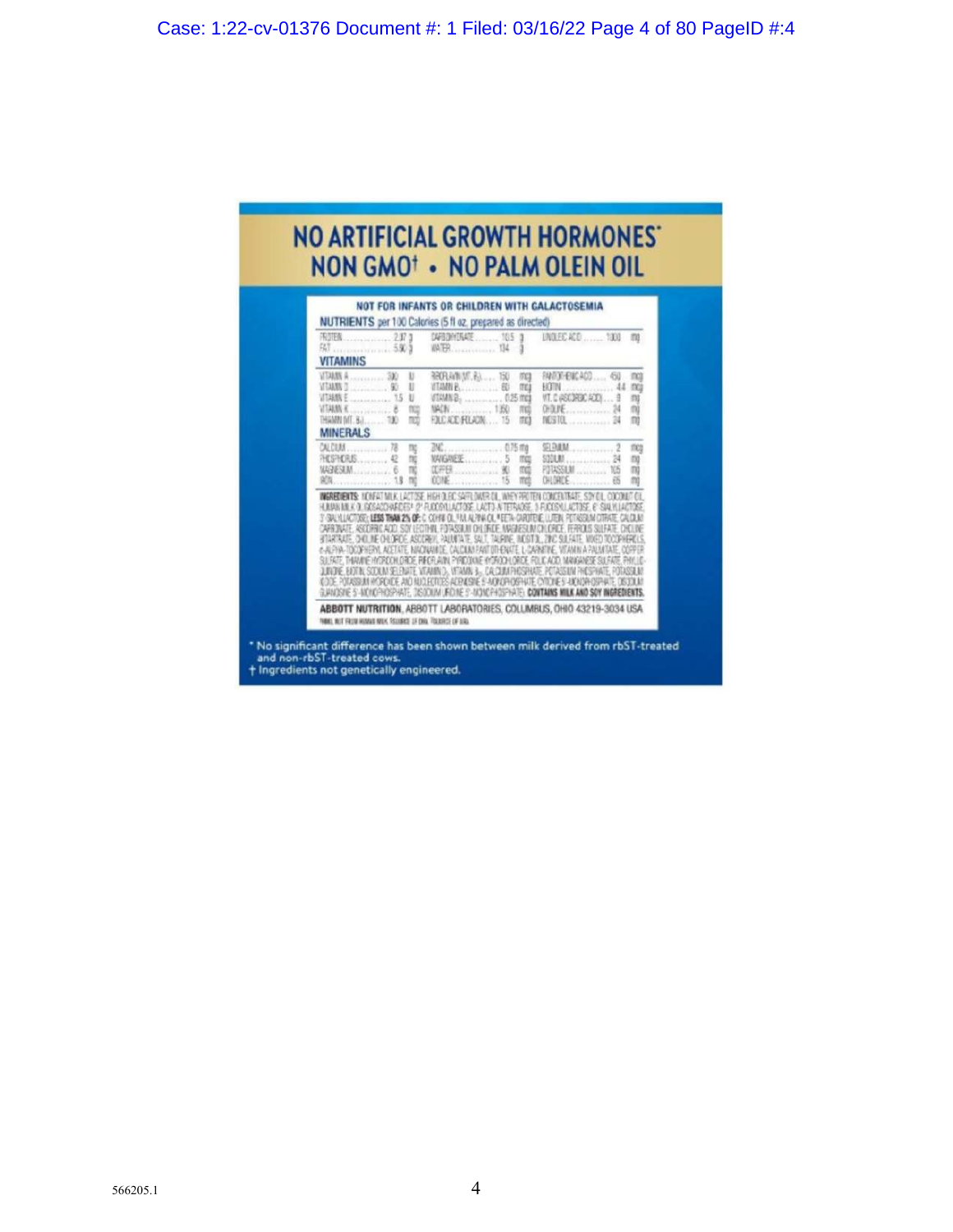

7. Defendant states the Infant Formula contains superior ingredients such as Docosahexaenoic Acid ("DHA"), prebiotics such as human milk oligosaccharides ("HMO"), and lutein and beta-carotene.<sup>5</sup>



<sup>5</sup> https://www.similac.com/baby-formula-ingredients.html (last accessed Feb. 26, 2022).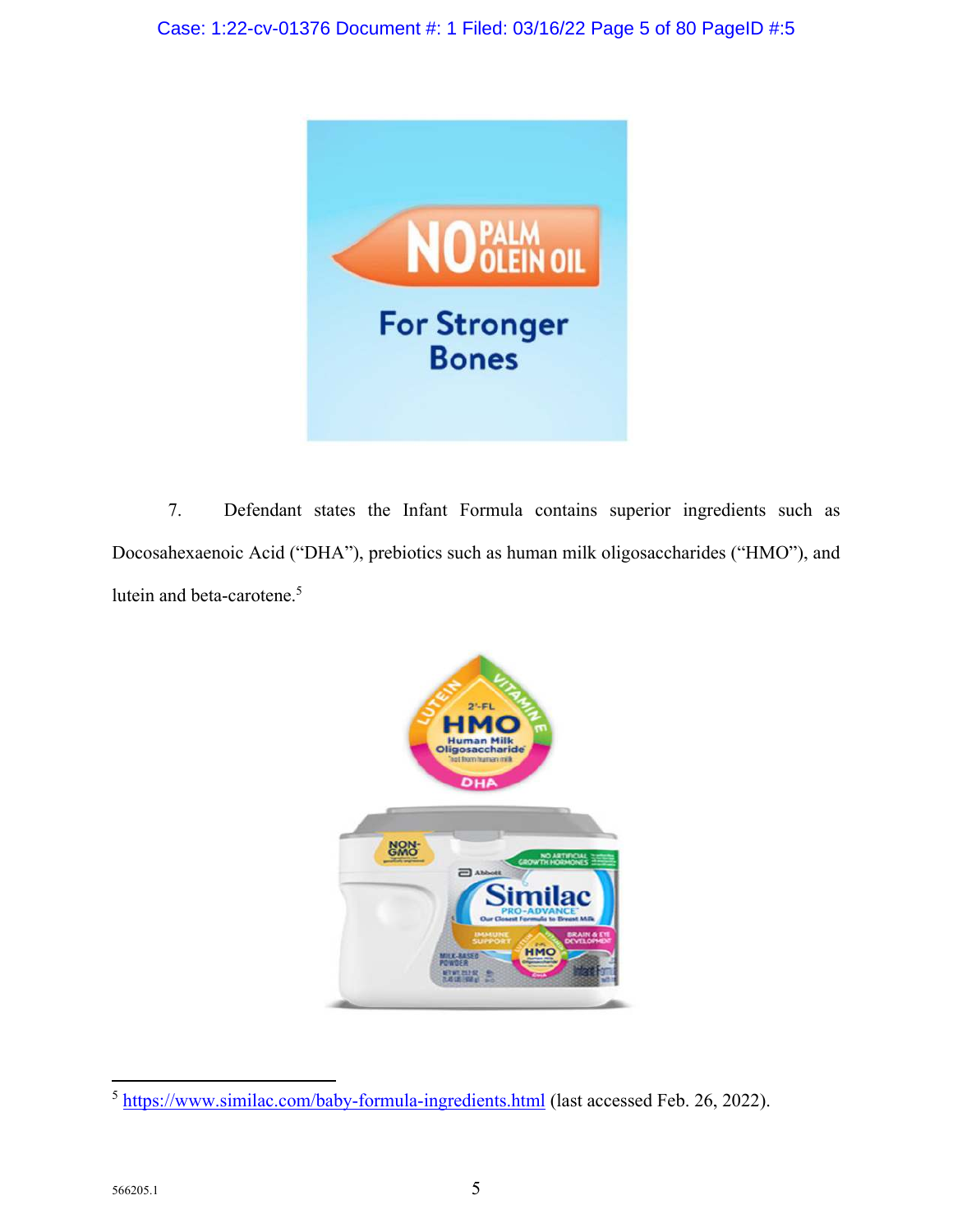## Case: 1:22-cv-01376 Document #: 1 Filed: 03/16/22 Page 6 of 80 PageID #:6

8. Based on the impression given by the packaging and lack of any disclosures, no reasonable consumer could expect or understand that the Infant Formula contained Heavy Metals. This is especially true as the development and physical risks created by ingestion of Heavy Metals by infants is well-recognized.

9. Defendant uses its other marketing to further promise a healthy product that poses no risks to any infants. Specifically, Defendant promises on its website: (1) to give babies "the very best, with nutrition [parents] can trust to keep [babies] fed, happy, and healthy;"<sup>6</sup> (2) that parents "can be confident in the nourishment of Similac;"<sup>7</sup> and that (3) that its Products are "enriched with key vitamins, minerals, and nutrients to help give your little one a strong start[,]"<sup>8</sup> This is all in direct contradiction to the true nature of the Infant Formula's contents, which include Heavy Metals.

10. The Infant Formula has been shown to contain detectable levels of arsenic, cadmium, lead, mercury, and/or perchlorate, all known to pose health risks to humans, and particularly to infants.<sup>9</sup>

11. Despite this, Defendant knowingly chose to not disclose to consumers that the Infant Formula contains, or has a material risk of containing), Heavy Metals. Nowhere on the Infant Formula's packaging is it disclosed that it contains, or has a material risk of containing, Heavy Metals (hereinafter collectively referred to as "Omissions").

<sup>6</sup> https://www.similac.com/the-similac-difference.html (last accessed Feb. 26, 2022).

 $^7$  https://www.similac.com/why-similac.html (last accessed Feb. 26, 2022).

<sup>8</sup> https://www.similac.com/the-similac-difference.html (last accessed Feb. 26, 2022).

<sup>9</sup> Healthy Babies Bright Futures' Report: *What's in My Baby's Food?* ("HBBF Report"), available at https://www.healthybabyfood.org/sites/healthybabyfoods.org/files/2020-04/BabyFoodReport\_ ENGLISH\_R6.pdf (last accessed Feb. 26, 2022).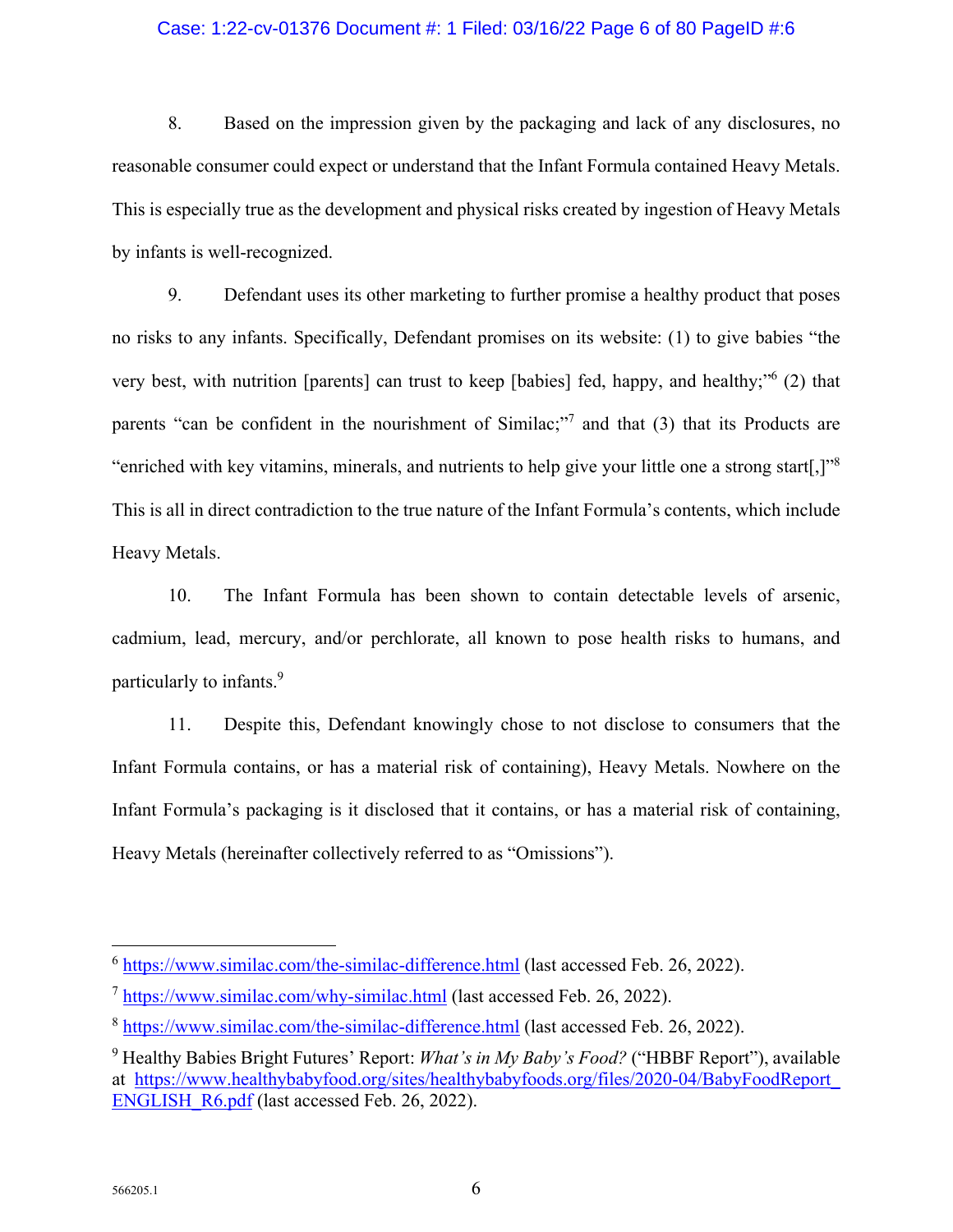## Case: 1:22-cv-01376 Document #: 1 Filed: 03/16/22 Page 7 of 80 PageID #:7

12. The Infant Formula's packaging does not include any type of disclaimer or disclosure regarding the presence of Heavy Metals that would inform consumers of their presence. Likewise, nothing on the packaging states that Heavy Metals can be unsafe or accumulate over time resulting in developmental issues, poisoning, injury, and/or disease.

13. Instead, to justify a premium price, Defendant chose to focus on promoting its Infant Formula as high quality, made with superior ingredients and not made with detrimental and genetically engineered ingredients.

14. On information and belief, it was recently revealed that Defendant was knowingly, recklessly, and/or intentionally selling infant formula that contained arsenic, cadmium, lead, and mercury.

15. Indeed, the World Health Organization ("WHO") and UNICEF acknowledged the troubling marketing efforts by Infant Formula manufacturers, and recently released a new report titled "How Marketing of Formula Milk Influences Our Decisions on Infant Feeding."<sup>10</sup> This report raises deep concerns over the lasting and pervasive negative effects from the false and misleading information received by parents such as Plaintiffs through such aggressive marketing efforts by Infant Formula manufacturers like Defendant.<sup>11</sup>

16. Exposure to Heavy Metals has significant and dangerous health consequences. A recent report by the U.S. House of Representatives' Subcommittee on Economic and Consumer Policy, Committee on Oversight and Reform ("Congressional Committee Report") highlighted the

<sup>10</sup> https://www.who.int/teams/maternal-newborn-child-adolescent-health-and-ageing/formulamilk-industry (last accessed March 2, 2022).

<sup>&</sup>lt;sup>11</sup> Infant formula promoted in "aggressive" and "misleading" ways, says new global report, available at https://www.npr.org/sections/goatsandsoda/2022/03/01/1082775961/infant-formulapromoted-in-aggressive-and-misleading-ways-says-new-global-report (last accessed March 2, 2022).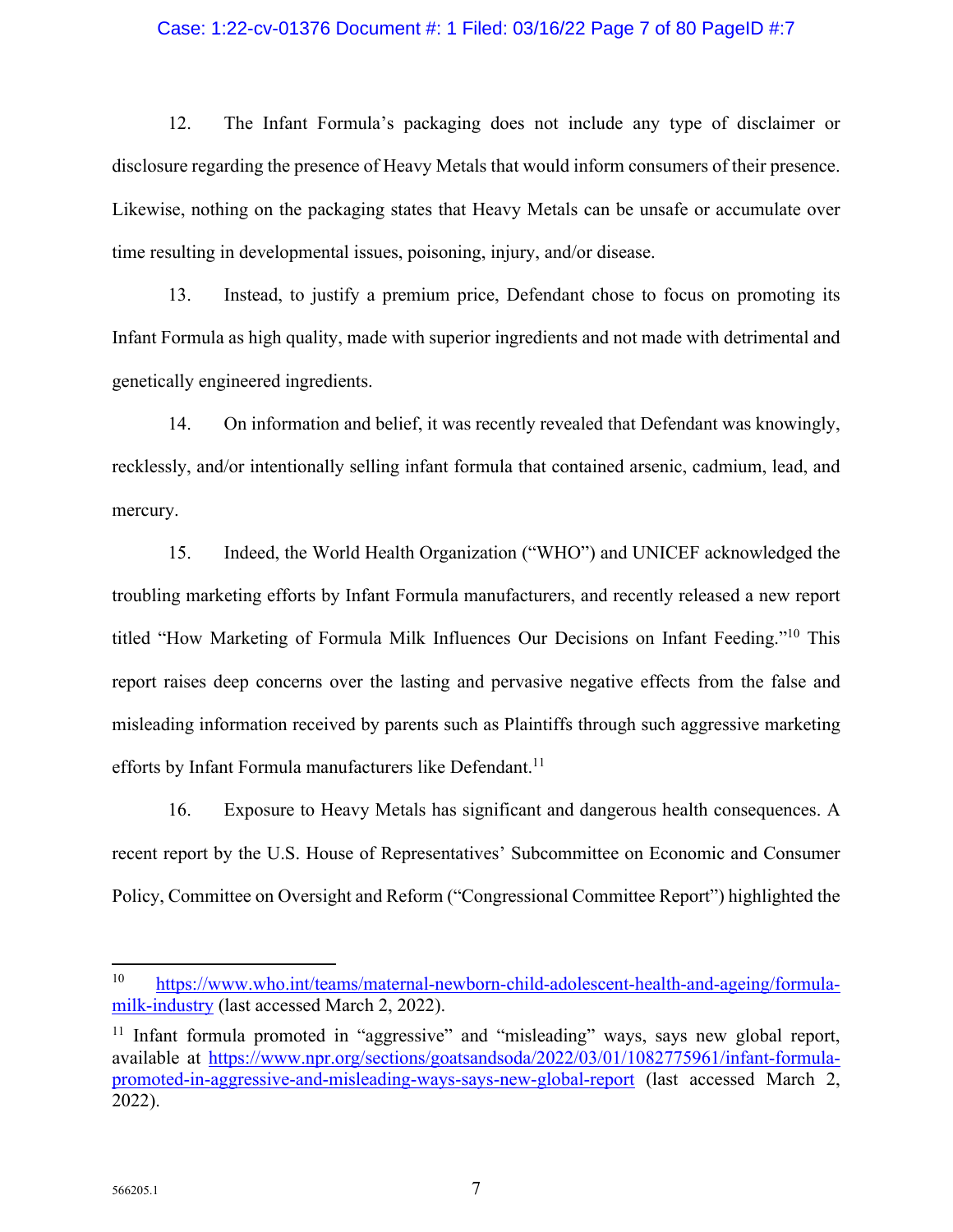## Case: 1:22-cv-01376 Document #: 1 Filed: 03/16/22 Page 8 of 80 PageID #:8

risk of including Heavy Metals in baby food, spurred by the knowledge that "[e]ven low levels of exposure can cause serious and often irreversible damage to brain development."<sup>12</sup>

17. Recent testing conducted on three of the Similac® Infant Formulas confirmed the presence of Heavy Metals, to include:

| Infant Formula                      | Level of Heavy Metal |
|-------------------------------------|----------------------|
| Similac <sup>®</sup> Soy Isomil     | 11.4 ppb Cadmium     |
| Similac <sup>®</sup> 360 Total Care | 6.7 ppb Arsenic      |
| Similac® Pro Advance                | 10.1 ppb Mercury     |

18. Independent testing also confirmed the presence of two Heavy Metals in another of

Defendant's products:<sup>13</sup>

| Infant Formula                                                          | Level of Arsenic | Level of Lead |
|-------------------------------------------------------------------------|------------------|---------------|
| Similac <sup>®</sup> Advance OptiGRO Powder $-$   4.6 ppb<br>Milk-Based |                  | $2$ ppb       |

19. Based on the Omissions, no reasonable consumer had any reason to know or expect

that the Infant Formula contained Heavy Metals. Furthermore, reasonable parents, like Plaintiffs,

<sup>&</sup>lt;sup>12</sup>U.S. House of Representatives, Committee on Oversight and Reform, Subcommittee on Economic and Consumer Policy, Staff Report, "Baby Foods Are Tainted with Dangerous Levels of Arsenic, Lead, Cadmium, and Mercury," February 4, 2021, available at https://oversight.house.gov/sites/democrats.oversight.house.gov/files/2021-02-04%20ECP%20 Baby%20Food%20Staff%20Report.pdf (last accessed Feb. 26, 2022) ("Congressional Committee Report"). *See also* U.S. House of Representatives, Committee on Oversight and Reform, Subcommittee on Economic and Consumer Policy, Staff Report, "New Disclosures Show Dangerous Levels of Toxic Heavy Metals in Even More Baby Foods," September 29, 2021, *available at* https://oversight.house.gov/sites/democrats.oversight.house.gov/files/ECP%20 Second%20Baby%20Food%20Report%209.29.21%20FINAL.pdf (last accessed Feb. 26, 2022) ("Second Congressional Committee Report").

<sup>13</sup> HBBF Report, *supra*, at 20, 34.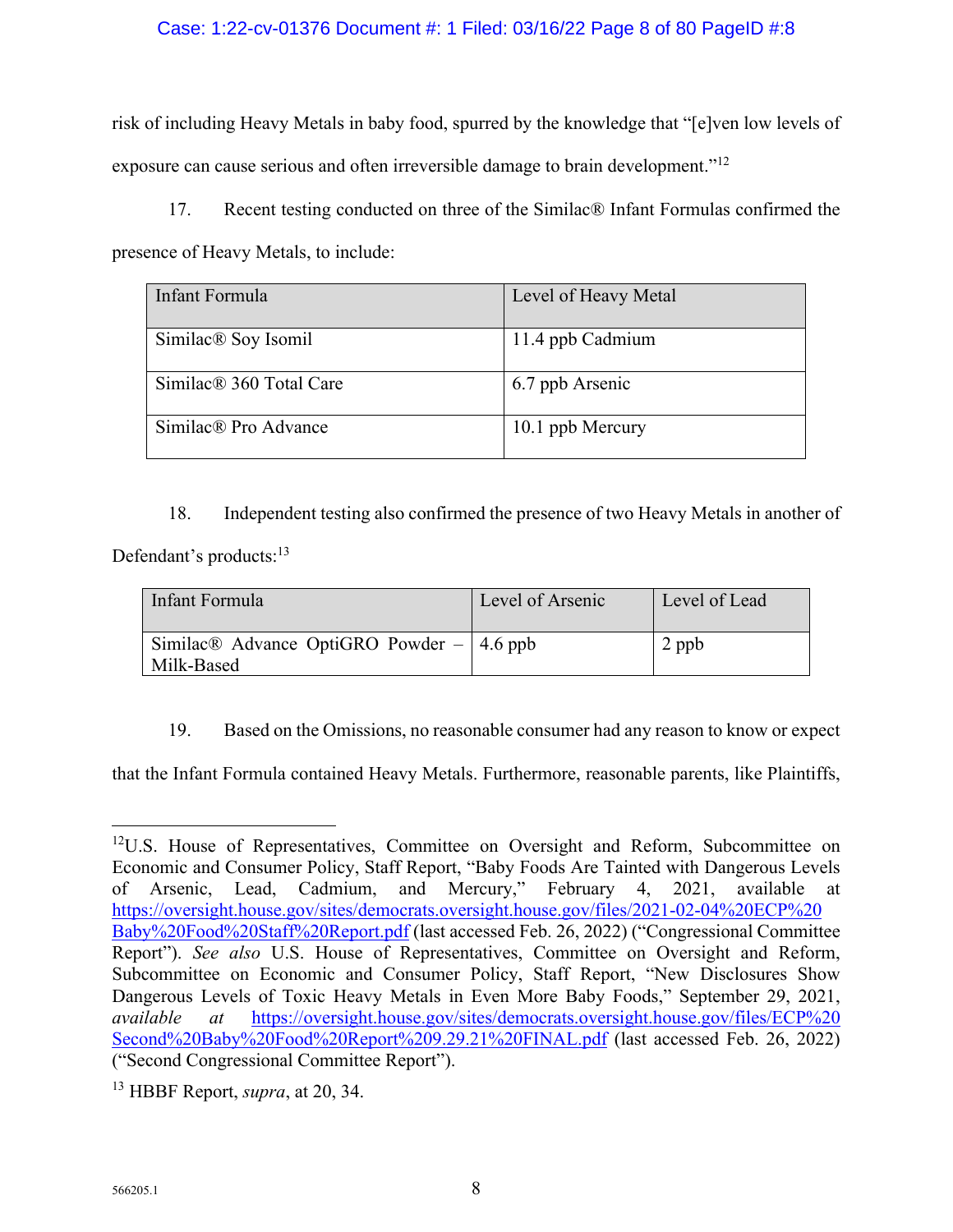#### Case: 1:22-cv-01376 Document #: 1 Filed: 03/16/22 Page 9 of 80 PageID #:9

who were feeding the Infant Formula to their babies (multiple times a day) would consider the mere presence (or risk) of Heavy Metals a material fact when considering whether to purchase the Infant Formula.

20. Defendant knows its customers trust the quality of its products and expect the Infant Formula to be free of Heavy Metals. Defendant also knows consumers seek out and wish to purchase premium Infant Formula that possesses superior ingredients free of toxins, contaminants, or chemicals, and that these consumers will pay more for Infant Formula they believe possesses these qualities. Defendant also knows no reasonable consumer would knowingly provide his or her children with Infant Formula that contained Heavy Metals.

21. Defendant knew the parents to whom it marketed the Infant Formula would find the Omissions material and that it was in a special position of public trust to those consumers.

22. The Omissions are deceptive, misleading, unfair, and/or false because the Infant Formula contains or risks containing undisclosed levels of Heavy Metals.

23. The Omissions allowed Defendant to capitalize on, and reap enormous profits from, reasonable consumers who paid a premium price for Infant Formula that did not disclose material information as to the Products' true quality and value. Defendant continues to wrongfully induce consumers to purchase its Infant Formula.

24. Plaintiffs bring this proposed consumer class action individually and on behalf of all other members of the Class (as defined herein), who, from the applicable limitations period up to and including the present, purchased for use and not resale any of Defendant's Infant Formula.

## **JURISDICTION AND VENUE**

25. This Court has original jurisdiction over all causes of action asserted herein under the Class Action Fairness Act, 28 U.S.C. §1332(d)(2), because the matter in controversy exceeds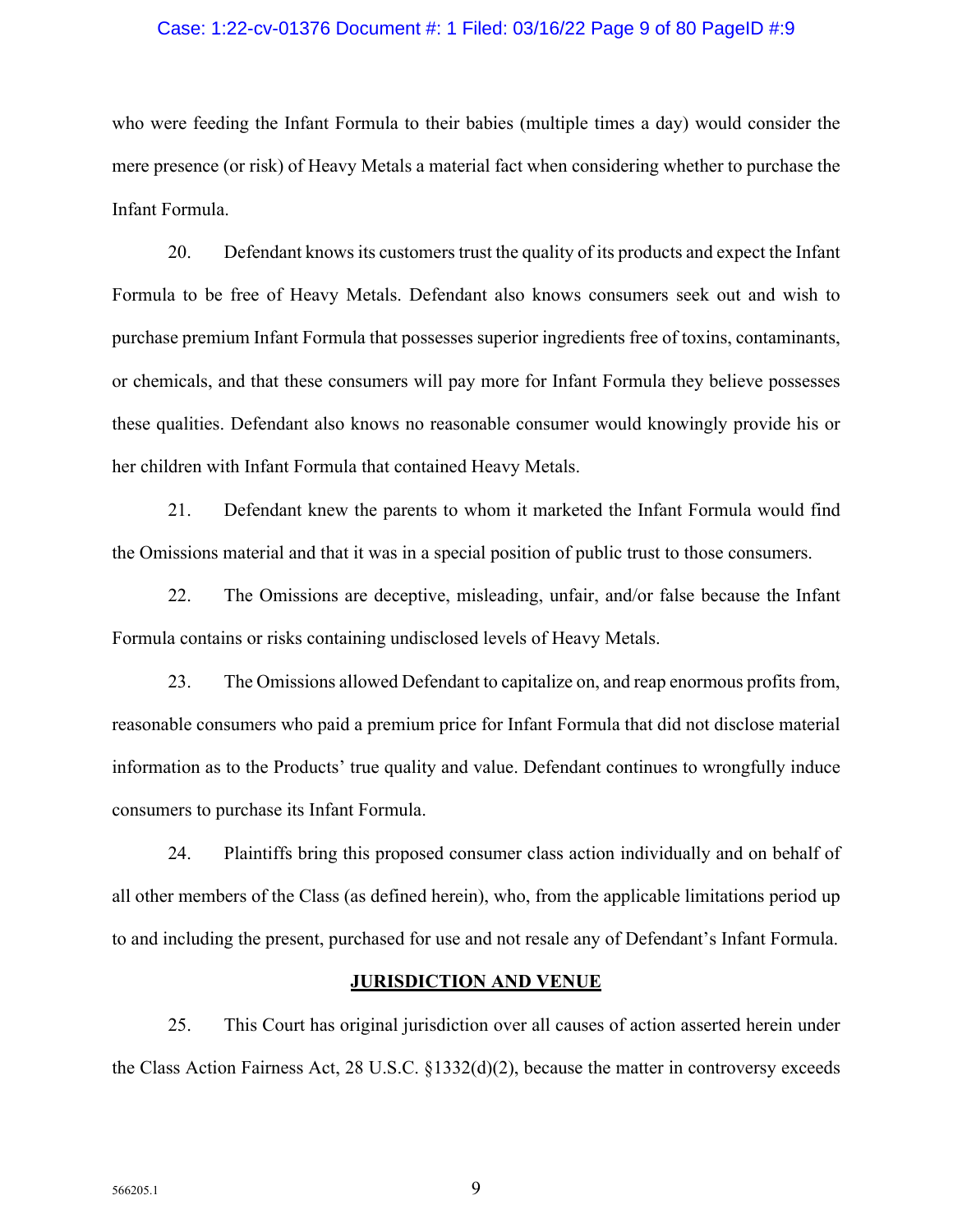## Case: 1:22-cv-01376 Document #: 1 Filed: 03/16/22 Page 10 of 80 PageID #:10

the sum or value or \$5,000,000 exclusive of interest and costs and more than two-thirds of the Class resides in states other than the state in which Defendant is a citizen and in which this case is filed, and therefore any exemptions to jurisdiction under 28 U.S.C. §1332(d)(2) do not apply.

26. Venue is proper in this Court pursuant to 28 U.S.C. §1391 because Plaintiffs suffered injury as a result of Defendant's acts in this District, many of the acts and transactions giving rise to this action occurred in this District, and Defendant conducts substantial business in this District.

#### **THE PARTIES**

27. Plaintiff Shaylynn Doxie ("Plaintiff Doxie") is, and at all times relevant hereto has been, a citizen of the State of California and a resident of Sacramento, California. She purchased the Infant Formula, including Similac Pro-Advance and Similac 360 Total Care.

28. Plaintiff Doxie purchased the Infant Formula for her child from retail outlets such as Target, CVS, Rite Aid, Walmart, and Amazon during and within the statutory limitations period.

29. Plaintiff Doxie believed she was feeding her children healthy and nutritious Infant Formula. Prior to purchasing the Infant Formula, Plaintiff Doxie saw and relied upon the packaging of the Infant Formula. During the time she purchased and fed her children the Infant Formula, and due to the Omissions by Defendant, she was unaware the Infant Formula contained (or had a material risk of containing) any level of Heavy Metals and would not have purchased the Infant Formula if that information had been fully disclosed. Plaintiff would be willing to purchase Similac® products, including the Products, in the future if she could be certain that they do not contain (or have a material risk of containing) Heavy Metals.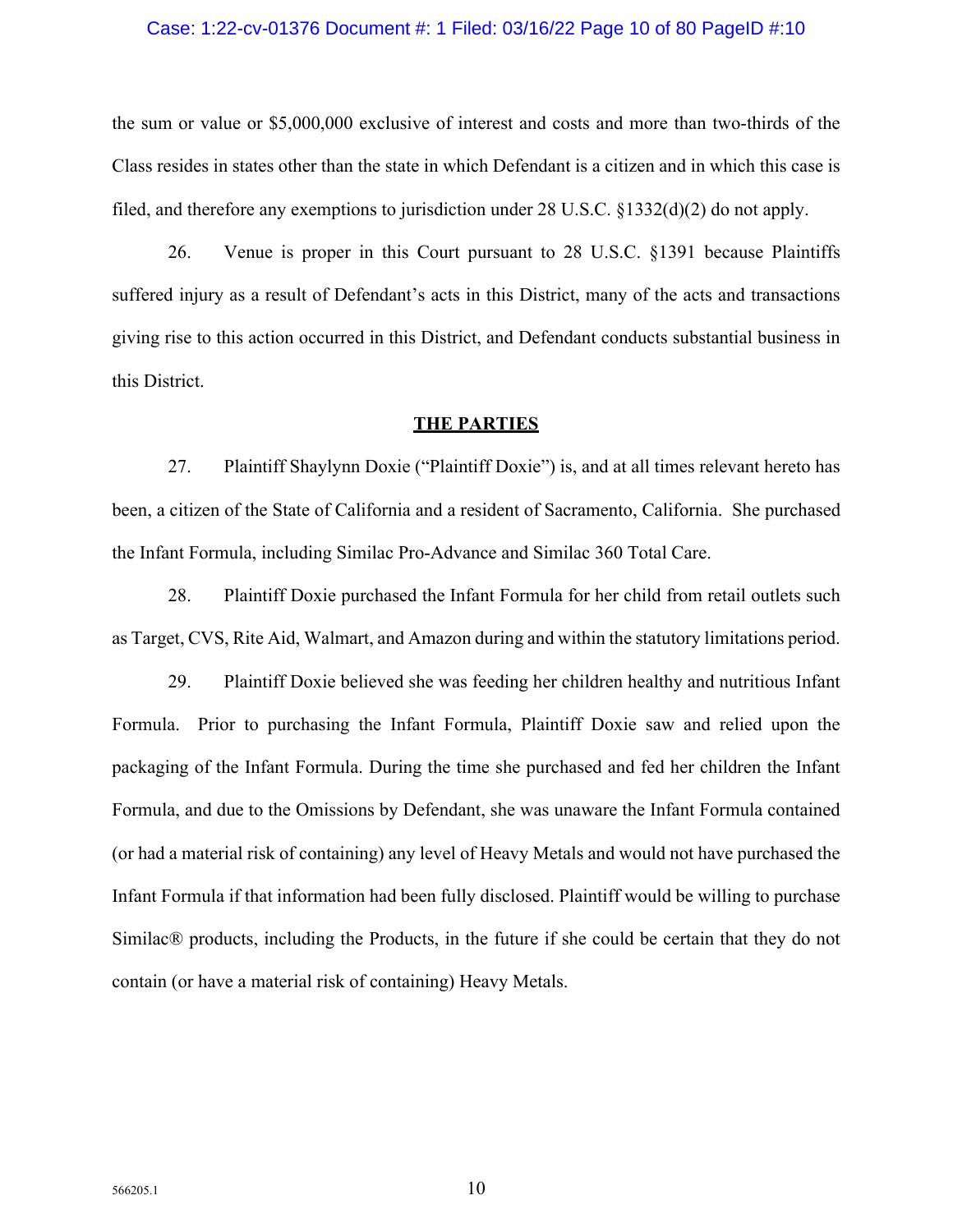## Case: 1:22-cv-01376 Document #: 1 Filed: 03/16/22 Page 11 of 80 PageID #:11

30. Plaintiff Brittney Gray ("Plaintiff Gray") at all times relevant hereto was a citizen of the State of Hawaii and a resident of Honolulu, Hawaii. She purchased the Infant Formula, including Similac Pro-Advance.

31. Plaintiff Gray purchased the Infant Formula for her child from Fry's Food and Drug Store, Walmart and Safeway, in Hawaii, during and within the statutory period of limitations.

32. Plaintiff Gray believed she was feeding her child healthy and nutritious Infant Formula. Prior to purchasing the Infant Formula, Plaintiff Gray saw and relied upon the packaging of the Infant Formula. During the time she purchased and fed her child the Infant Formula, and due to the Omissions by Defendant, she was unaware the Infant Formula contained (or had a material risk of containing) any level of Heavy Metals and would not have purchased the Infant Formula if that information had been fully disclosed. Plaintiff would be willing to purchase Similac® products in the future if she could be certain that they do not contain (of have a material risk of containing) Heavy Metals.

33. Plaintiff Kataleena Helmick ("Plaintiff Helmick") at all times relevant hereto was a citizen of the State of Nebraska and a resident of Auburn, Nebraska. She purchased the Infant Formula, including Similac Pro-Advance.

34. Plaintiff Helmick purchased the Infant Formula for her child from Walmart in Nebraska, during and within the statutory period of limitations.

35. Plaintiff Helmick believed she was feeding her child healthy and nutritious Infant Formula. Prior to purchasing the Infant Formula, Plaintiff Helmick saw and relied upon the packaging of the Infant Formula. During the time she purchased and fed her child the Infant Formula, and due to the Omissions by Defendant, she was unaware the Infant Formula contained (or had a material risk of containing) any level of Heavy Metals and would not have purchased the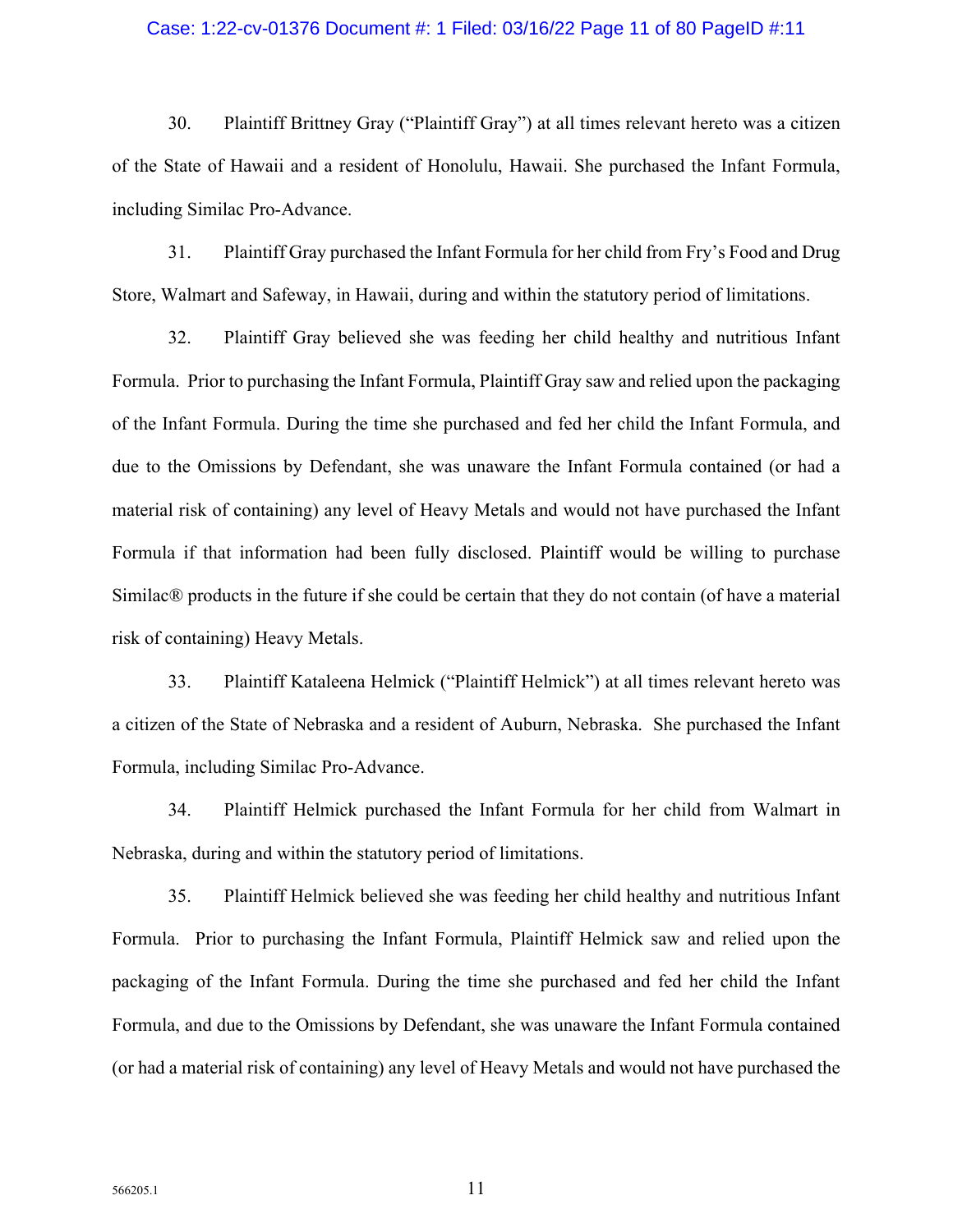## Case: 1:22-cv-01376 Document #: 1 Filed: 03/16/22 Page 12 of 80 PageID #:12

Infant Formula if that information had been fully disclosed. Plaintiff would be willing to purchase Similac® products in the future if she could be certain that they do not contain (of have a material risk of containing) Heavy Metals.

36. Plaintiff Lani Holloway ("Plaintiff Holloway") at all times relevant hereto was a citizen of the State of Texas and a resident of Trenton, Texas. She purchased the Infant Formula, including Similac Pro-Advance.

37. Plaintiff Holloway purchased the Infant Formula for her child from Walmart in Sherman, Texas, during and within the statutory period of limitations.

38. Plaintiff Holloway believed she was feeding her child healthy and nutritious Infant Formula. Prior to purchasing the Infant Formula, Plaintiff Holloway saw and relied upon the packaging of the Infant Formula. During the time she purchased and fed her child the Infant Formula, and due to the Omissions by Defendant, she was unaware the Infant Formula contained (or had a material risk of containing) any level of Heavy Metals and would not have purchased the Infant Formula if that information had been fully disclosed. Plaintiff would be willing to purchase Similac® products in the future if she could be certain that they do not contain (of have a material risk of containing) Heavy Metals.

39. Plaintiff Ashley Popa ("Plaintiff Popa") at all times relevant hereto was a citizen of the Commonwealth of Pennsylvania and a resident of New Castle, Pennsylvania. She purchased the Infant Formula, including Similac Pro-Advance.

40. Plaintiff Popa purchased the infant formula for two separate babies from Walmart and Giant Eagle in New Castle, Pennsylvania and from Target in Boardman, Ohio during and within the statutory period of limitations.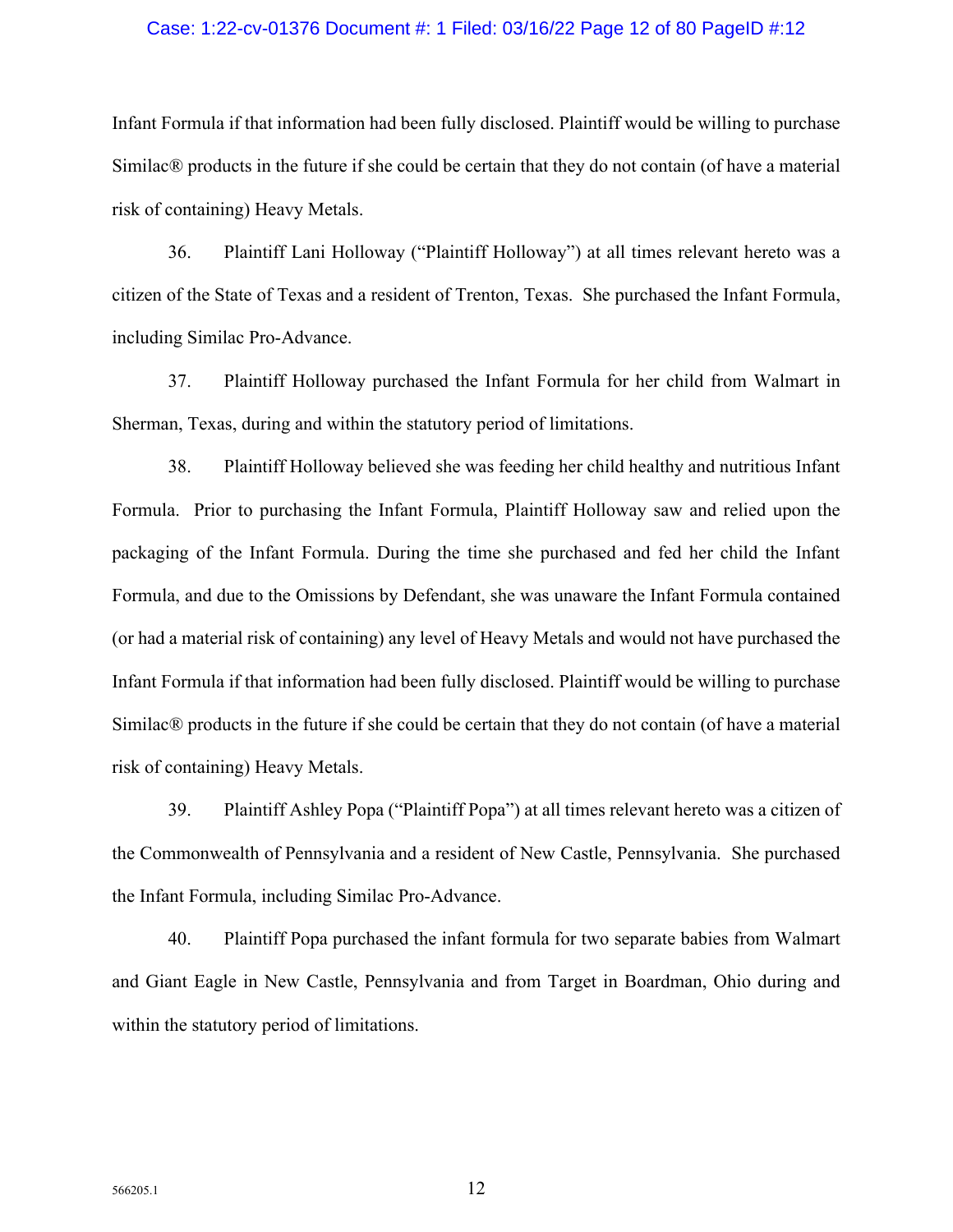#### Case: 1:22-cv-01376 Document #: 1 Filed: 03/16/22 Page 13 of 80 PageID #:13

41. Plaintiff Popa believed she was feeding her children healthy and nutritious infant formula. Prior to purchasing the Infant Formula, Plaintiff Popa saw and relied upon the packaging of the Infant Formula. During the time she purchased and fed her children the Infant Formula, and due to the Omissions by Defendant, she was unaware the Infant Formula contained (or had a material risk of containing) any level of Heavy Metals and would not have purchased the Infant Formula if that information had been fully disclosed. Plaintiff would be willing to purchase Similac® products in the future if she could be certain that they do not contain (of have a material risk of containing) Heavy Metals.

42. Plaintiff Deniege Revord ("Plaintiff Revord") at all times relevant hereto was a citizen of the State of Michigan and a resident of Pinconning, Michigan. She purchased the Infant Formula, including Similac Pro-Advance and Similac Total Comfort.

43. Plaintiff Revord purchased the Infant Formula for her child on Amazon, and from Walmart and Meijer in Michigan, during and within the statutory period of limitations.

44. Plaintiff Revord believed she was feeding her child healthy and nutritious Infant Formula. Prior to purchasing the Infant Formula, Plaintiff Revord saw and relied upon the packaging of the Infant Formula. During the time she purchased and fed her child the Infant Formula, and due to the Omissions by Defendant, she was unaware the Infant Formula contained (or had a material risk of containing) any level of Heavy Metals and would not have purchased the Infant Formula if that information had been fully disclosed. Plaintiff would be willing to purchase Similac® products in the future if she could be certain that they do not contain (of have a material risk of containing) Heavy Metals.

45. As the result of Defendant's intentionally, recklessly, and/or knowingly deceptive conduct as alleged herein, Plaintiffs were injured when they paid the purchase price or a price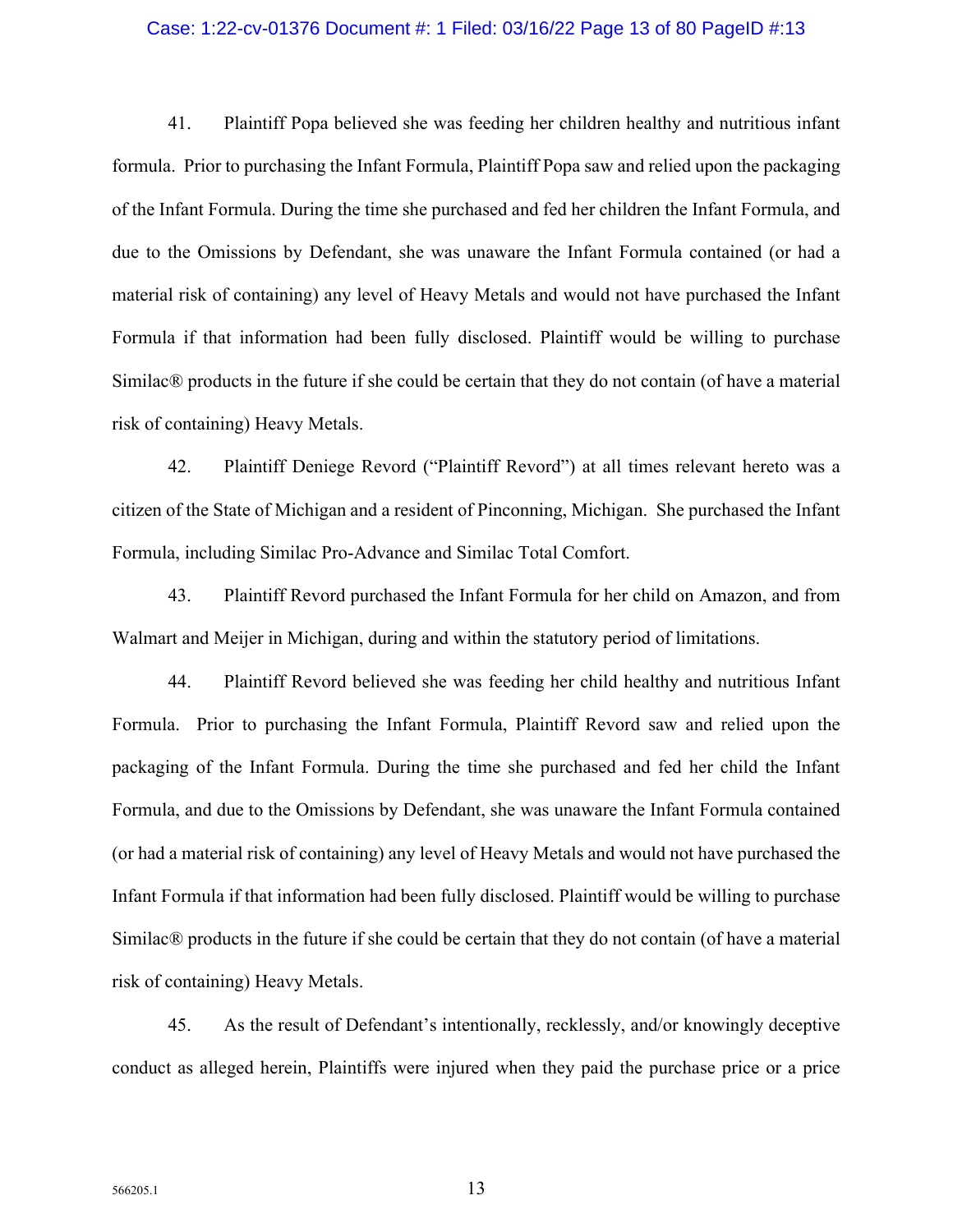## Case: 1:22-cv-01376 Document #: 1 Filed: 03/16/22 Page 14 of 80 PageID #:14

premium for the Infant Formula that did not deliver what was promised by Defendant. Plaintiffs paid the purchase price on the reasonable assumptions that the packaging was accurate, the Infant Formula was free of Heavy Metals, and the Infant Formula was safe for consumption. Plaintiffs would not have paid this money had they known that the Infant Formula included levels of Heavy Metals. Further, should Plaintiffs encounter the Infant Formula in the future, they could not rely on the truthfulness of the packaging, absent corrective changes to the packaging and advertising of the Infant Formula. Damages can be calculated through expert testimony at trial.

46. Defendant Abbott Laboratories is a Delaware corporation with a principal place of business in Abbott Park, Illinois, in Lake County. Defendant has intentionally availed itself of the laws and markets of this District, and Defendant is subject to personal jurisdiction in this District.

47. Defendant, one of the largest producers of infant formula products in the world, has formulated, developed, manufactured, labelled, distributed, marketed, advertised, and sold the Infant Formula under the Similac® name throughout the United States, including in this District. It has done so continuously throughout the Class Period from March 1, 2016 to present. Defendant knowingly created, allowed, oversaw, and/or authorized the unlawful, fraudulent, unfair, misleading, and/or deceptive packaging and related marketing for the Infant Formula that did not disclose the presence of Heavy Metals. Defendant is also responsible for sourcing ingredients, manufacturing the Products, and conducting all relevant quality assurance protocols, including testing of both the ingredients and finished Infant Formula.

48. Plaintiffs relied upon the material Omissions from the Infant Formula packaging, which was prepared, reviewed, and/or approved by Defendant and its agents at its headquarters in Illinois and disseminated by Defendant and its agents through the Omissions from the packaging.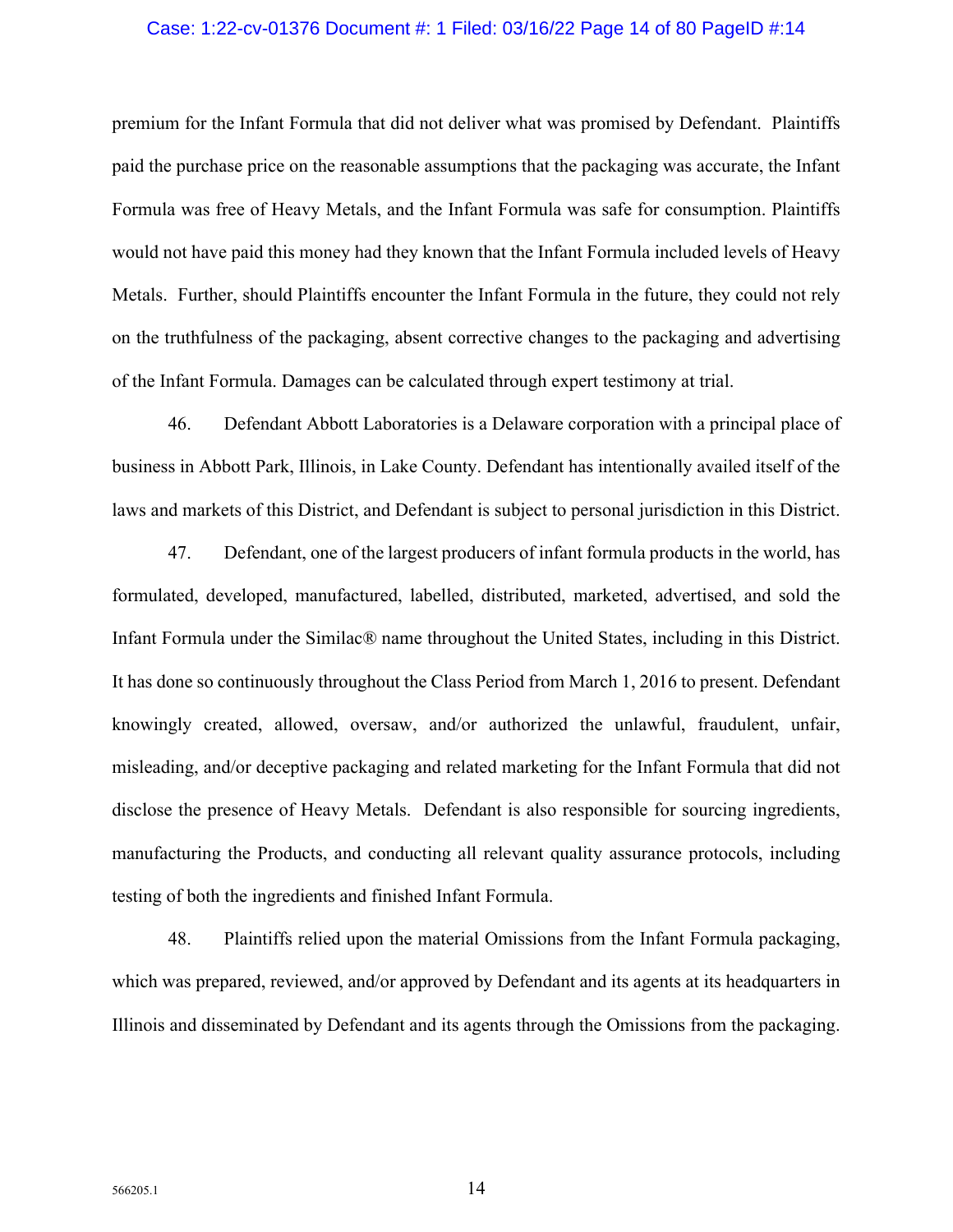# Case: 1:22-cv-01376 Document #: 1 Filed: 03/16/22 Page 15 of 80 PageID #:15

The Omissions were nondisclosed material content that a reasonable consumer would consider important in purchasing the Infant Formula.

- 49. The Infant Formula, at a minimum, includes:
	- (a) Similac® Soy Isomil:

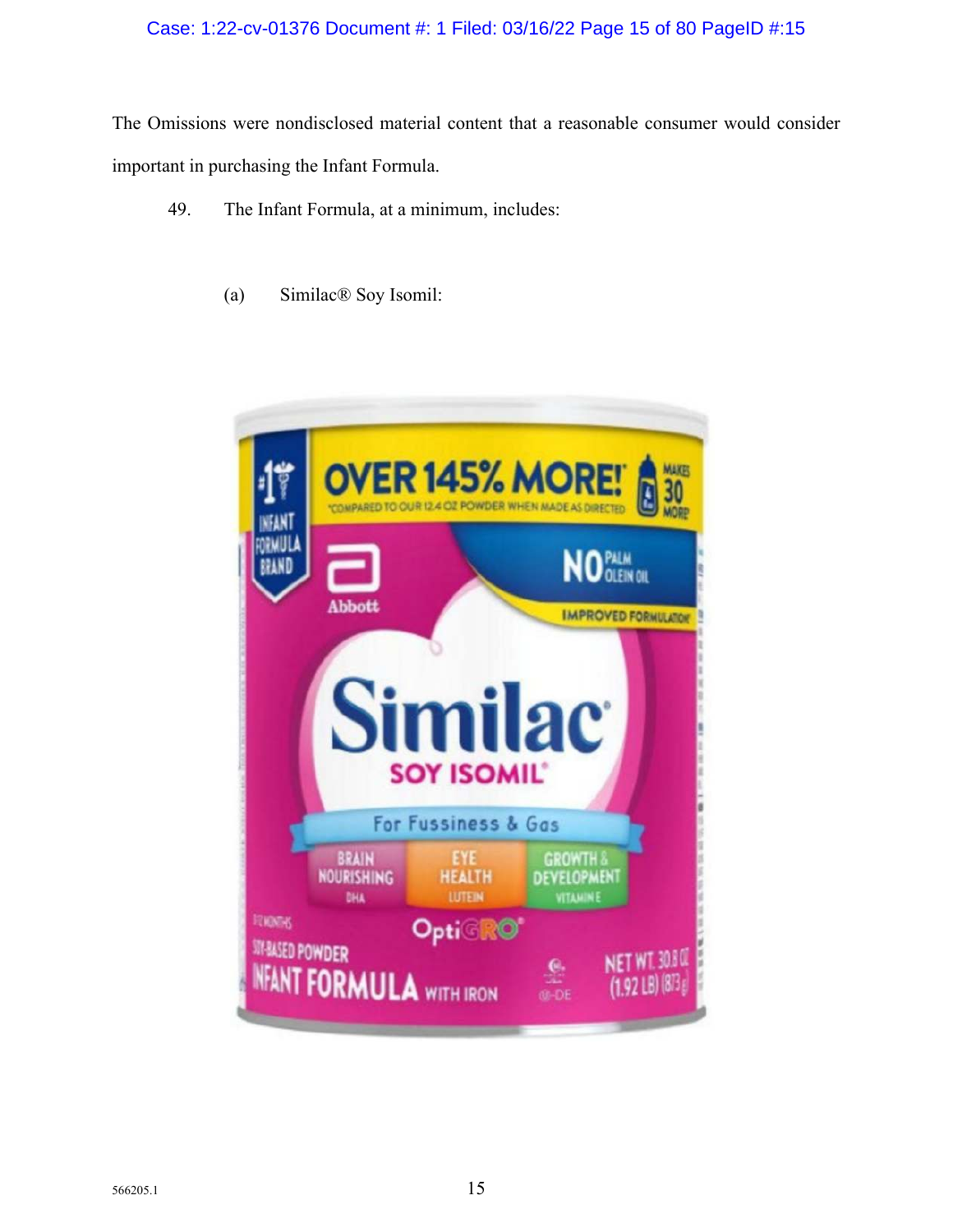- **NFANT FORMULA IMMUNE SUPPORT BRAND BRAIN DEVELOPMENT** ✓ DIGESTIVE HEALTH NEW! **Similac 360 Total Care** 5 Our closest formula to breast milk **HMO PREBIOTICS** HMOS ARE IMMUNE-NOURISHING PREBIOTICS<br>STRUCTURALLY IDENTICAL TO THOSE IN BREAST NILE DHA, LUTEIN, VITAHIN E - NO ARTIFICIAL GROWTH HORMONES' - NON GMO' - NO PALM OLEN OL **MILK-BASED POWDER** NET WT. 20.6 0Z 418 **INFANT FORMULA WITH IRON**  $(1.2818)(584g)$
- (b) Similac® 360 Total Care: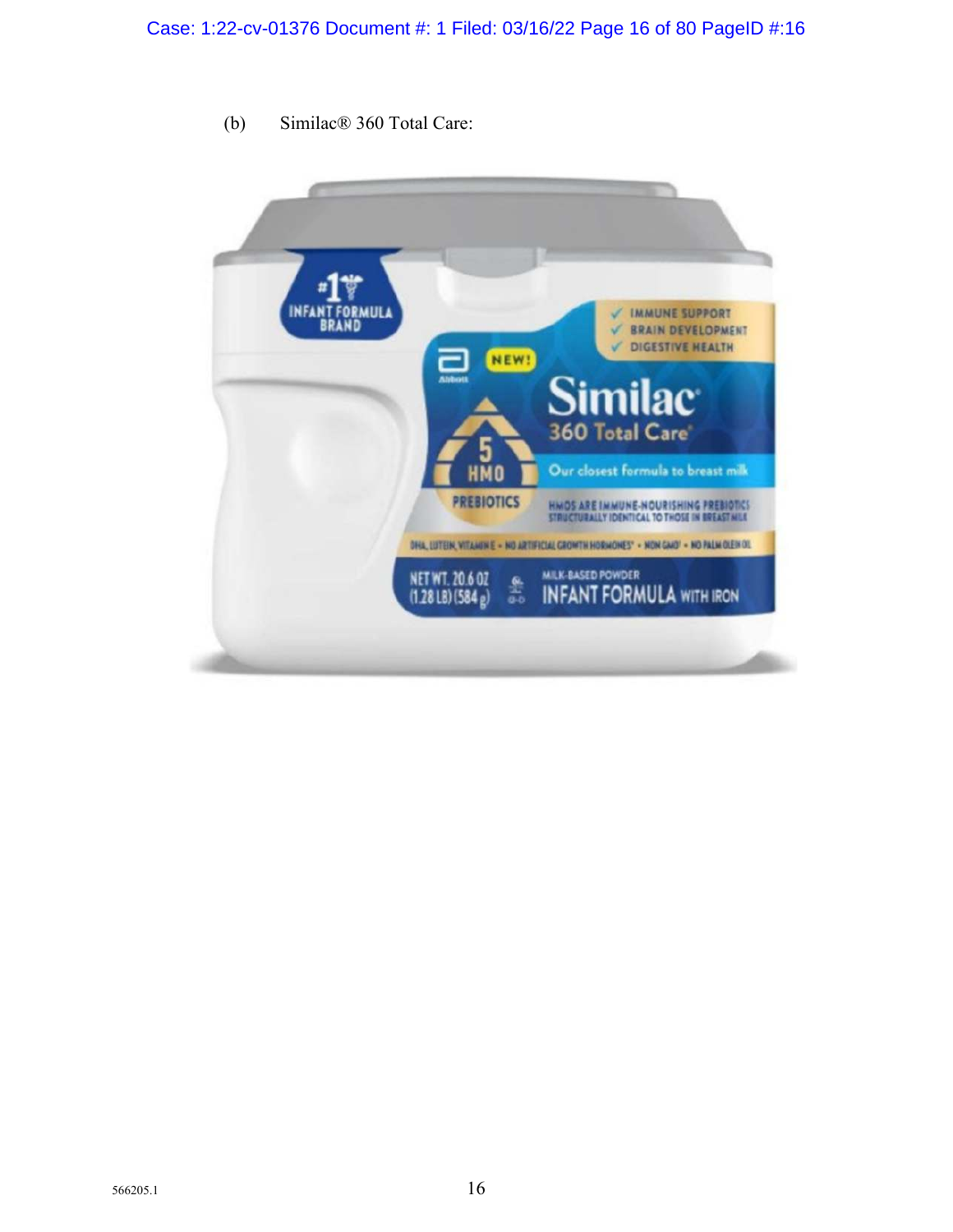(c) Similac® Pro Advance Label:

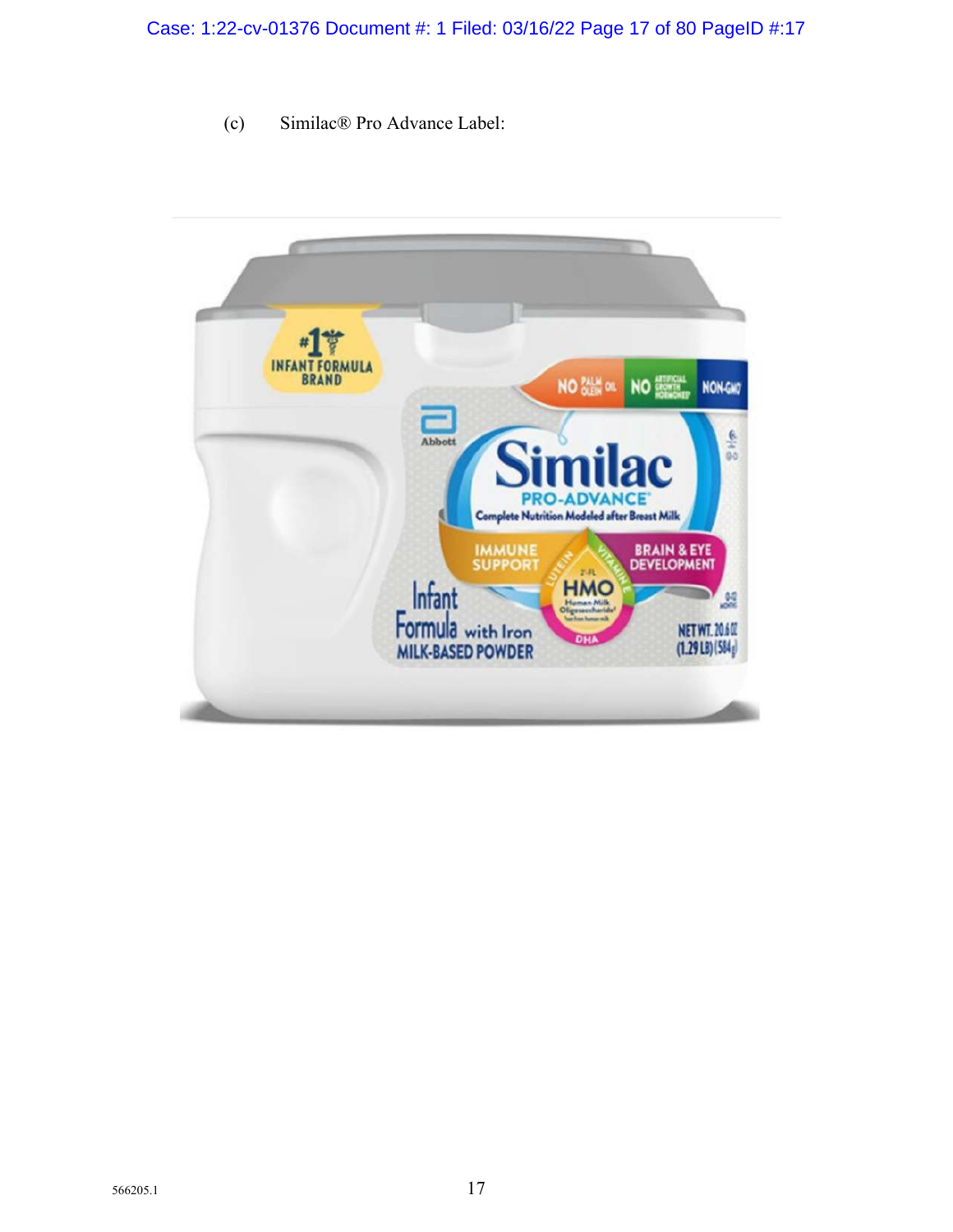(d) Similac® Advance OptiGRO Powder – Milk-Based:

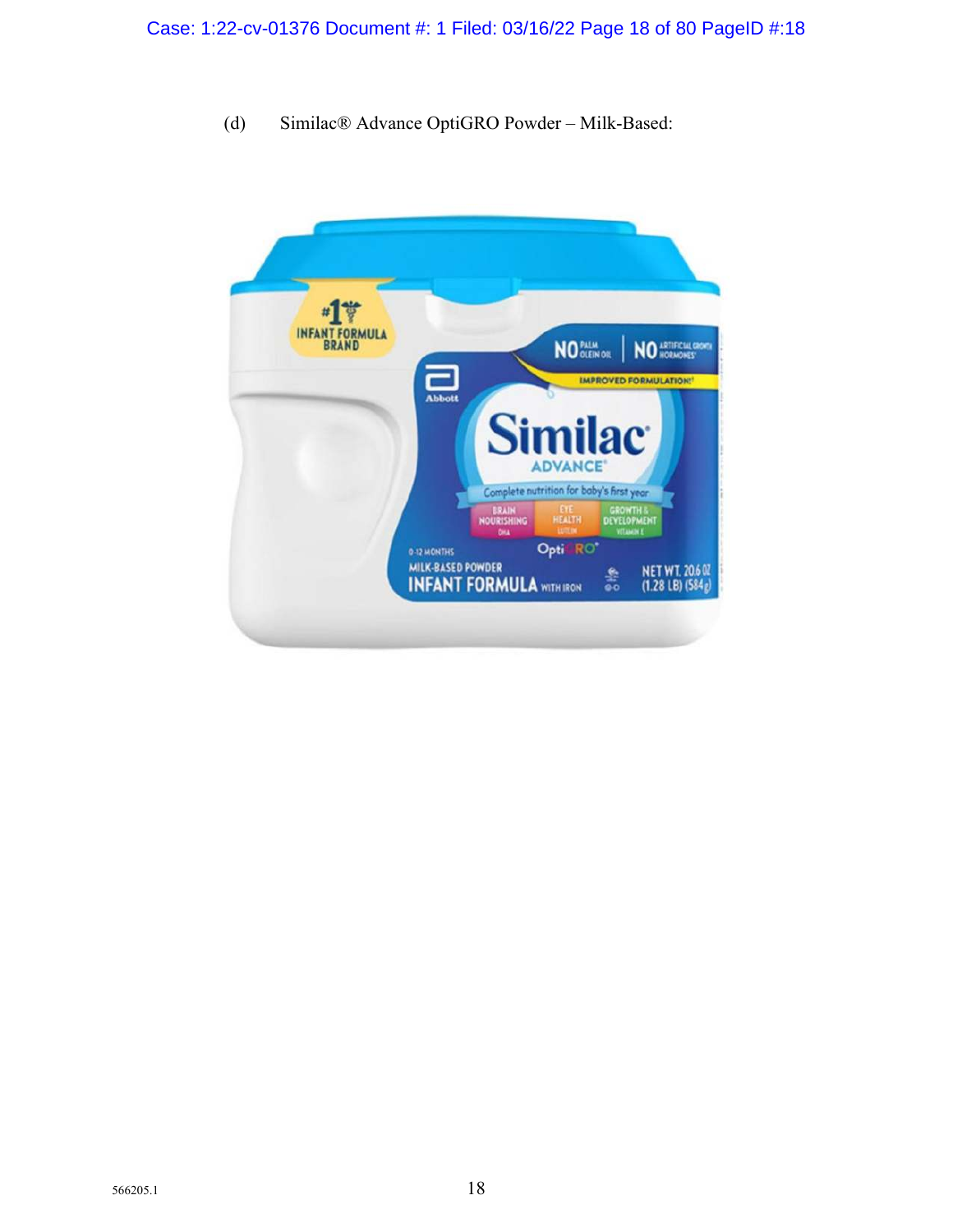(e) Similac® Neosure:



# **FACTUAL ALLEGATIONS**

## **I. Heavy Metals are Present in Infant Formula**

50. The presence of Heavy Metals in baby foods, including Infant Formula, has been

investigated and acknowledged by independent third parties.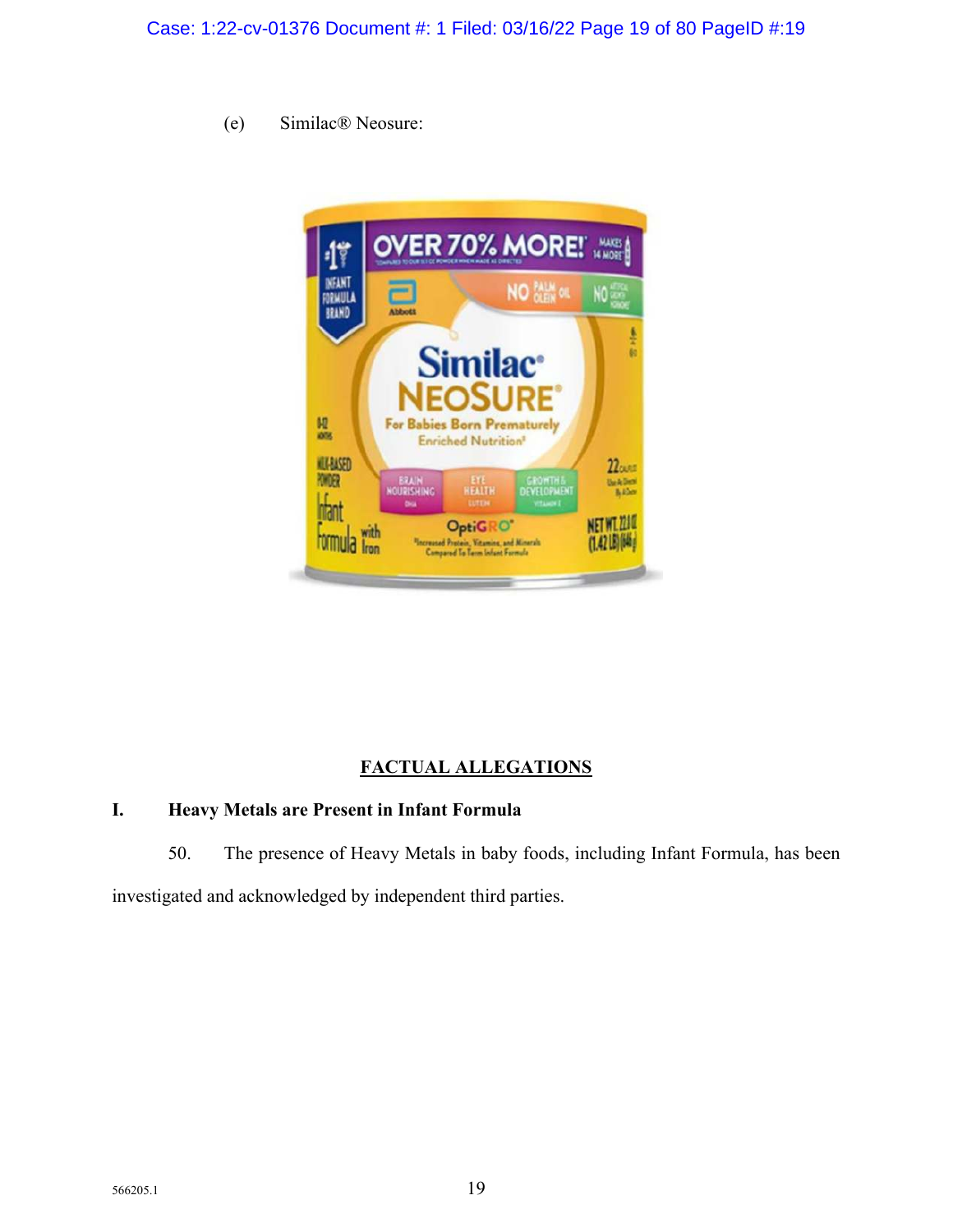## Case: 1:22-cv-01376 Document #: 1 Filed: 03/16/22 Page 20 of 80 PageID #:20

51. Investigations by Healthy Babies Bright Futures,<sup>14</sup> Consumer Reports,<sup>15</sup> and studies by the FDA,<sup>16</sup> University of Miami, the Clean Label Project, and Ellipse Analytics<sup>17</sup> show the presence of Heavy Metals and/or other undesirable toxins or contaminants in baby foods.

52. The Congressional Committee Report, published on February 4, 2021, followed by a subsequent report published on September 29, 2021, revealed alarming levels of Heavy Metals in baby foods, stating that Heavy Metals—including arsenic, cadmium, lead, and mercury—were present in "significant levels" in numerous commercial baby food products.<sup>18</sup>

53. Given the concern about Heavy Metals in baby foods, the federal and state governments are contemplating acceptable levels of Heavy Metals in foods for infants and toddlers.

54. The Baby Food Safety Act of 2021 (the "Act") is pending in the U.S. Senate and U.S. House.<sup>19</sup> The Act would amend the Federal Food, Drug, and Cosmetic Act ("FDCA") to limit the presence of toxic elements in, and otherwise regulate, infant and toddler food.

<sup>19</sup> The Act, *supra*.

<sup>&</sup>lt;sup>14</sup> Healthy Babies Bright Futures' Report: *What's in My Baby's Food?*, at 12, 20, available at https://www.healthybabyfood.org/sites/healthybabyfoods.org/files/2020-04/BabyFoodReport\_ ENGLISH\_R6.pdf (last accessed Feb. 26, 2022) ("HBBF Report").

<sup>15</sup> Consumer Reports, *Heavy Metals in Baby Food: What You Need to Know*, available at https://www.consumerreports.org/food-safety/heavy-metals-in-baby-food/ (last accessed Feb. 27, 2022) ("Consumer Reports: Heavy Metals in Baby Food").

<sup>16</sup> https://www.fda.gov/media/77948/download (last accessed Feb. 26, 2022) ("FDA Total Diet Study").

<sup>17</sup> Gardener, et al., *Lead and cadmium contamination in a large sample of United States infant Formula and baby foods*, 651 SCI. TOTAL ENVIRON. 1, 822-827 (2019), available at: https://www.sciencedirect.com/science/article/abs/pii/S0048969718334442?via%3Dihub (last accessed Feb. 27, 2022) *("Lead and Cadmium Contamination in Infant Formula and Baby Foods").*

<sup>18</sup> Congressional Committee Report, *supra*; Second Congressional Committee Report, *supra*.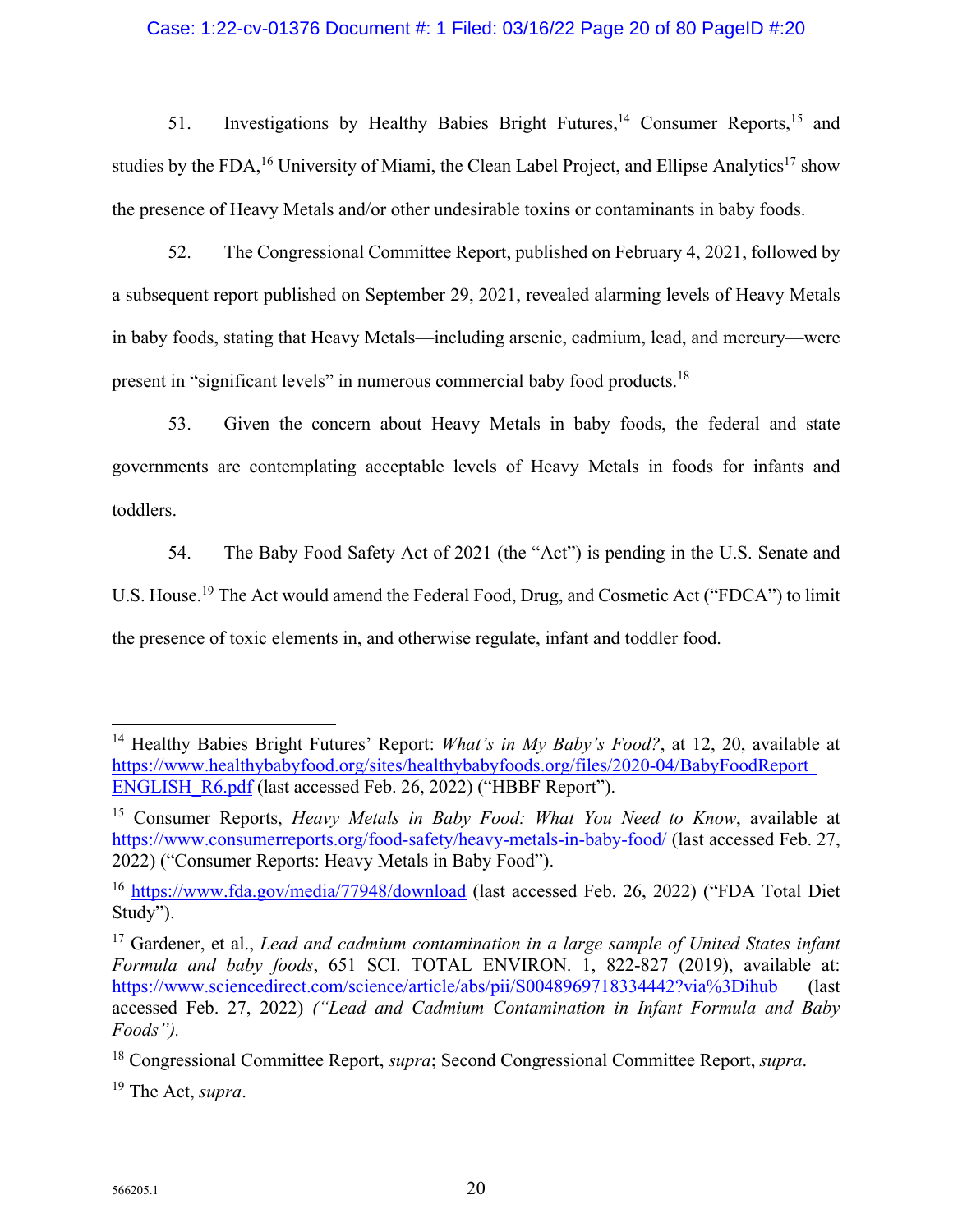## Case: 1:22-cv-01376 Document #: 1 Filed: 03/16/22 Page 21 of 80 PageID #:21

55. Specifically, the Act would establish the following maximum levels of certain toxic elements allowable in infant and toddler food:

| <b>Toxic Element</b> | Proposed Action Level                                                                                       |
|----------------------|-------------------------------------------------------------------------------------------------------------|
| Inorganic arsenic    | 10 ppb for infant and toddler food (except cereal) and 15 ppb for<br>infant and toddler food that is cereal |
| Cadmium              | 5 ppb for infant and toddler food (except cereal) and 10 ppb for<br>infant and toddler food that is cereal  |
| Lead                 | 5 ppb for infant and toddler food (except cereal) and 10 ppb for<br>infant and toddler food that is cereal  |
| Mercury              | $\angle$ ppb                                                                                                |

56. The Food and Drug Administration ("FDA"), through its Closer to Zero Initiative ("Action Plan"), is reviewing the levels of Heavy Metals in baby foods, including Infant Formula, and considering action levels for certain toxic elements as appropriate.<sup>20</sup> The FDA states that it has "prioritized babies and young children because their smaller body sizes and metabolism make them more vulnerable to the harmful effects of these contaminants."<sup>21</sup> The Action Plan is an "iterative approach for achieving continual improvements over time."<sup>22</sup>

57. As a result of a legal settlement, California has established ingredient sourcing and quality control processes to significantly reduce levels of lead in infant and toddler formula products.<sup>23</sup> For most of these products to be sold in the market, the maximum allowable levels of lead is 5 to 7 ppb. $^{24}$ 

 $^{24}$  *Id.* 

<sup>&</sup>lt;sup>20</sup> "Closer to Zero: Action Plan for Baby Foods," https://www.fda.gov/food/metals-and-yourfood/closer-zero-action-plan-baby-foods (last accessed Feb. 27, 2022) ("Action Plan").

 $^{21}$  *Id.* 

 $^{22}$  *Id.* 

<sup>&</sup>lt;sup>23</sup>https://oag.ca.gov/news/press-releases/attorney-general-bonta-announces-settlement-perrigoimprove-safety-infant-and (last accessed Feb. 27, 2022) ("Settlement").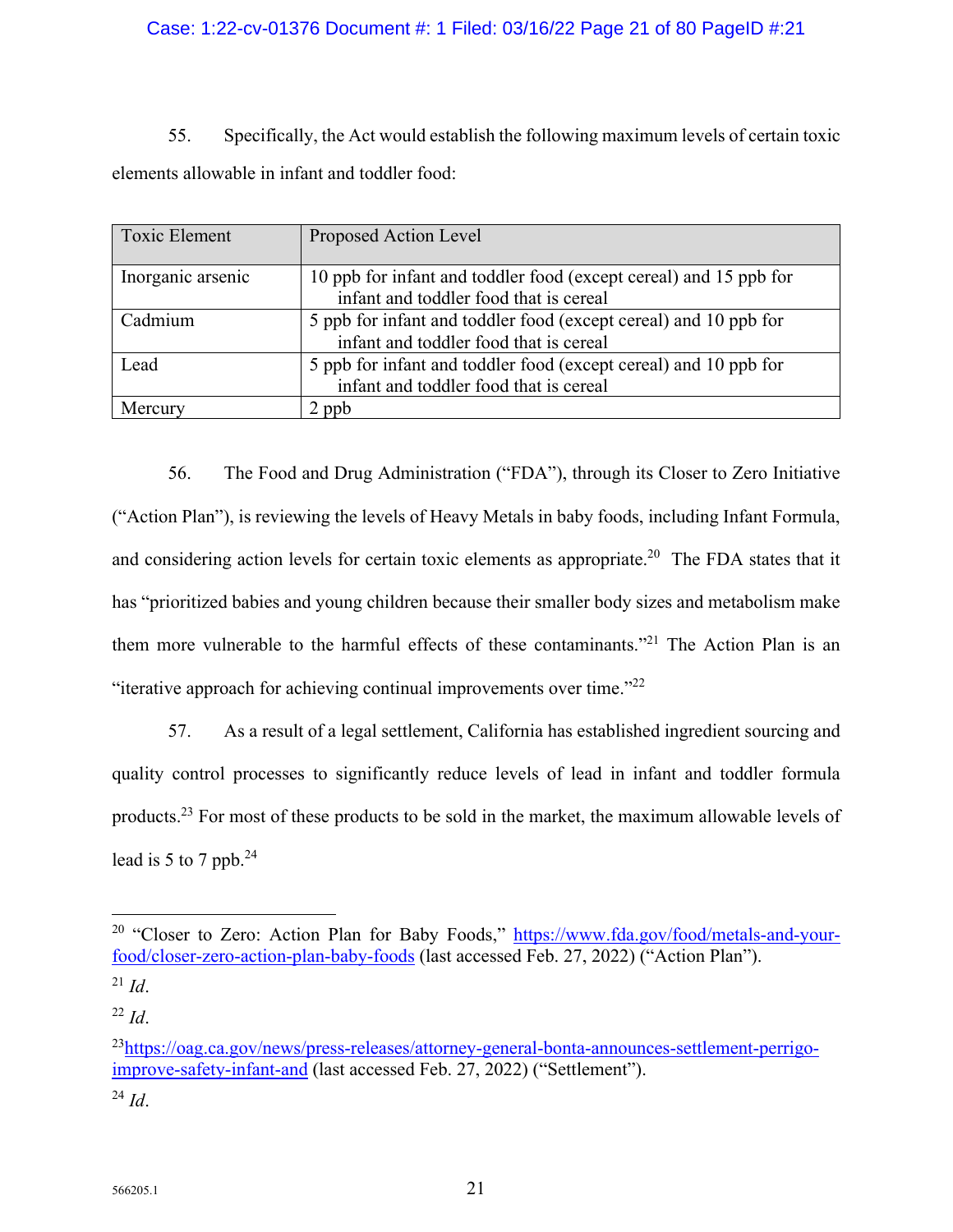## Case: 1:22-cv-01376 Document #: 1 Filed: 03/16/22 Page 22 of 80 PageID #:22

58. And based upon information and belief, at least one state, Washington, stated it would also consider filing a similar suit if infant formula containing toxic metals such as lead were sold in Washington.

59. Any proposed Action Levels would only prohibit the Infant Formula from being placed on the market if the product exceeded those levels, it would not require any presence of Heavy Metals under the Action Level be disclosed on the product's packaging.

60. Thus, despite the consideration of appropriate levels of Heavy Metals in food for children, these proposals, plans, and settlements do not address the basis of this lawsuit: the disclosure of these toxins on the product packaging.<sup>25</sup>

## **II. Defendant Falsely Marketed Its Infant Formula as Healthy, Nutritious, and Made with Superior Ingredients by Omitting Any Mention of Heavy Metals**

61. Defendant packages, labels, markets, advertises, formulates, manufactures, distributes, and sells its Infant Formula throughout the United States, including Illinois.

62. Defendant's Infant Formula is available at numerous retail and online outlets. The Infant Formula is widely advertised.

63. Defendant advertises its Infant Formula as the "#1 Pediatrician Recommended Brand for Immune Support," "#1 Brand Fed in Hospitals," and "#1 Brand Chosen by Parents."

<sup>25</sup> *See*, *generally*, Action Plan, *supra*; S.1019, introduced March 25, 2021, available at https://www.congress.gov/117/bills/s1019/BILLS-117s1019is.pdf and H.R. 2229, introduced March 26, 2021, available at https://www.congress.gov/117/bills/hr2229/BILLS-117hr2229ih.pdf (the "Act"); Congressional Committee Report, *supra*; Second Congressional Committee Report, *supra*; Settlement, *supra*.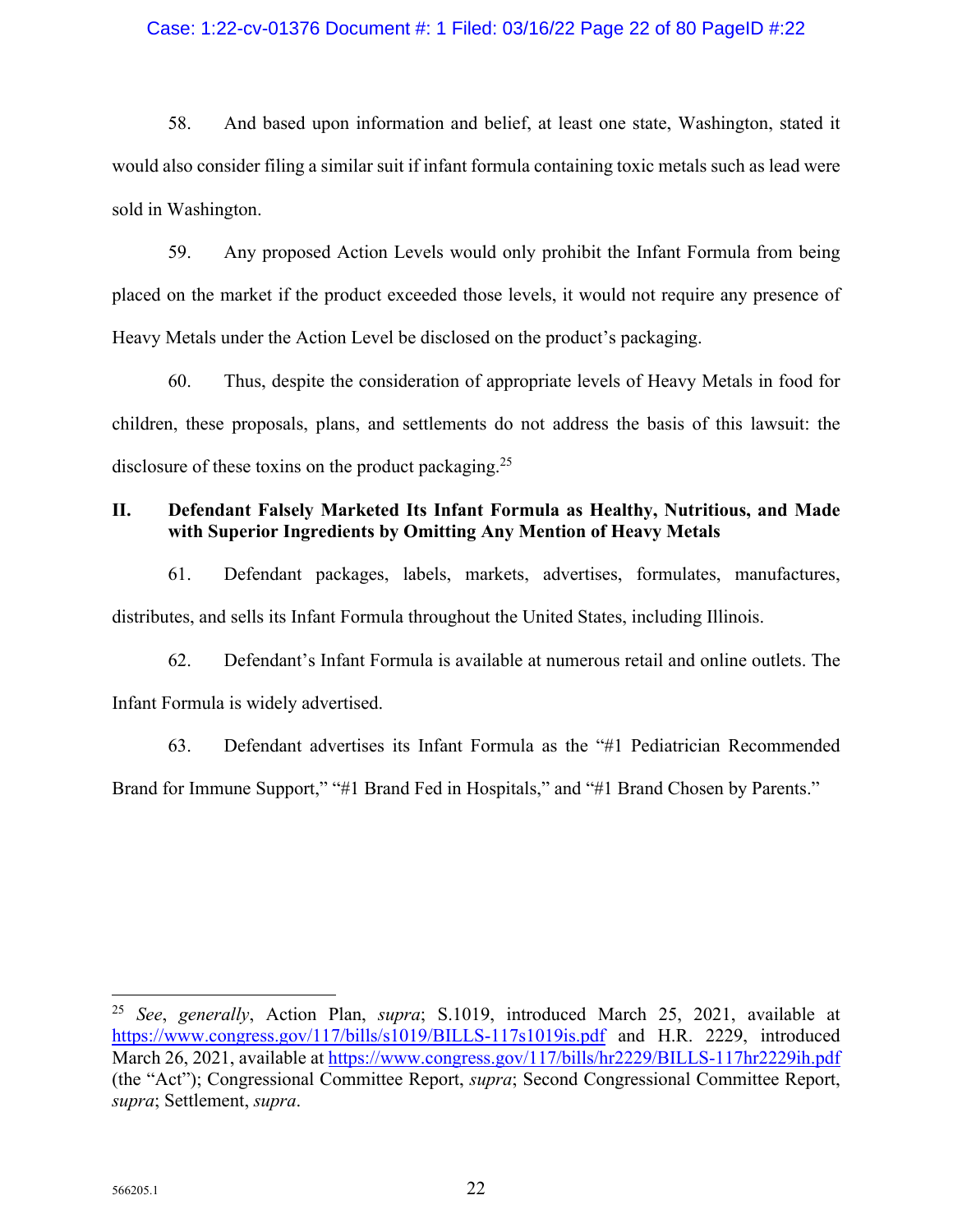

64. On its website, Defendant "promise[s] to nourish the journey of parents and their babies."<sup>26</sup> Defendant informs consumers that its Products have "no artificial growth hormones" and "no palm olein oil[.]"<sup>27</sup> Defendant claims that it "continues to give moms new ways to nourish their babies with options like hypoallergenic, soy, organic, sensitive, and non-GMO Formula."<sup>28</sup>

65. Defendant touts its innovations to its infant formula and provides thorough information about the ingredients in its Formula to consumers on an FAQ section of its website.<sup>29</sup>

66. Defendant promotes its "heritage" as "[a] spirit of innovation that began in 1925 and hasn't stopped since[.] $"30$ 

67. Based on Defendant's decision to wholly omit mention of the presence of Heavy Metals in the Infant Formula, and to instead package its Infant Formula as healthy, nutritious, and made with superior ingredients, it had a duty to ensure that the Products' packaging was true and not misleading. As such, Defendant knew or should have known the Infant Formula included

<sup>&</sup>lt;sup>26</sup> https://www.similac.com/why-similac.html (last accessed Feb. 26, 2022).

<sup>27</sup> https://www.similac.com/why-similac.html (last accessed Feb. 26, 2022).

<sup>&</sup>lt;sup>28</sup> https://www.similac.com/why-similac.html (last accessed Feb. 26, 2022).

 $^{29}$ https://www.similac.com/baby-tools-resources/baby-questions.html (last accessed Feb. 27, 2022).

<sup>30</sup> https://www.similac.com/why-similac.html (last accessed Feb. 27, 2022).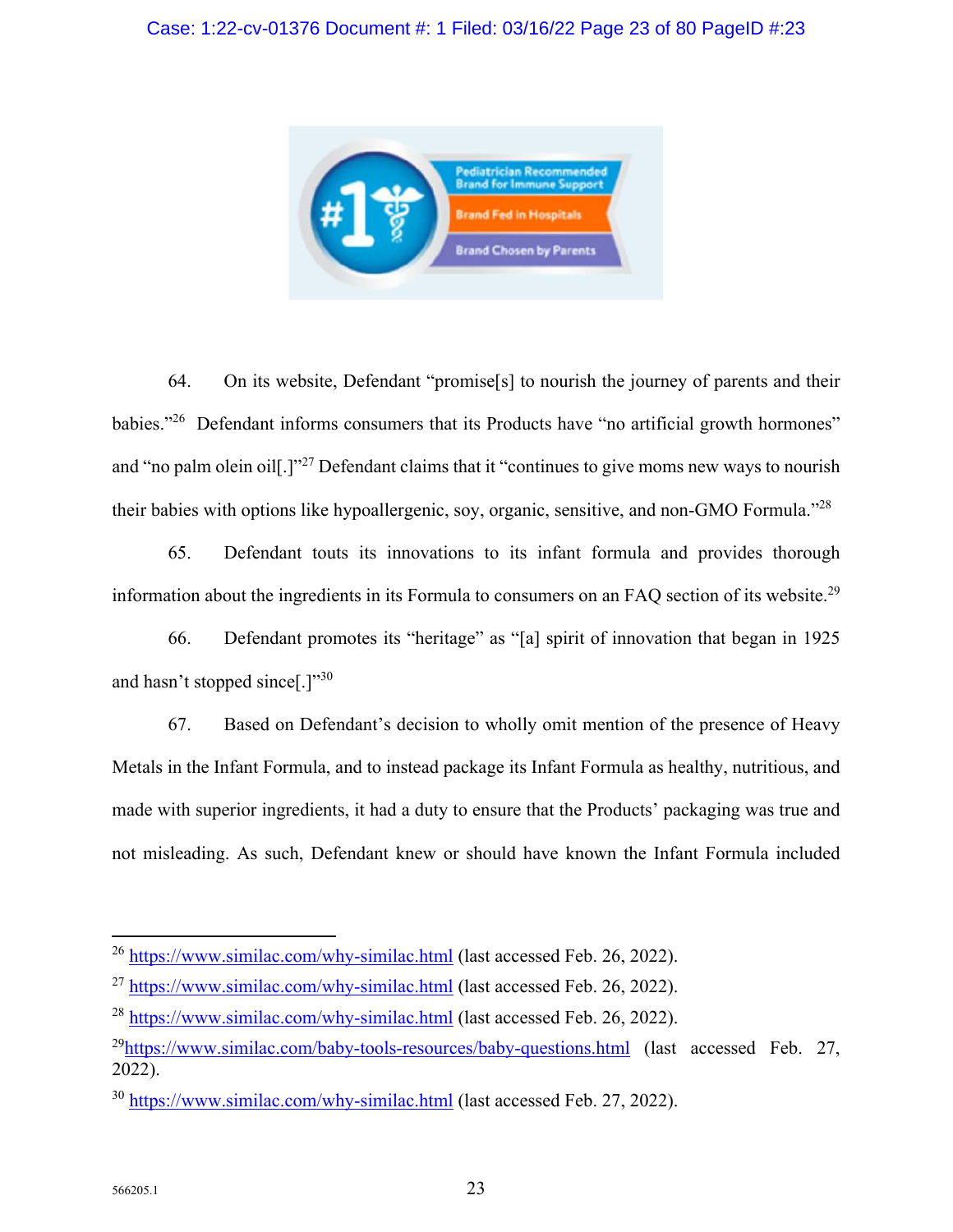## Case: 1:22-cv-01376 Document #: 1 Filed: 03/16/22 Page 24 of 80 PageID #:24

nondisclosed Heavy Metals and that over time, these toxins can accumulate and remain in infants' bodies, to their detriment.

68. Defendant intentionally omitted the presence or material risk of Heavy Metals in the Infant Formula in order to induce and mislead reasonable consumers to purchase its Infant Formula.

69. With Defendant marketing its Infant Formula as healthy, nutritious, and made with superior ingredients to nourish babies, Defendant clearly recognizes the importance of its Infant Formula to the development of infants.

70. As a result of the material Omissions, a reasonable consumer would have no reason to suspect the presence or material risk of Heavy Metals in the Infant Formula without conducting his or her own scientific tests (which are time consuming and expensive) or reviewing third-party scientific testing of these Products.

## **III. Due to the Presence and Material Risk of Heavy Metals in the Infant Formula, the Omissions are Misleading**

71. At all times during the Class Period, Defendant knew or should have known the Infant Formula included undisclosed Heavy Metals and was not sufficiently tested for the presence and material risk of Heavy Metals.

72. Defendant's Infant Formula included undisclosed levels of Heavy Metals due to Defendant's failure to monitor for the presence in the ingredients and finished products. Defendant was aware of this risk and failed to disclose it to Plaintiffs and the Class despite having a duty to disclose.

73. Defendant knew or should have known that Heavy Metals pose health risks to infants.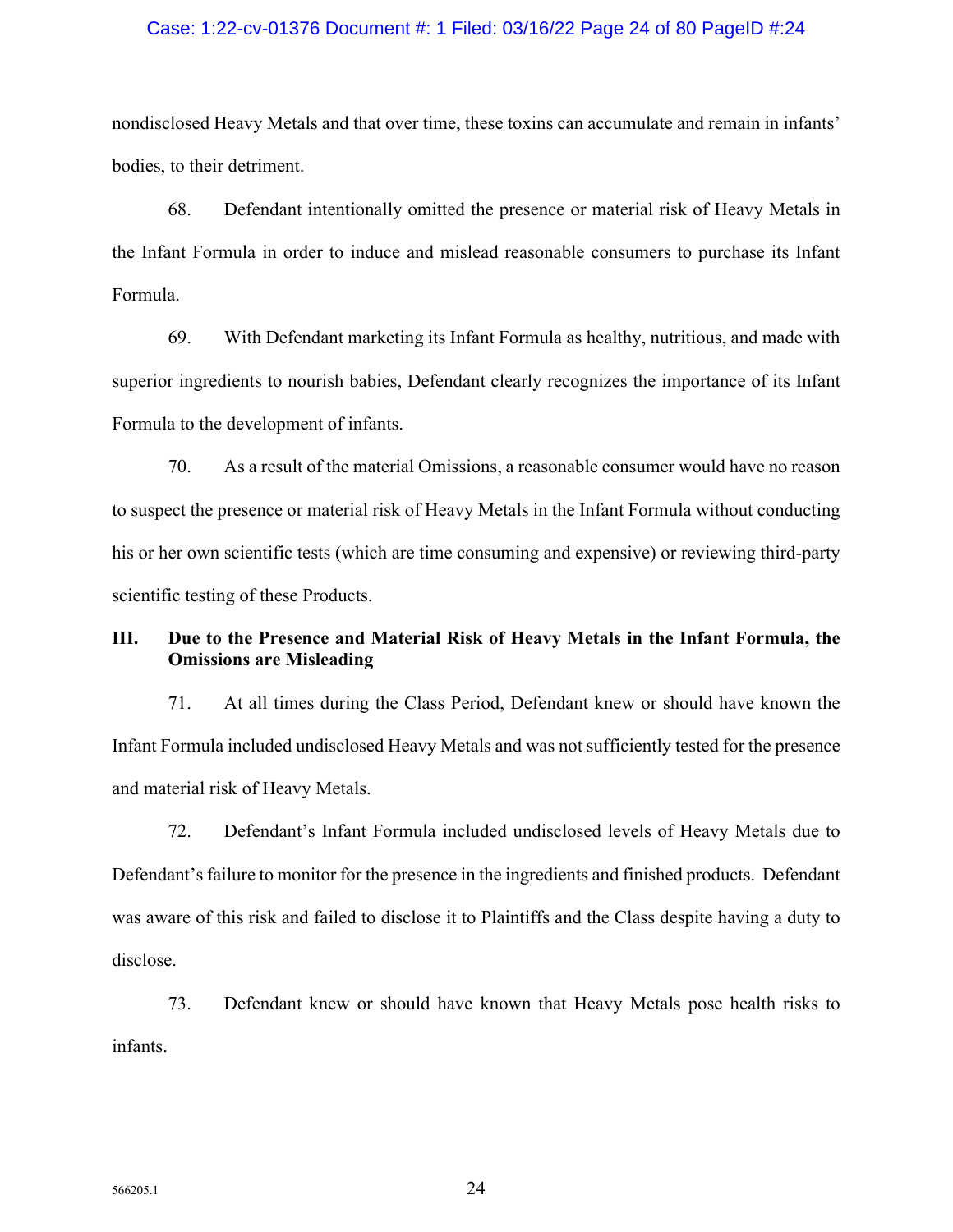## Case: 1:22-cv-01376 Document #: 1 Filed: 03/16/22 Page 25 of 80 PageID #:25

74. Defendant knew or should have known that it owed consumers a duty of care to prevent, or at the very least, minimize the presence of Heavy Metals in the Infant Formula to the extent reasonably possible.

75. Defendant knew or should have known it owed consumers a duty of care to adequately test for Heavy Metals in the Infant Formula.

76. Defendant knew consumers purchased the Infant Formula based on the reasonable expectation that Defendant manufactured the Infant Formula to the highest standards. Based on this expectation, Defendant knew or should have known consumers reasonably inferred that Defendant would hold the Infant Formula to the highest standards for preventing the inclusion of Heavy Metals in the Infant Formula, which would include testing the Infant Formula's ingredients and finished products for Heavy Metals.

77. The Congressional Committee Report acknowledged that Heavy Metals "can endanger infant neurological development."<sup>31</sup>

78. The FDA and the WHO have declared Heavy Metals "dangerous to human health, particularly to babies and children, who are most vulnerable to their neurotoxic effects."32

79. Additionally, while there are no U.S. federal regulations regarding acceptable levels of Heavy Metals in infant Formula, it is not due to a lack of risk. According to Linda McCauley, Dean of the Nell Hodgson Woodruff School of Nursing at Emory University, who

<sup>31</sup> Laura Reiley, *New Report Finds Toxic Heavy Metals in Popular Baby Foods. FDA Failed to Warn Consumers of Risk*, The Washington Post (Feb. 4, 2021), available at https://www.washingtonpost.com/business/2021/02/04/toxic-metals-baby-food/ (last accessed Feb. 26, 2022) ("Toxic Heavy Metals in Popular Baby Foods").

<sup>32</sup> Congressional Committee Report, *supra*, at 2.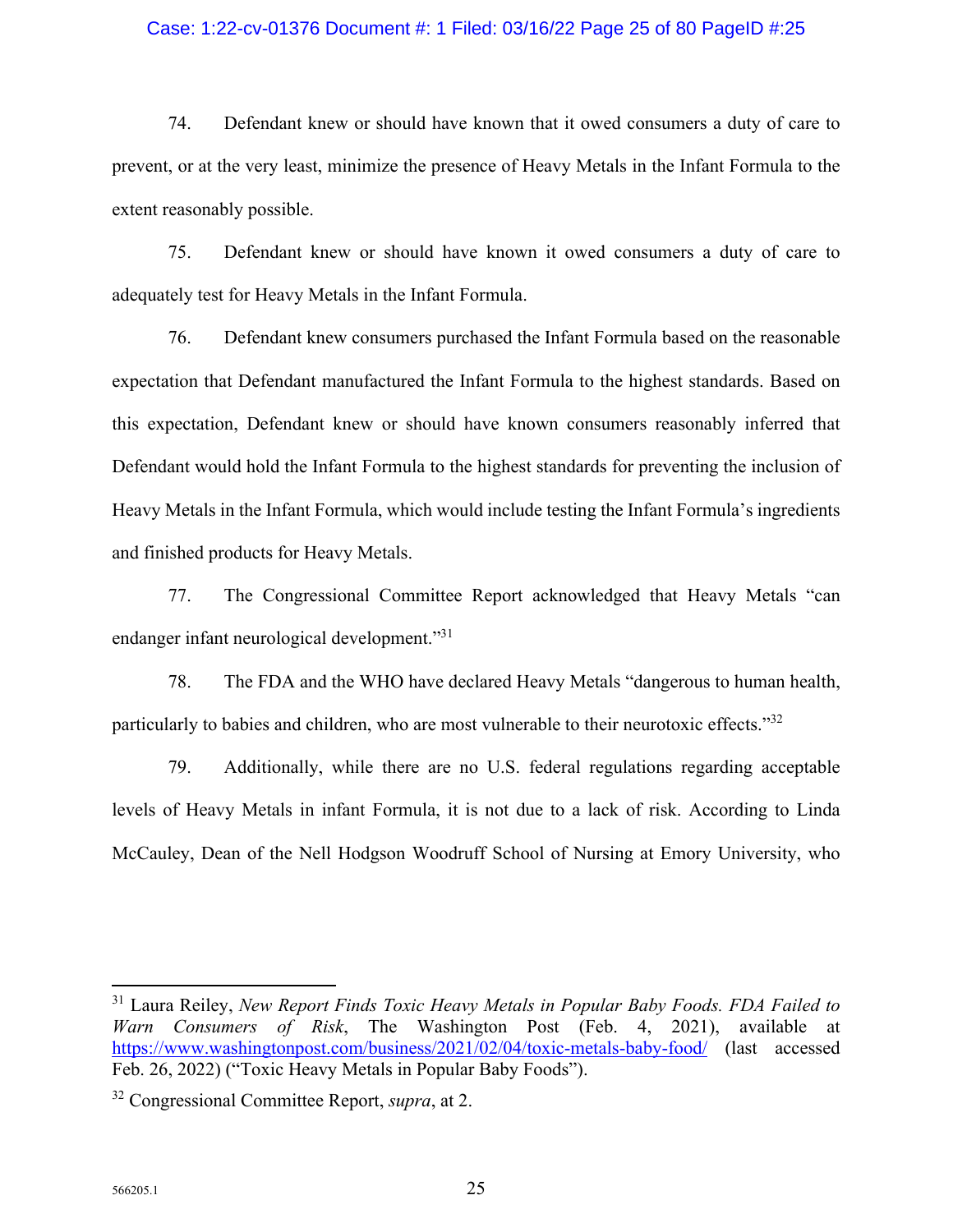## Case: 1:22-cv-01376 Document #: 1 Filed: 03/16/22 Page 26 of 80 PageID #:26

studies environmental health effects, "No level of exposure to these [heavy] metals has been shown to be safe in vulnerable infants."<sup>33</sup>

80. Indeed, the FDA has acknowledged that "exposure to [these four heavy] metals are likely to have the most significant impact on public health" and has prioritized them in connection with its heavy metals workgroup looking to reduce the risks associated with human consumption of heavy metals.<sup>34</sup>

81. Arsenic, lead, mercury, and cadmium—the Heavy Metals found in the Infant Formula—are neurotoxins, or poisons, which affect the nervous system. Exposure to these Heavy Metals "diminish[es] quality of life, reduce[s] academic achievement, and disturb[s] behavior, with profound consequences for the welfare and productivity of entire societies."<sup>35</sup>

82. The four Heavy Metals (arsenic, cadmium, lead, and mercury) "can harm a baby's developing brain and nervous system" and cause negative impacts such as "the permanent loss of intellectual capacity and behavioral problems like attention-deficit hyperactivity disorder ("ADHD")."<sup>36</sup> Even when trace amounts are found in food, these Heavy Metals can alter the developing brain and erode a child's intelligence quotient ("IQ").<sup>37</sup>

83. Because Heavy Metals accumulate in the body, including in the kidneys and other internal organs, the risk they pose grows over time and can remain in one's body for years. $38$ 

<sup>33</sup>*Some Baby Food May Contain Toxic Metals, U.S. Reports*, available at https://www.nytimes.com/2021/02/04/health/baby-food-metals-arsenic.html (last accessed Feb. 26, 2022) ("Some Baby Food May Contain Toxic Metals").

<sup>&</sup>lt;sup>34</sup>FDA: *Metals and Your Food*; available at https://www.fda.gov/Food/FoodborneIllness Contaminants/Metals/default.htm (last accessed Feb. 26, 2022).

<sup>35</sup> HBBF Report, *supra*, at 13.

<sup>36</sup> *Id.* at 6.

<sup>37</sup> Congressional Committee Report, *supra*, at 1.

<sup>38</sup> Consumer Reports: Heavy Metals in Baby Food, *supra*.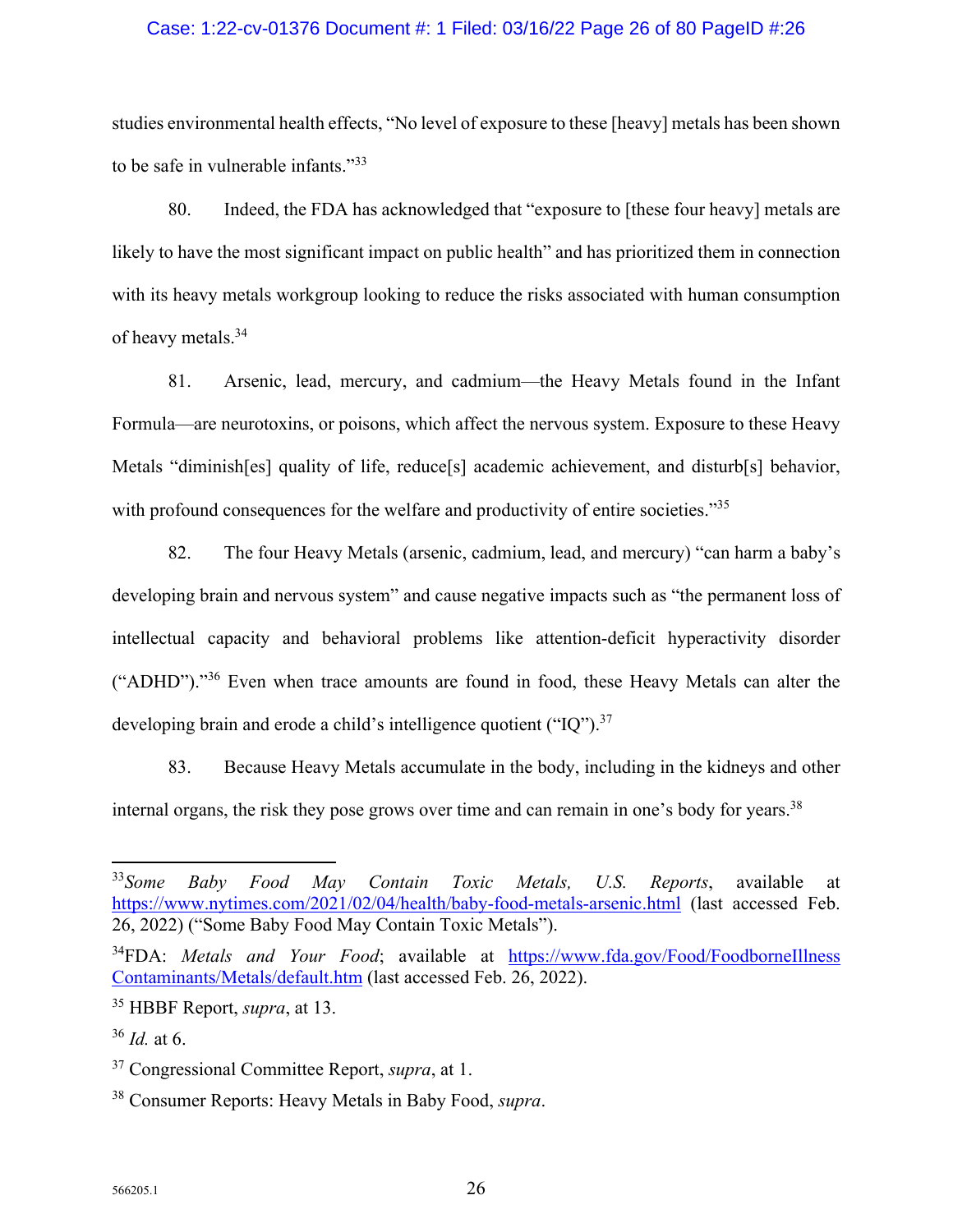## Case: 1:22-cv-01376 Document #: 1 Filed: 03/16/22 Page 27 of 80 PageID #:27

84. Due to their smaller physical size and still-developing brain and organs, infants and toddlers are particularly susceptible to the toxic effects of Heavy Metals because "[t]hey also absorb more of the heavy metals that get into their bodies than adults do."<sup>39</sup>

85. Of additional concern to developing infants are the health risks related to simultaneous exposure to multiple Heavy Metals as "co-exposures can have interactive adverse effects."<sup>40</sup> Heavy Metals disturb the body's metabolism and cause "significant changes in various biological processes such as cell adhesion, intra- and inter-cellular signaling, protein folding, maturation, apoptosis, ionic transportation, enzyme regulation, and release of neurotransmitters."<sup>41</sup>

86. Exposure to Heavy Metals, even in small amounts, can lead to life-long effects. According to Victor Villarreal, Ph.D., Assistant Professor in the Department of Educational Psychology at the University of Texas at San Antonio who has studied the effects of heavy metals on childhood development, "[t]he effects of early exposure to heavy metals can have long-lasting impacts that may be impossible to reverse."<sup>42</sup>

87. Due to the impact of Heavy Metals on child development, certain senators have urged the FDA to "finalize action levels that eliminate  $[]$  toxic heavy metals." $43$ 

<sup>39</sup> *Id.*

<sup>40</sup> Morello-Frosch R., Cushing L.J., Jesdale B.M., Schwartz J.M., Guo W., Guo T., Wang M., Harwani S., Petropoulou S.E., Duong W., Park J.S., Petreas M., Gajek R., Alvaran J., She J., Dobraca D., Das R., Woodruff T.J. *Environmental Chemicals in an Urban Population of Pregnant Women and Their Newborns from San Francisco*. Environ Sci Technol. 2016 Nov 15;50(22):12464-12472. doi: 10.1021/acs.est.6b03492. Epub 2016 Oct 26. PMID: 27700069; PMCID: PMC6681912. Available at https://stacks.cdc.gov/view/cdc/80511 (last accessed Feb. 26, 2022).

<sup>&</sup>lt;sup>41</sup> Jaishankar, M., Tseten, T., Anbalagan, N., Mathew, B. B., & Beeregowda, K. N. (2014). *Toxicity, mechanism and health effects of some heavy metals*. Interdisciplinary toxicology, 7(2), 60–72. Available at https://doi.org/10.2478/intox-2014-0009 (last accessed Feb. 26, 2022).

<sup>42</sup> Consumer Reports: Heavy Metals in Baby Food, *supra*.

<sup>&</sup>lt;sup>43</sup>https://www.klobuchar.senate.gov/public/\_cache/files/9/9/996f2cad-5295-432b-a543-f693129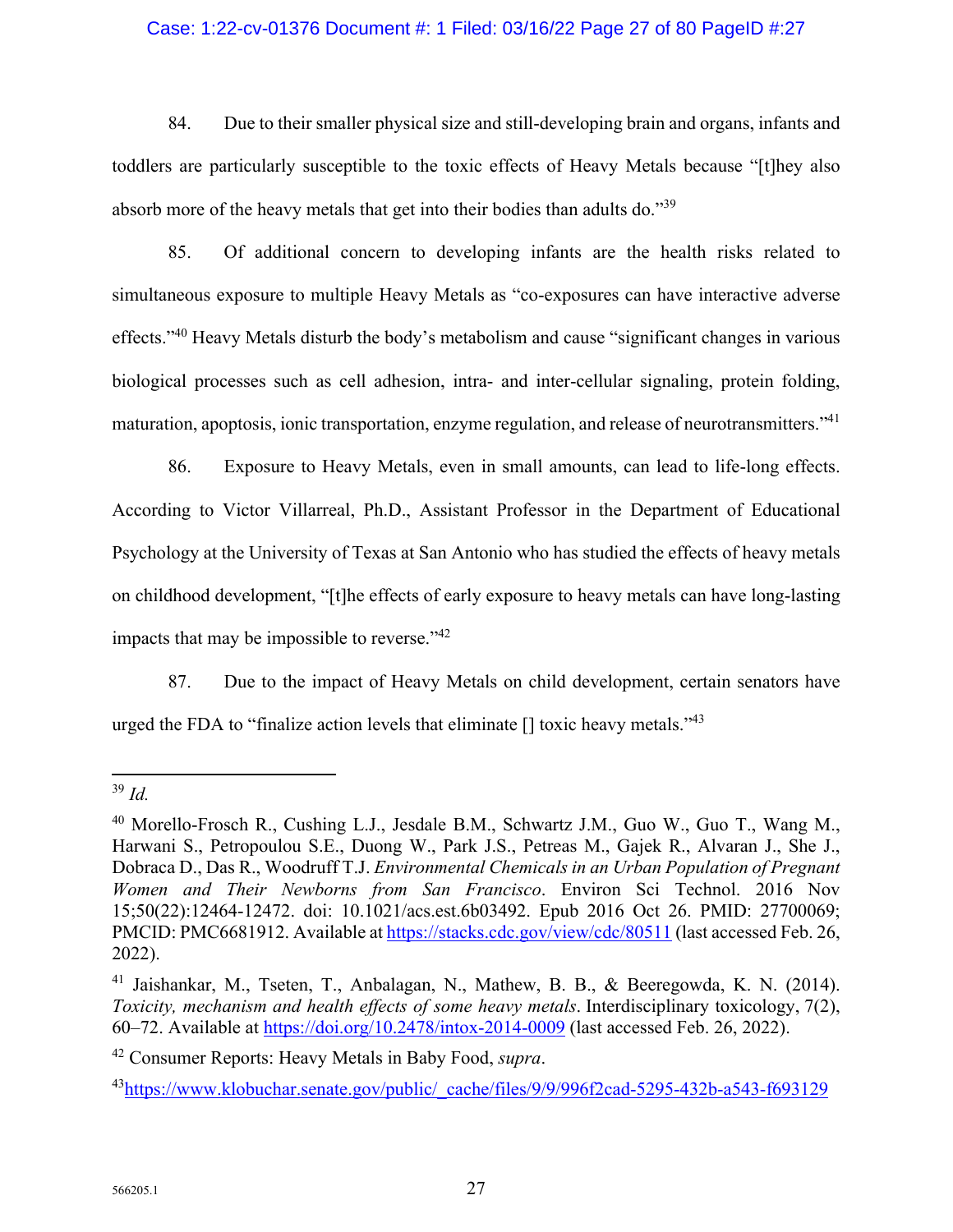## Case: 1:22-cv-01376 Document #: 1 Filed: 03/16/22 Page 28 of 80 PageID #:28

88. Because Heavy Metals can bioaccumulate in the body, even regular consumption of small amounts can increase the risk of various health issues, including the risk of bladder, lung, and skin cancer; cognitive and reproductive problems; and type 2 diabetes.<sup>44</sup>

89. Research continues to confirm that exposures to food containing arsenic, lead, mercury, and cadmium causes "troubling risks for babies, including cancer and lifelong deficits in intelligence<sup>[1,1,45</sup>]

90. However, the knowledge of the risks associated with exposure to Heavy Metals is not a new phenomenon. Defendant knew or should have known the risks associated with the presence of Heavy Metals in foods consumed by infants.<sup>46</sup>

91. Despite the known risks of exposure to Heavy Metals, Defendant has intentionally, recklessly, and/or knowingly sold the Infant Formula without disclosing the presence of risk of arsenic, mercury, cadmium, and lead to consumers like Plaintiffs.

## *Arsenic*

92. The Infant Formula contains (or has a material risk of containing) arsenic, which can cause cognitive deficits in children who are exposed early in life, and even neurological problems in adults who were exposed as infants.<sup>47</sup> "[E]ven low levels of arsenic exposure can

<sup>88</sup>a78/37D015A1AC9DDF0E31B341F629469169.6.22.2021-formatted-letter-to-fda-on-babyfood-recall.pdf (last accessed Feb. 26, 2022) ("Senators' Letter to the FDA").

<sup>44</sup> Consumer Reports: Heavy Metals in Baby Food, *supra*.

<sup>45</sup> HBBF Report, *supra*, at 1.

<sup>46</sup> *See e.g*., *FDA Compliance Program Guidance Manual: Toxic Elements in Food and Foodware, and Radionuclides in Food- Import and Domestic*, available at http://wayback.archiveit.org/7993/20170404233343/https:/www.fda.gov/downloads/Food/ComplianceEnforcement/UC M073204.pdf (last accessed Feb. 26, 2022); *see also* 21 CFR §172, available at https://www.accessdata.fda.gov/scripts/cdrh/cfdocs/cfcfr/CFRSearch.cfm?CFRPart=172&showF R=1 (last accessed Feb. 26, 2022).

<sup>47</sup> HBBF Report, *supra*, at 13.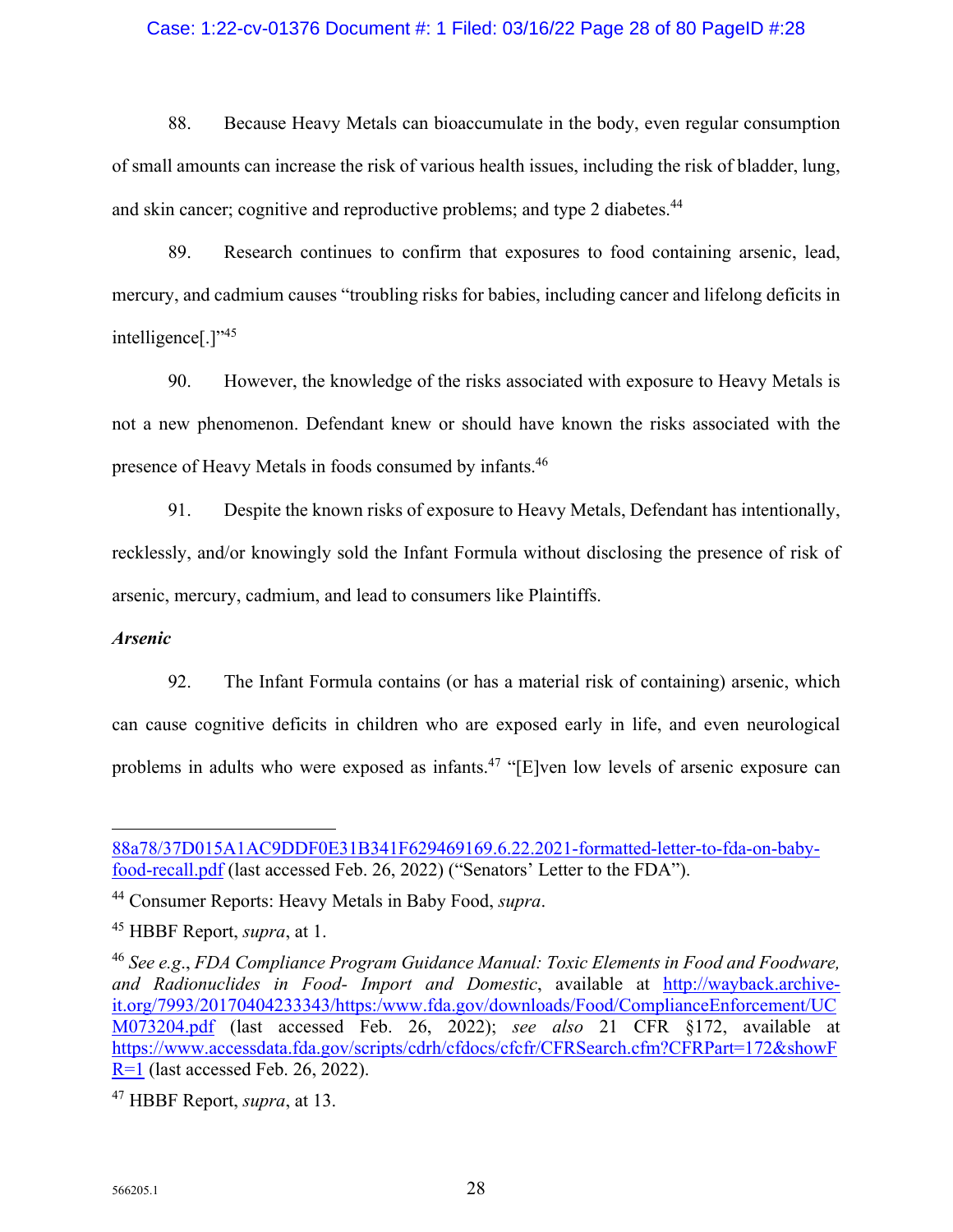## Case: 1:22-cv-01376 Document #: 1 Filed: 03/16/22 Page 29 of 80 PageID #:29

impact a baby's neurodevelopment."<sup>48</sup> "Studies have shown that consuming products with arsenic over time can lead to impaired brain development, growth problems, breathing problems, and a compromised immune system."<sup>49</sup>

93. Arsenic exposure can also cause respiratory, gastrointestinal, hematological, hepatic, renal, skin, neurological and immunological effects, and damage children's central nervous systems and cognitive development.<sup>50</sup> Exposure to arsenic can also cause diabetes, atherosclerosis, and cardiovascular disease.<sup>51</sup>

94. Arsenic can cause cancer in humans, as well as diabetes and atherosclerosis, and potentially cardiovascular disease when ingested chronically.<sup>52</sup> Chronic exposure to arsenic has also been associated with dermatological lesions and malignancies. $53$ 

95. Moreover, "[t]here is no evidence that the harm caused by arsenic is reversible."<sup>54</sup>

96. Based on the risks associated with exposure to higher levels of arsenic, both the

U.S. Environmental Protection Agency ("EPA") and FDA have set limits concerning the allowable

<sup>52</sup> *Id*.

<sup>48</sup> Senators' Letter to the FDA, *supra* (citing Dartmouth Toxic Metals Superfund Research Program (2021), Arsenic and Children, https://sites.dartmouth.edu/arsenicandyou/arsenic-andchildren/).

<sup>49</sup> *Id*.

<sup>50</sup> Congressional Committee Report, *supra*, at 10.

<sup>51</sup> States J.C., Singh A.V., Knudsen T.B., Rouchka E.C., Ngalame N.O., Arteel G.E., et al. (2012) *Prenatal Arsenic Exposure Alters Gene Expression in the Adult Liver to a Proinflammatory State Contributing to Accelerated Atherosclerosis*. PLOS ONE 7(6): e38713. Available at https://doi.org/10.1371/journal.pone.0038713 (last accessed Feb. 26, 2022) ("Prenatal Arsenic Exposure").

<sup>53</sup> Genuis SJ, Schwalfenberg G, Siy A-KJ, Rodushkin I (2012) Toxic Element Contamination of Natural Health Products and Pharmaceutical Preparations. PLOS ONE 7(11): e49676. Available at https://doi.org/10.1371/journal.pone.0049676 (last accessed Feb. 27, 2022) ("Toxic Element Contamination of Natural Health Products").

<sup>54</sup> HBBF Report, *supra*, at 3.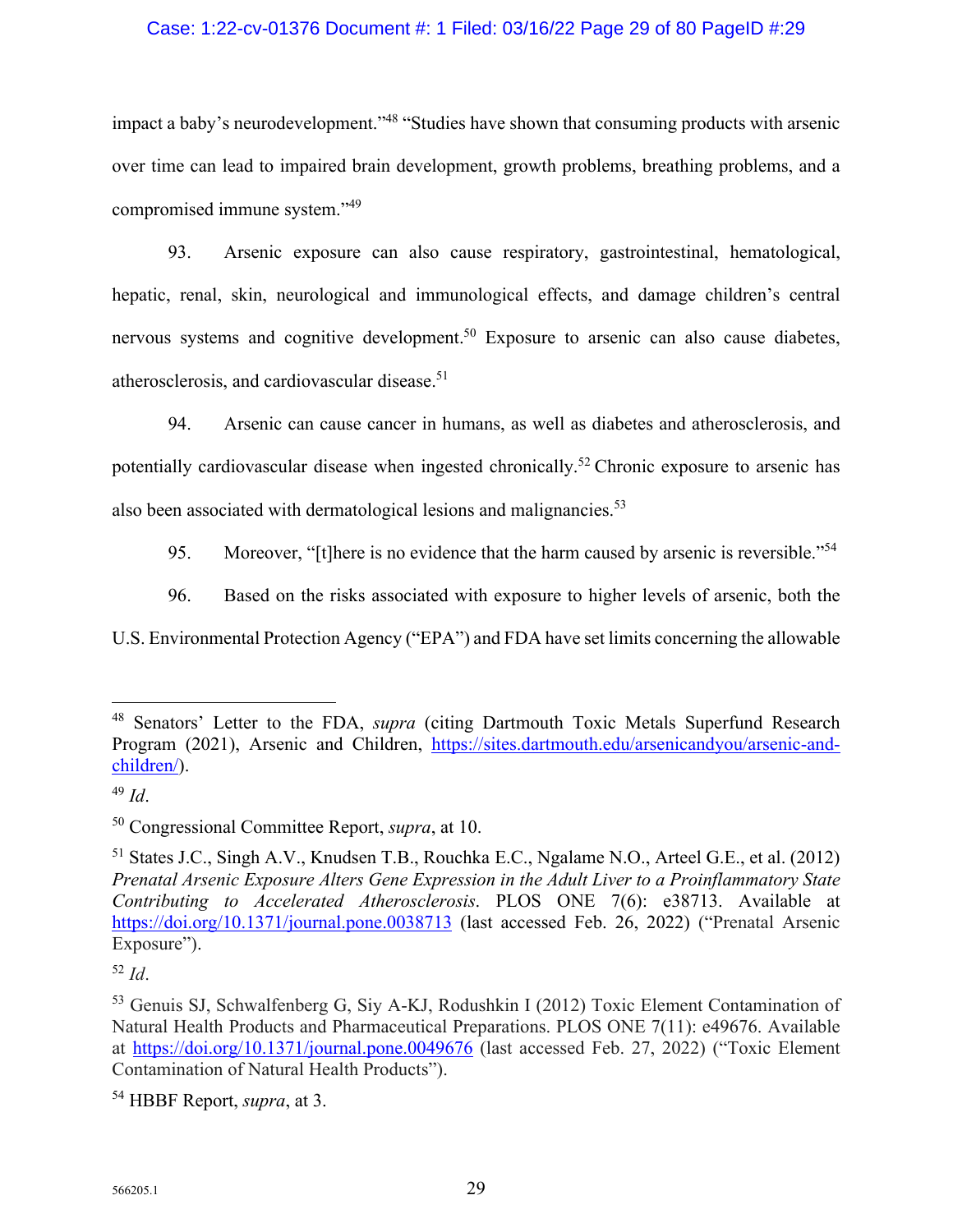## Case: 1:22-cv-01376 Document #: 1 Filed: 03/16/22 Page 30 of 80 PageID #:30

limit of arsenic at 10 parts per billion ("ppb") for human consumption in apple juice (regulated by the FDA) and drinking water (regulating by the EPA as a maximum contaminant level). The FDA has set the maximum allowable arsenic levels in bottled water at 10 ppb of inorganic arsenic.<sup>55</sup>

97. Although the FDA has not set the action level for arsenic in infant formula specifically, "the FDA prioritizes monitoring and regulating products that are more likely to be consumed by very young children."<sup>56</sup> The FDA's limit for bottled water is 5 ppb.<sup>57</sup>

98. Dr. James E. Rogers, the director of food safety research and testing at Consumer Reports had said "[t]*here is no safe level of heavy metals*, so the goal should be to have no measurable levels of any heavy metal in baby and toddler foods."<sup>58</sup> This rings particularly true when considering that generally, babies who are 12 months or younger heavily rely on infant formula as a key source of nutrients and that unless breastmilk is an option, formula is the only thing babies younger than five months can eat for their development and growth.

99. Despite this, laboratory tests indicate that Defendant sold Products containing undisclosed arsenic levels at 6.7 ppb, an amount that is especially concerning considering the amount of infant formula consumed by developing children.

<sup>55</sup> Toxic Heavy Metals in Popular Baby Foods, *supra*.

<sup>56</sup> FDA, Guidance for Industry: Inorganic Arsenic in Rice Cereals for Infants: Action Level (Apr. 2016), available at https://www.fda.gov/media/97234/download#:~:text=The%20action%20level %20for%20inorganic,on%20sampling%20and%20testing%20results (last accessed Feb. 26, 2022).

 $57$  21 C.F.R. §165.110(b)(4)(iii)(A).

<sup>58</sup> Congressional Report Finds More Problems With Heavy Metals in Baby Food (updated Oct. 2021), available at https://www.consumerreports.org/food-safety/problems-with-heavy-metals-inbaby-food-congressional-report-a6400080224/#:~:text=%E2%80%9CThere%20is%20no%20 safe%20level,research%20and%20testing%20at%20CR (last accessed March 4, 2022) (emphasis added).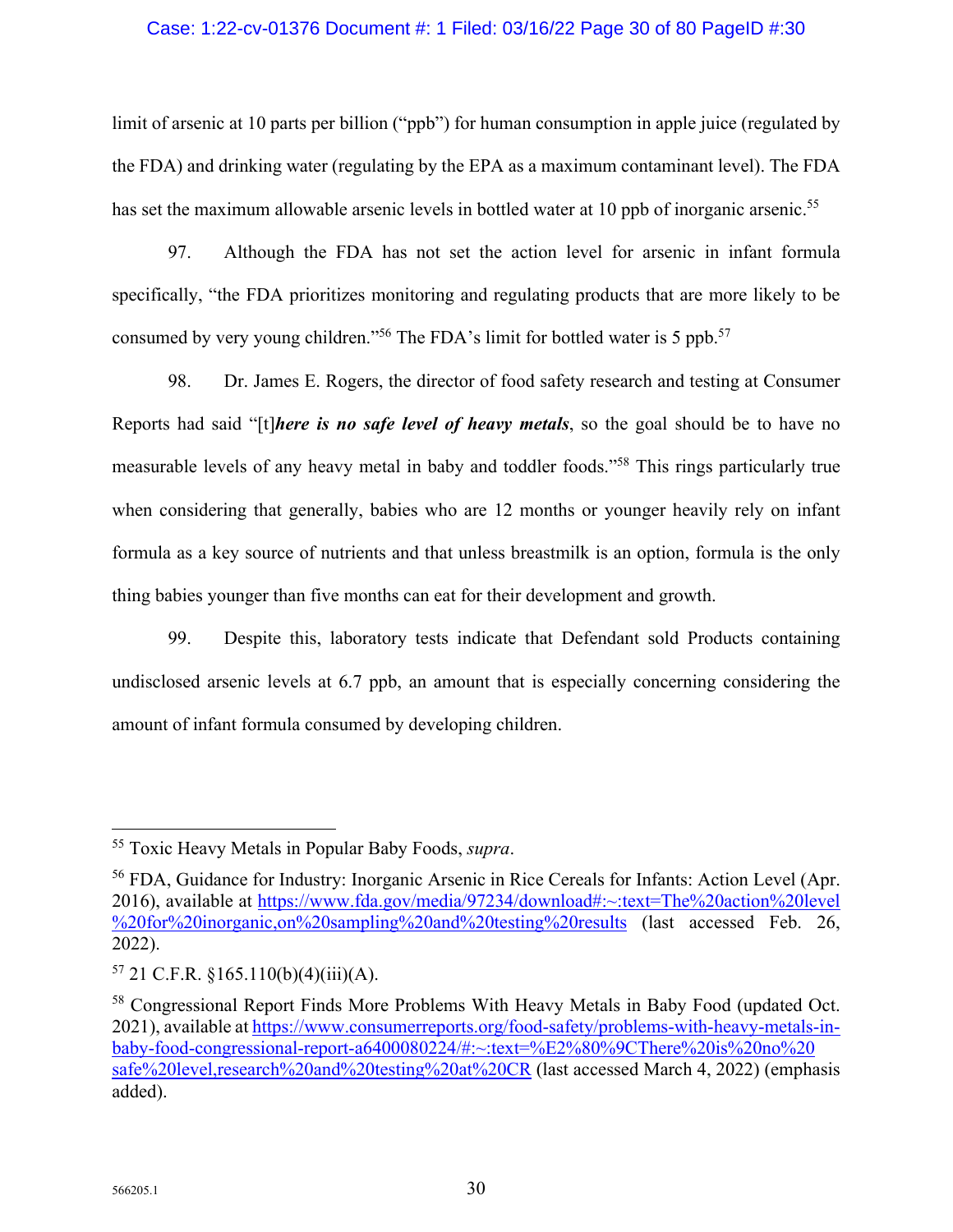## *Cadmium*

100. The Infant Formula also contains (or has a material risk of containing) cadmium, which has been shown to cause anemia, liver disease, and nerve or brain damage in animals that eat or drink it.

101. Cadmium is linked to neurotoxicity, cancer, and kidney, bone, and heart damage. Scientists have reported a "tripling of risk for learning disabilities and special education among children with higher cadmium exposures, at exposure levels common among U.S. children[.]"<sup>59</sup>

102. Cadmium, like lead, "displays a troubling ability to cause harm at low levels of exposure."<sup>60</sup> The U.S. Department of Health and Human Services has determined that cadmium and cadmium compounds are known human carcinogens, and the EPA has likewise determined that cadmium is a probable human carcinogen. $61$  Compounding such concerns is the fact that cadmium has a prolonged half-life as it "sequesters in [human] tissue."<sup>62</sup>

103. The EPA has set a maximum contaminant level for cadmium in drinking water of 5 ppb, 40 C.F.R. §141.62; the FDA has set a maximum level in bottled water to 5 ppb; and the WHO set a maximum cadmium level in drinking water to 3 ppb.<sup>63</sup>

104. Despite this, laboratory tests indicate that Defendant sold Products containing undisclosed cadmium levels as high as 11.4 ppb.

<sup>59</sup> HBBF Report, *supra*, at 14.

<sup>60</sup> *Id*.

<sup>61</sup> Agency for Toxic Substances and Disease Registry, *Public Health Statement for Cadmium*, available at https://wwwn.cdc.gov/TSP/PHS/PHS.aspx?phsid=46&toxid=15 (last accessed Feb. 26, 2022).

<sup>62</sup> Toxic Element Contamination of Natural Health Products, *supra*.

<sup>63</sup> Congressional Committee Report, *supra*, at 29.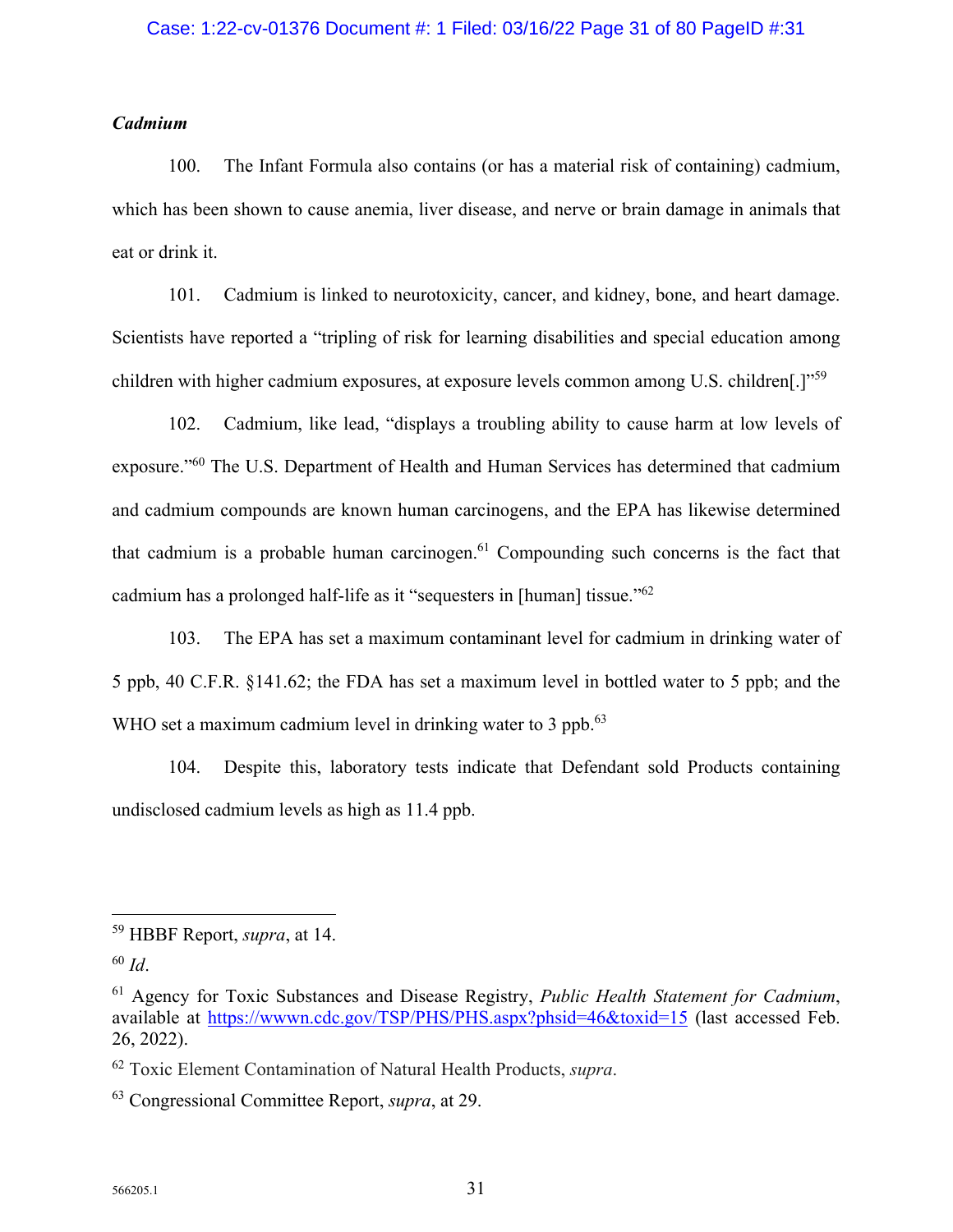## Case: 1:22-cv-01376 Document #: 1 Filed: 03/16/22 Page 32 of 80 PageID #:32

*Lead* 

105. The Infant Formula contains (or has a material risk of containing) lead, which is a probable carcinogen.<sup>64</sup>

106. Lead exposure can seriously harm the brain and nervous system in infants and children and is associated with a range of negative health outcomes such as behavioral problems, decreased cognitive performance, delayed puberty, and reduced postnatal growth.

107. Exposure to lead in foods builds up over time. Build-up can and has been scientifically demonstrated to lead to the development of chronic poisoning, cancer, developmental, and reproductive disorders, as well as serious injuries to the nervous system, and other organs and body systems.

108. Even very low exposure levels to lead can "cause lower academic achievement, attention deficits and behavior problems. No safe level of exposure has been identified."<sup>65</sup>

109. Lead is extremely toxic, and its effects cannot be reversed or remediated.<sup>66</sup>

110. One study found that "children age 0 to 24 months lose more than 11 million IQ points from exposure to arsenic and lead in food."<sup>67</sup> Additionally, studies have established a link between lead exposure and ADHD.<sup>68</sup>

<sup>64</sup>American Cancer Society, "Known and Probable Carcinogens," Last Revised August 14, 2019, available at https://www.cancer.org/cancer/cancer-causes/general-info/known-and-probablehuman-carcinogens.html (last accessed Feb. 27, 2022).

<sup>65</sup> HBBF Report, *supra*, at 13.

<sup>66</sup> Consumer Reports: Heavy Metals in Baby Food, *supra*.

<sup>67</sup> HBBF Report, *supra*, at 7.

<sup>68</sup>Congressional Committee Report, *supra*, at 12.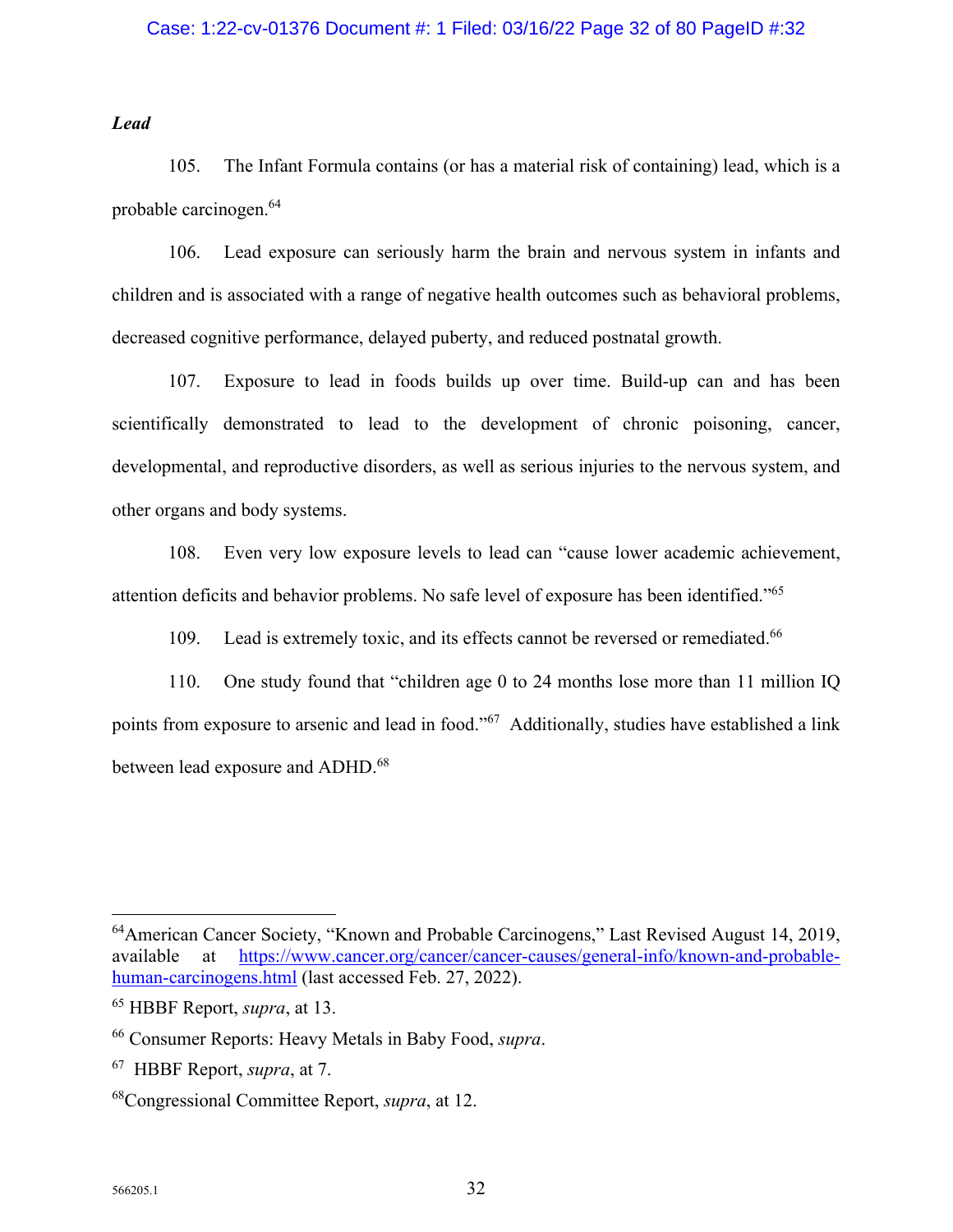## Case: 1:22-cv-01376 Document #: 1 Filed: 03/16/22 Page 33 of 80 PageID #:33

111. Although there is no federal standard for lead in baby food, health experts, including the American Academy for Pediatrics, the Environmental Defense Fund, and Consumer Reports, have agreed that lead in Infant Formula should not exceed 1 ppb.<sup>69</sup>

112. Despite this, laboratory tests indicate Defendant sold products containing undisclosed lead levels as high as  $4.6$  ppb.<sup>70</sup>

## *Mercury*

113. The Infant Formula contains (or has a material risk of containing) mercury, which increases the risk for cardiovascular disease. Exposure to mercury has been linked to higher risk of lower IQ scores and intellectual disability.<sup>71</sup>

114. Although there is no maximum contaminant level for Mercury in infant formula, the EPA has set a maximum contaminant level for Mercury in drinking water at 2 ppb.<sup>72</sup> Regardless, though, "there is no known safe level" of exposure to Mercury as it is a "highly toxic element."<sup>73</sup>

115. Despite Defendant's packaging claims that its Infant Formula is nutritious, healthy, and made with superior ingredients, laboratory tests indicate Defendant sold Products containing undisclosed mercury levels as high as 10.1 ppb.

116. The four Heavy Metals – Arsenic, Cadmium, Lead, and Mercury – are significant detriments to children. Of additional concern to developing babies are the health risks due to

<sup>69</sup> Toxic Heavy Metals in Popular Baby Foods, *supra*.

<sup>70</sup> HBBF Report at 20, 34, *supra*.

<sup>71</sup> *Id*. at 14.

<sup>72</sup> Congressional Committee Report, *supra*.

<sup>73</sup> Mercury Exposure and Children's Health, *supra.*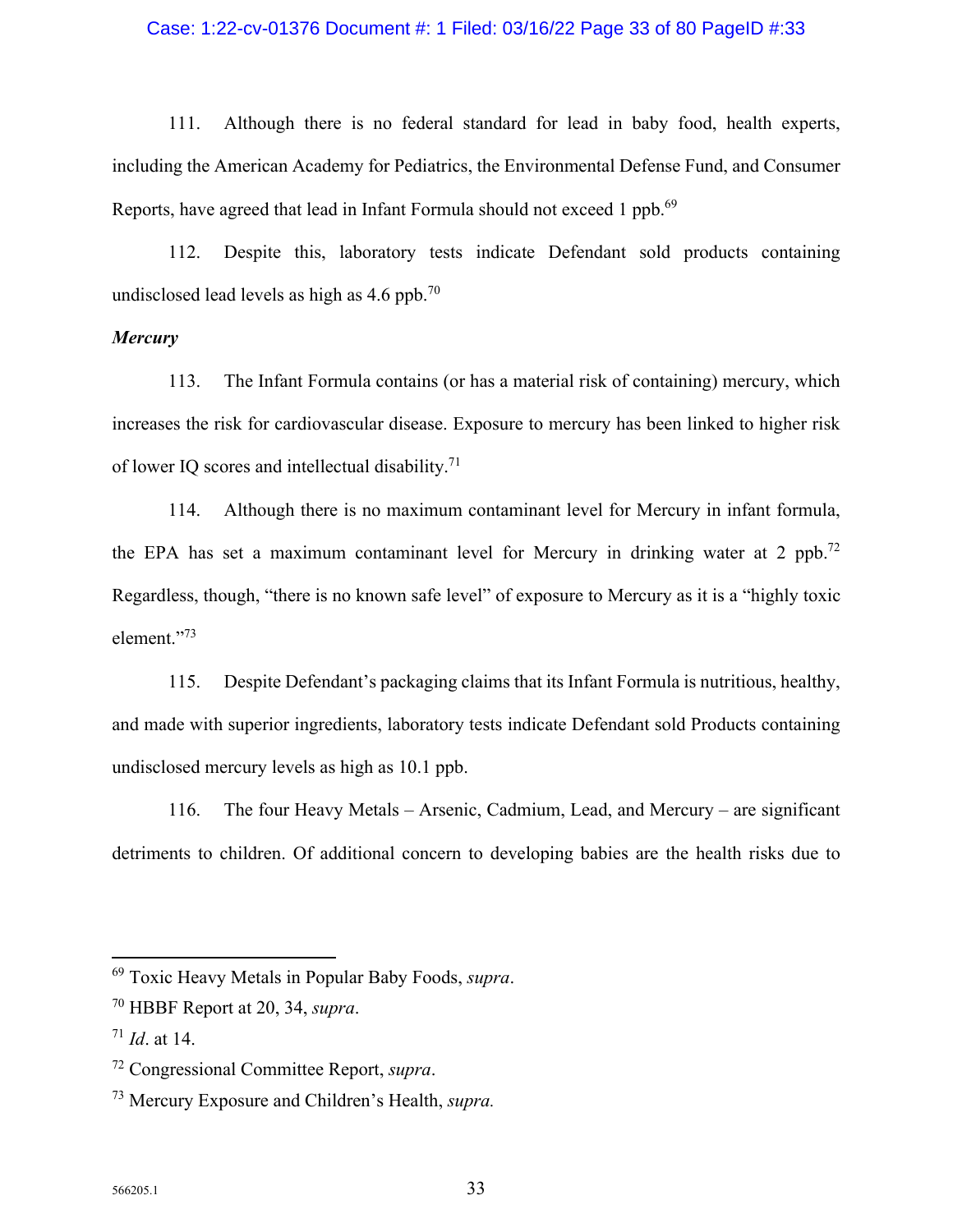## Case: 1:22-cv-01376 Document #: 1 Filed: 03/16/22 Page 34 of 80 PageID #:34

exposure to multiple Heavy Metals simultaneously, as "co-exposures can have interactive adverse effects."<sup>74</sup>

117. The FDA has acknowledged that "exposure to [these four heavy] metals are likely to have the most significant impact on public health" and has prioritized them in connection with its Toxic Elements Working Group, which is aimed toward reducing human exposure to contaminants in dietary supplements, food and cosmetics.<sup>75</sup>

118. Importantly, and relevant to this lawsuit, action levels do not require disclosure of the presence of Heavy Metals on the packaging of products that are placed in the market. Action levels only set limits for determining when products cannot be placed in the market.

119. Despite the risk and/or actual presence of these unnatural and potentially harmful chemicals, Defendant fails to disclose the presence of Heavy Metals.

120. Based on the foregoing, reasonable consumers, like Plaintiffs, would consider the inclusion or risk of inclusion of Heavy Metals a material fact when considering what Infant Formula to purchase.

121. Defendant knew that monitoring for Heavy Metals in its ingredients and Infant Formula was not only important, but also critical.

122. Defendant also knew that monitoring Heavy Metals was likewise important to its health-conscious consumers to protect their babies.

<sup>74</sup> Morello-Frosch R, Cushing LJ, Jesdale BM, Schwartz JM, Guo W, Guo T, Wang M, Harwani S, Petropoulou SE, Duong W, Park JS, Petreas M, Gajek R, Alvaran J, She J, Dobraca D, Das R, Woodruff TJ. Environmental Chemicals in an Urban Population of Pregnant Women and Their Newborns from San Francisco. Environ Sci Technol. 2016 Nov 15;50(22):12464-12472. doi: 10.1021/acs.est.6b03492. Epub 2016 Oct 26. PMID: 27700069; PMCID: PMC6681912. Available at https://stacks.cdc.gov/view/cdc/80511 (last accessed Feb. 27, 2022).

<sup>&</sup>lt;sup>75</sup>FDA, "Metals and Your Food," Current as of April 8, 2021, available at https://www.fda.gov/food/chemicals-metals-pesticides-food/metals-and-your-food (last accessed Feb. 27, 2022).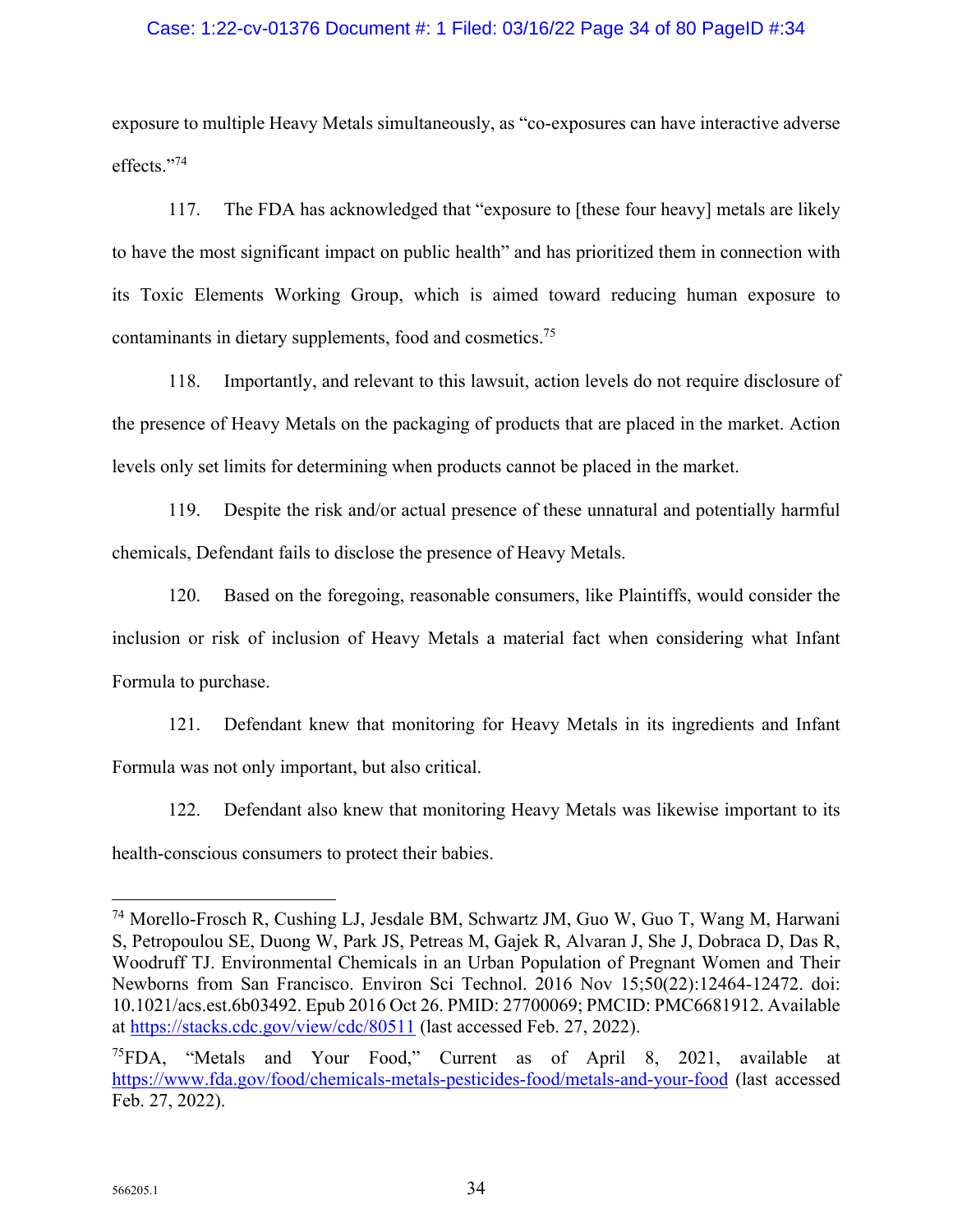## **IV. Infant Formula Products Can Be Manufactured Without Measurable Levels of Heavy Metals**

123. In contrast to the levels of Heavy Metals found in Defendant's Infant Formula, other infant formula manufacturers have produced infant formula that is free of Heavy Metals or with levels that are not measurable.

124. The Clean Label Project tests products for more than 400 contaminants, including heavy metals, chemicals, and plastics, and presents its Purity Award to companies with products with the lowest levels of the contaminants when compared to other products in a given category.<sup>76</sup>

125. Bobbie, a manufacturer of infant formula (recognized by the Clean Label Project for manufacturing products that were free from Heavy Metals) was a recipient of the Clean Label Project's Purity Award.<sup>77</sup>

126. Additionally, testing by Consumer Reports identified baby food products with Heavy Metal levels low enough to not cause concern, as well as some products with Heavy Metal levels that were not measurable.<sup>78</sup> "[T]here are ways for [baby food] manufacturers to significantly reduce or eliminate these [heavy] metals from their products."<sup>79</sup>

127. In testing conducted by Consumer Reports, approximately one-third of tested products had levels of Heavy Metals that were below levels of concern and other products had immeasurable levels of Heavy Metals.<sup>80</sup> As stated by Dr. James E. Rogers, the Consumer Reports

<sup>76</sup> https://cleanlabelproject.org/purity-award/ (last accessed Feb. 26, 2022).

https://www.businesswire.com/news/home/20220125005905/en/Bobbie-Is-First-Ever-Infant-Formula-To-Receive-The-Clean-Label-Project-Purity-Award-and-Certification-as-a-Pesticide-Free-Product (last accessed Feb. 26, 2022).

<sup>78</sup> Consumer Reports: Heavy Metals in Baby Food, *supra*.

<sup>79</sup> *Id*.

<sup>80</sup> *Id*.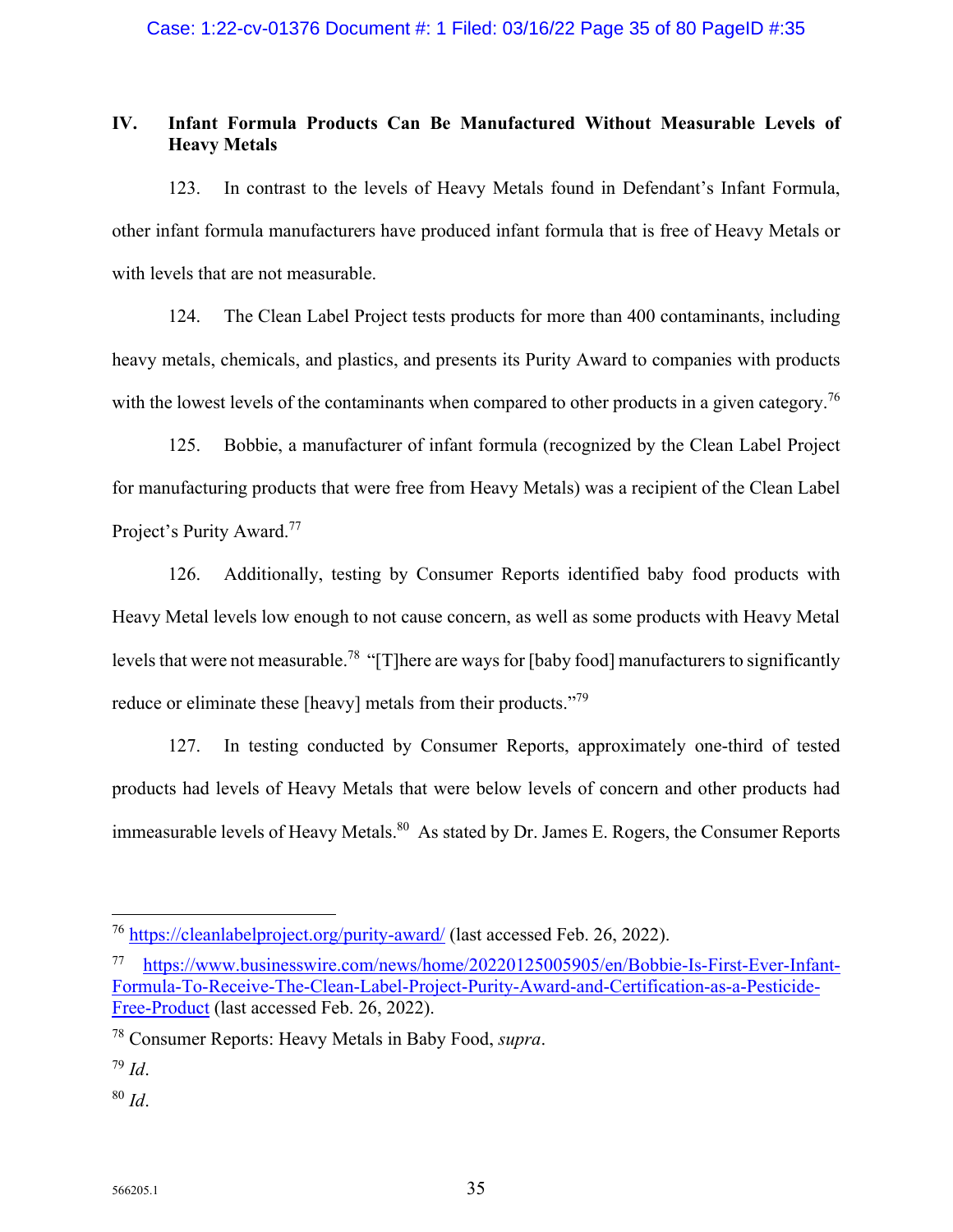## Case: 1:22-cv-01376 Document #: 1 Filed: 03/16/22 Page 36 of 80 PageID #:36

Director of Food Safety Research and Testing, "Every category of food was represented in that lower-risk group. That indicates that there are ways for manufacturers to significantly reduce or eliminate these [heavy] metals from their products."<sup>81</sup>

128. The FDA Total Diet Study also demonstrated that infant formula can be manufactured without detectable levels of Heavy Metals.<sup>82</sup>

129. In addition, because of public health efforts, exposure to lead has consistently and notably decreased over the past 40 years.<sup>83</sup> These efforts include increasing awareness of the dangers of even low levels of lead exposure to young children.<sup>84</sup> The progress towards decreasing childhood exposure to lead was so impressive that the CDC identified "childhood lead poisoning prevention as 1 of 10 great U.S. public health achievements during 2001 to 2010."<sup>85</sup>

130. Defendant knew or should have known it could control the levels of Heavy Metals in the Infant Formula in order to achieve non-detectable or zero levels by adequately monitoring its ingredients for Heavy Metals and adjusting any formulation to reduce ingredients that contained higher levels of Heavy Metals.

131. Defendant also knew it was not monitoring and testing for Heavy Metals in the Infant Formula. Defendant knew its failure to monitor and test for Heavy Metals in the Infant Formula continued throughout the Class Period.

<sup>84</sup> *Id*.

<sup>85</sup> *Id*.

 $81$  *Id.* 

<sup>82</sup> FDA Total Diet Study, *supra*, at 7, 10, 17, 20, 68, 71, 95-96.

<sup>83</sup> Dignam, T., Kaufmann, R. B., LeStourgeon, L., & Brown, M. J. (2019). *Control of Lead Sources in the United States, 1970-2017: Public Health Progress and Current Challenges to Eliminating Lead Exposure*. Journal of public health management and practice: JPHMP, 25 Suppl 1, Lead Poisoning Prevention (Suppl 1 LEAD POISONING PREVENTION), S13–S22. Available at https://www.ncbi.nlm.nih.gov/pmc/articles/PMC6522252/#R6 (last accessed Feb. 27, 2022).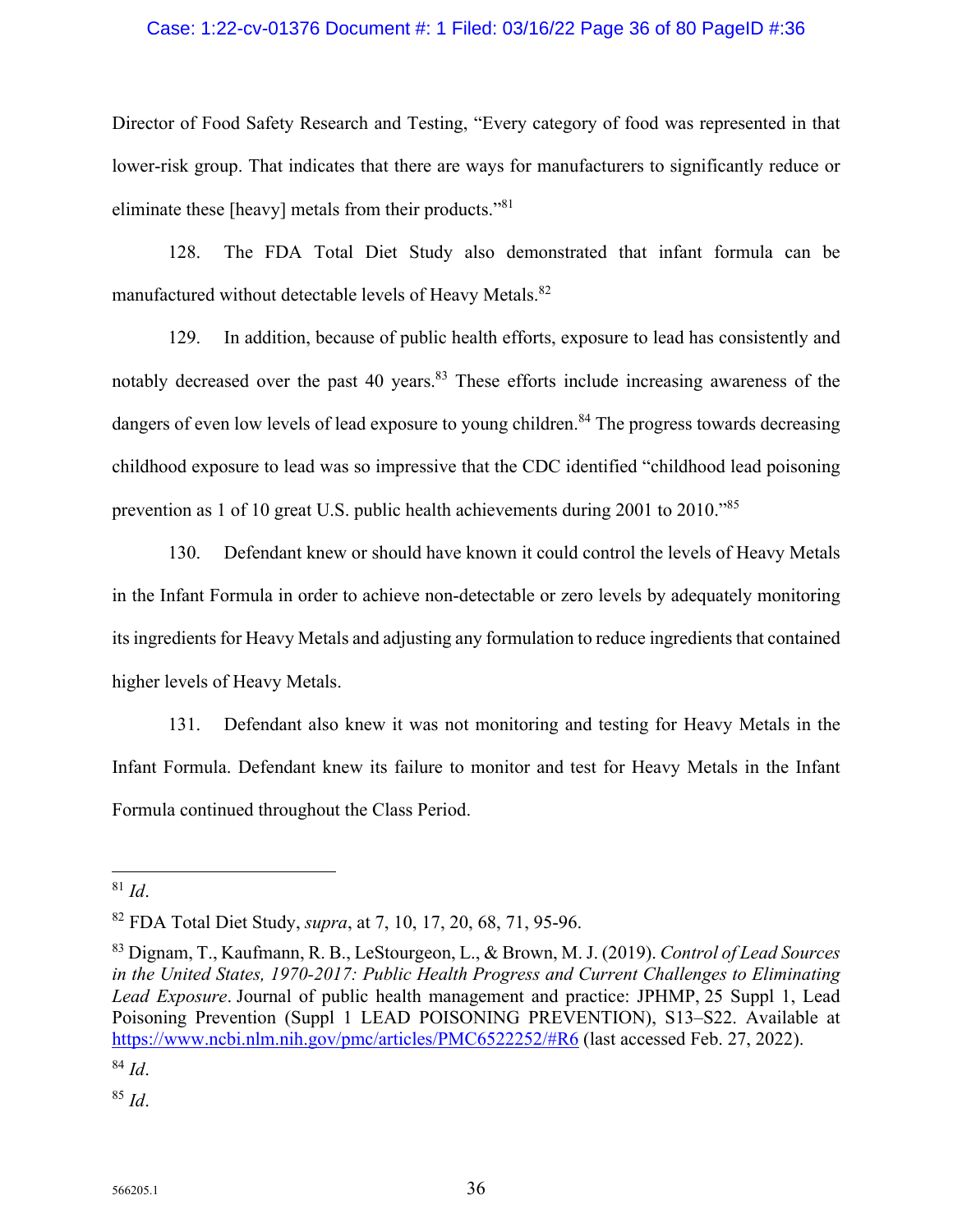### Case: 1:22-cv-01376 Document #: 1 Filed: 03/16/22 Page 37 of 80 PageID #:37

132. Defendant's marketing was misleading due to its failure to properly and sufficiently monitor and test for Heavy Metals and for failure to disclose the presence or risk of presence of Heavy Metals in the Infant Formula.

133. Defendant knew or should have known consumers paid the price premium and expected Defendant to test and monitor for Heavy Metals and disclose the presence or risk of Heavy Metals in the Infant Formula and ingredients.

134. At all times during the Class Period, Defendant did not monitor or test for Heavy Metals in the Infant Formula and ingredients and Defendant did not disclose the presence or risk of Heavy Metals in its Products.

135. Defendant knew or should have known that consumers reasonably expected it to test for and monitor the presence of Heavy Metals in the Infant Formula and ingredients, and to disclose the presence or risk of any levels of Heavy Metals in its Products.

136. Defendant knew or should have known the Infant Formula contained or risked containing Heavy Metals that were inconsistent with its marketing.

137. Defendant knew or should have known that, in order to comply with its marketing, consumers expected them to ensure the Infant Formula was monitored and tested for Heavy Metals, and to disclose the presence or risk of Heavy Metals.

138. Defendant knew, yet failed to disclose, its lack of testing and knowledge of the risk or presence of Heavy Metals in the Infant Formula's ingredients.

139. Defendant's above-referenced Omissions are false, misleading, and crafted to deceive the public as they create an image that the Infant Formula are nutritious and free of Heavy Metals.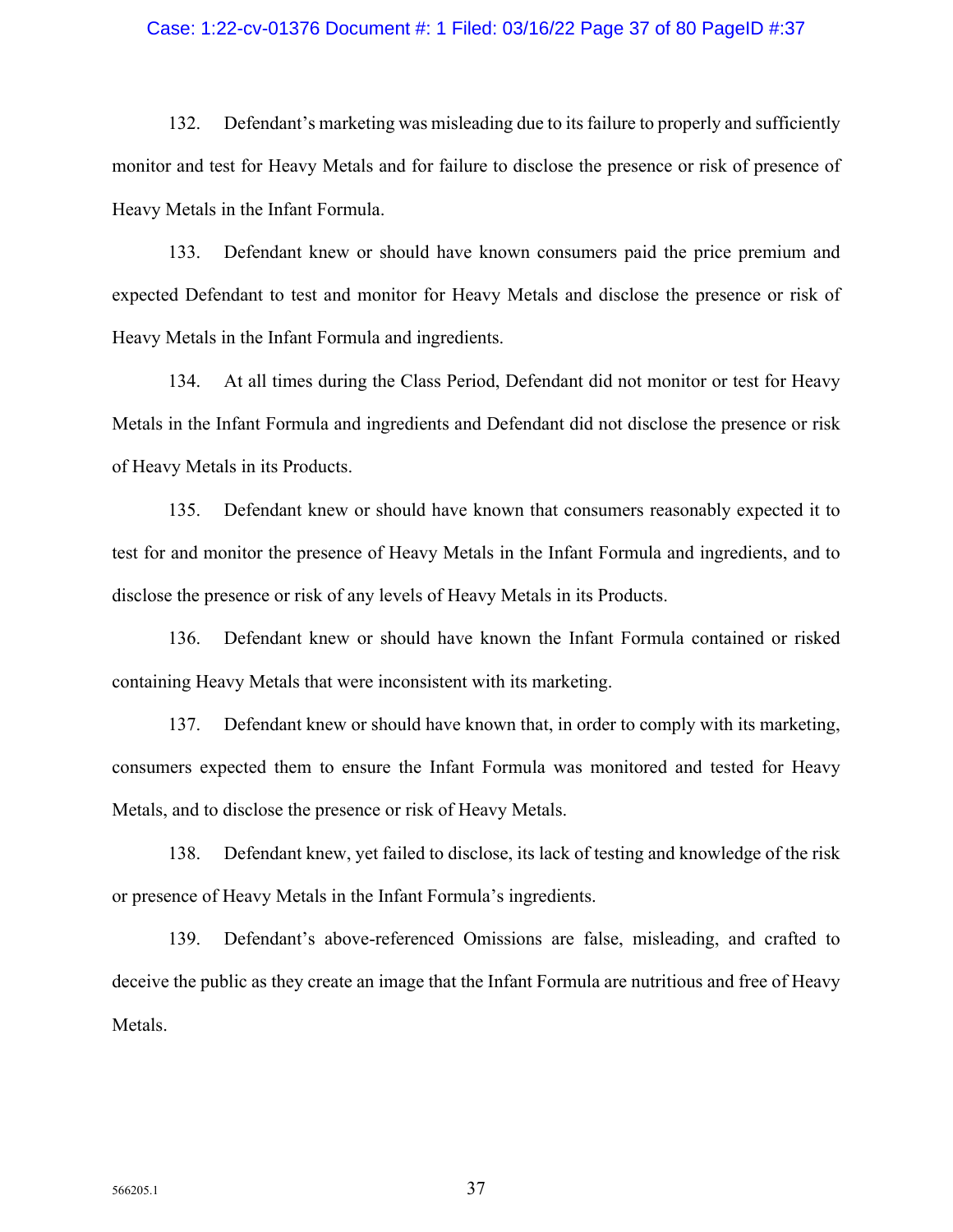## Case: 1:22-cv-01376 Document #: 1 Filed: 03/16/22 Page 38 of 80 PageID #:38

140. Moreover, reasonable consumers, such as Plaintiffs and the Class members, would have no reason to doubt Defendant's statements regarding the quality of the Products. Defendant's nondisclosure and/or concealment of the presence or risk of Heavy Metals in the Infant Formula alleged herein intended to and did, in fact, cause consumers like Plaintiffs and the members of the Class, to purchase Products they would not have if the true quality and ingredients were disclosed.

# **V. The Material Omissions Misled and Deceived Reasonable Consumers**

141. The Omissions wrongfully convey to consumers that Defendant's Infant Formula has certain superior quality and characteristics that it does not actually possess.

142. For instance, although Defendant misleadingly causes consumers to believe its Infant Formula does not contain Heavy Metals due to the material Omissions, the Infant Formula does in fact contain undisclosed levels of Heavy Metals, which is material information to reasonable consumers.

143. Three of Defendant's Infant Formulas were tested and that testing showed the presence of undisclosed Heavy Metals at the following levels:

| Infant Formula                      | Arsenic<br>(ppb) | Cadmium<br>(ppb) | Lead<br>(ppb) | Mercury (ppb) |
|-------------------------------------|------------------|------------------|---------------|---------------|
| Similac <sup>®</sup> Soy Isomil     | 6.0              | 11.4             | 2.9           | < 1.8         |
| Similac <sup>®</sup> 360 Total Care | 6.7              | 1.4              | 1.5           | < 1.8         |
| Similac® Pro Advance                | 2.5              | < 1.3            | 3.0           | 10.1          |

# 144. As stated herein, no level of Heavy Metals is safe.<sup>86</sup>

<sup>86</sup> Some Baby Food May Contain Toxic Metals, *supra*.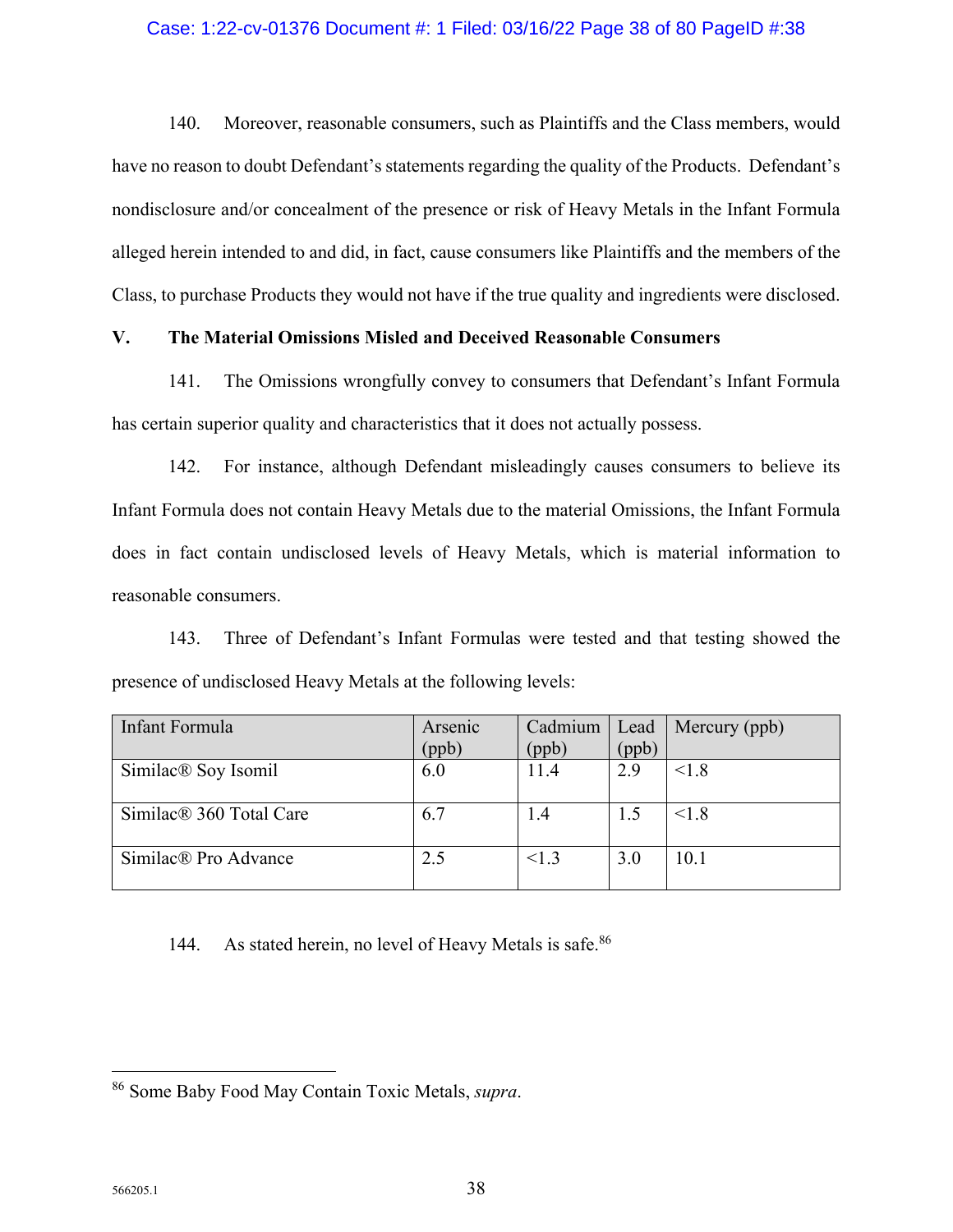### Case: 1:22-cv-01376 Document #: 1 Filed: 03/16/22 Page 39 of 80 PageID #:39

145. Based on the Omissions, a reasonable consumer would not suspect the presence of Heavy Metals, nor would a reasonable consumer be able to detect the presence of Heavy Metals, in the Infant Formula without conducting his or her own scientific tests or reviewing scientific testing conducted on the Products.

146. Reasonable consumers must and do rely on Defendant to honestly report what its Infant Formula contains.

147. Based on the impression given by the packaging, no reasonable consumer could expect or understand that the Infant Formula contained Heavy Metals.

148. In light of Defendant's statements regarding the quality of the Infant Formula, including its commitment to innovative Formula and superior ingredients, Defendant knew or should have known the Infant Formula contained or may contain Heavy Metals.

149. Defendant had a duty to ensure the Infant Formula was not deceptively, misleadingly, unfairly, and/or falsely marketed and all material information was properly and fully disclosed.

150. Defendant acted knowingly, recklessly, and/or intentionally with its deceptive packaging based on the material Omissions.

151. Defendant knew that properly and sufficiently monitoring the Infant Formula for Heavy Metals in its ingredients and finished Infant Formula was not only important, but also critical.

152. Additionally, Defendant knew or should have been aware that a reasonable consumer would be feeding the Infant Formula multiple times each day to his or her child, making it a significant source of food and nutrition for the child. This leads to repeated exposure to the Heavy Metals to the child.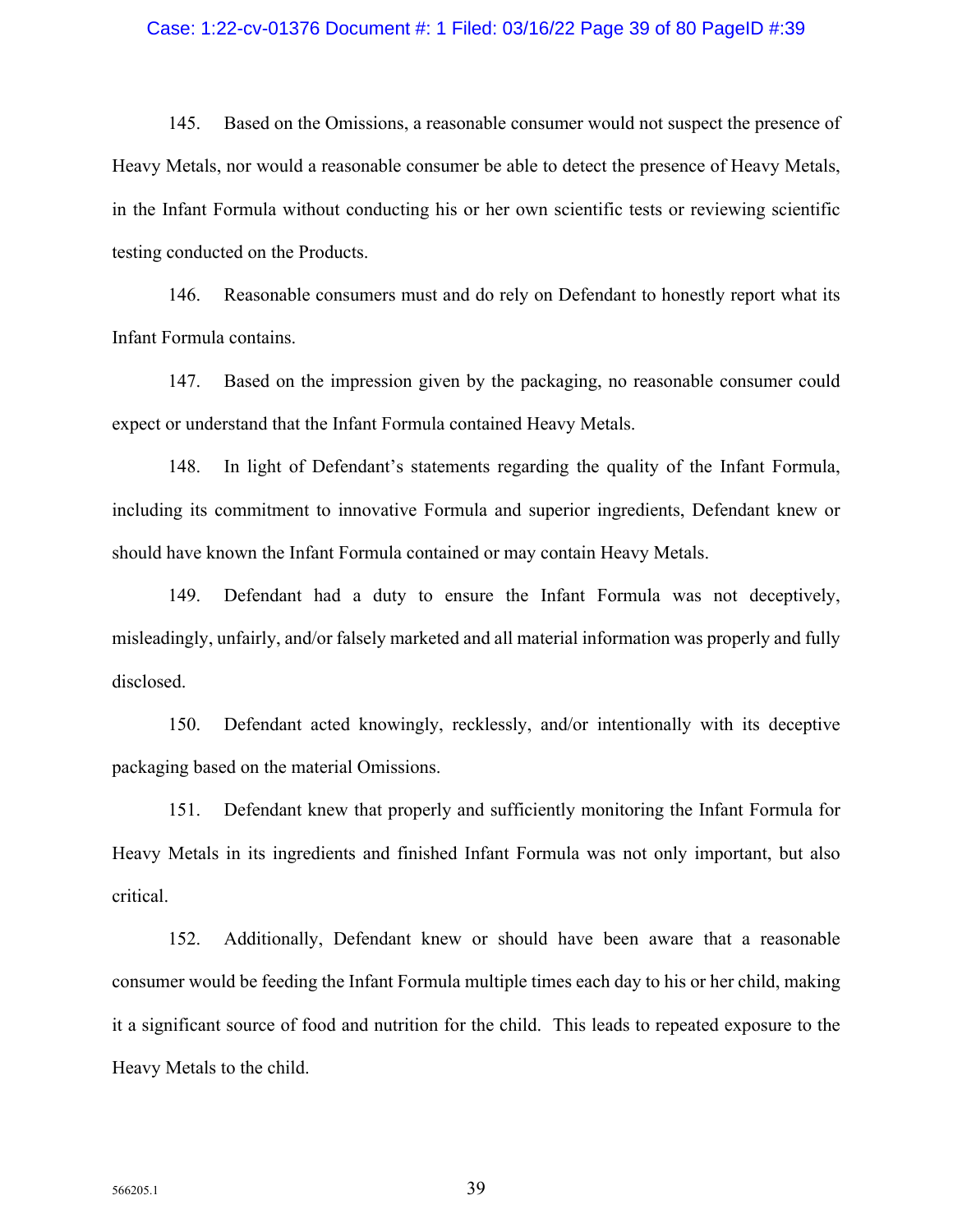### Case: 1:22-cv-01376 Document #: 1 Filed: 03/16/22 Page 40 of 80 PageID #:40

153. Finally, Defendant knew or should have known it could control the levels of Heavy Metals in the Infant Formula by properly monitoring its ingredients for Heavy Metals and adjusting any formulation to reduce ingredients that contained or may contain higher levels of Heavy Metals.

154. The Omissions are material and reasonably likely to deceive reasonable consumers, such as Plaintiffs, in their purchasing decisions.

155. The Omissions make the Infant Formula's packaging deceptive based on the presence or risk of Heavy Metals in the Infant Formula. Reasonable consumers, like Plaintiffs, would consider the mere presence or risk of Heavy Metals in the Infant Formula a material fact when considering what infant formula to purchase.

156. At all times during and throughout the Class Period, Defendant knew it was not sufficiently and consistently monitoring or testing the Infant Formula or its ingredients for Heavy Metals.

157. Defendant knew, yet failed to disclose, its lack of regular testing, monitoring, and knowledge that the Infant Formula and/or ingredients used in the Infant Formula included undisclosed levels of Heavy Metals.

158. Defendant's packaging was misleading due to Defendant's failure to properly and sufficiently monitor for and to disclose the risk of the presence of Heavy Metals in the Infant Formula.

159. Defendant knew or should have known the Infant Formula contained or may contain undisclosed levels of Heavy Metals that was inconsistent with its packaging.

160. Defendant knew or should have known that reasonable consumers expected it to ensure the Infant Formula and ingredients were monitored and tested for Heavy Metals to ensure compliance with their packaging.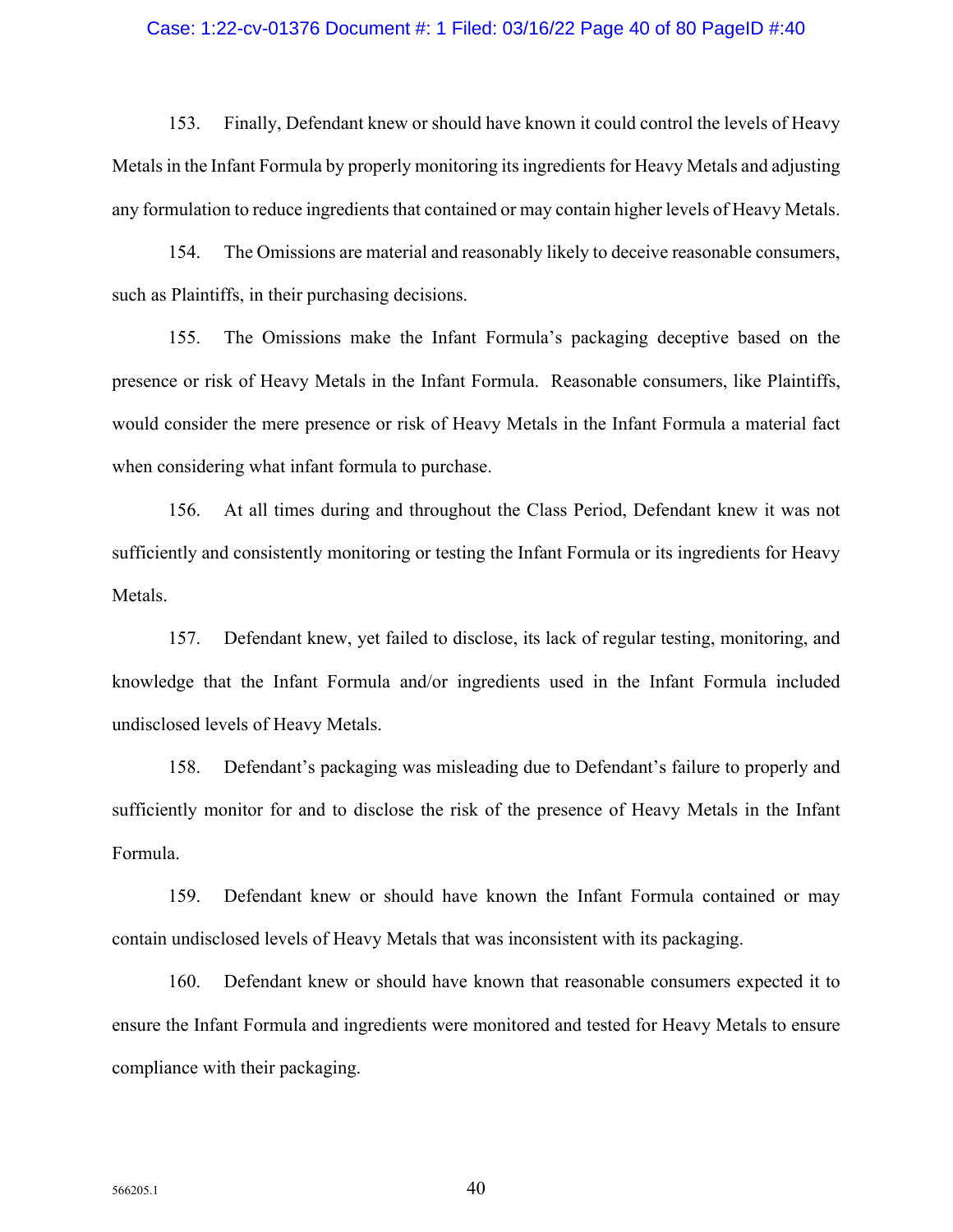### Case: 1:22-cv-01376 Document #: 1 Filed: 03/16/22 Page 41 of 80 PageID #:41

161. Defendant knew or should have known consumers paid premium prices and expected Defendant to regularly test for Heavy Metals and sufficiently monitor the Infant Formula and ingredients for the presence of Heavy Metals.

162. The Omissions are material and render the Infant Formula's packaging deceptive as without full disclosure, reasonable consumers believe the Infant Formula is high quality, healthy, nutritious, and a superior product, and is free of Heavy Metals.

163. Moreover, reasonable consumers, such as Plaintiffs and the Class members, would have no reason to doubt or question Defendant's statements regarding the quality of the Infant Formula. Based on the impression given by the packaging, no reasonable consumer could expect or understand that the Infant Formula contained Heavy Metals.

164. The Omissions were intended to and did, in fact, cause consumers like Plaintiffs and the members of the Class, to purchase products they would not have if the true quality and ingredients were disclosed or for which they would not have paid a premium price.

165. As a result of Defendant's deceptive packaging of the Infant Formula, Defendant was able to generate substantial sales, which allowed Defendant to capitalize on, and reap enormous profits from, consumers who paid the purchase price or premium for the Infant Formula that was not as advertised.

## **PLAINTIFFS' RELIANCE WAS REASONABLE AND FORESEEN BY DEFENDANT**

166. Plaintiffs read and relied upon the packaging of the Infant Formula when making their purchasing decisions. Had they known Defendant omitted and failed to disclose the presence of Heavy Metals from its packaging, they would not have purchased the Infant Formula.

167. A reasonable consumer would consider the packaging of a product when deciding whether to purchase it.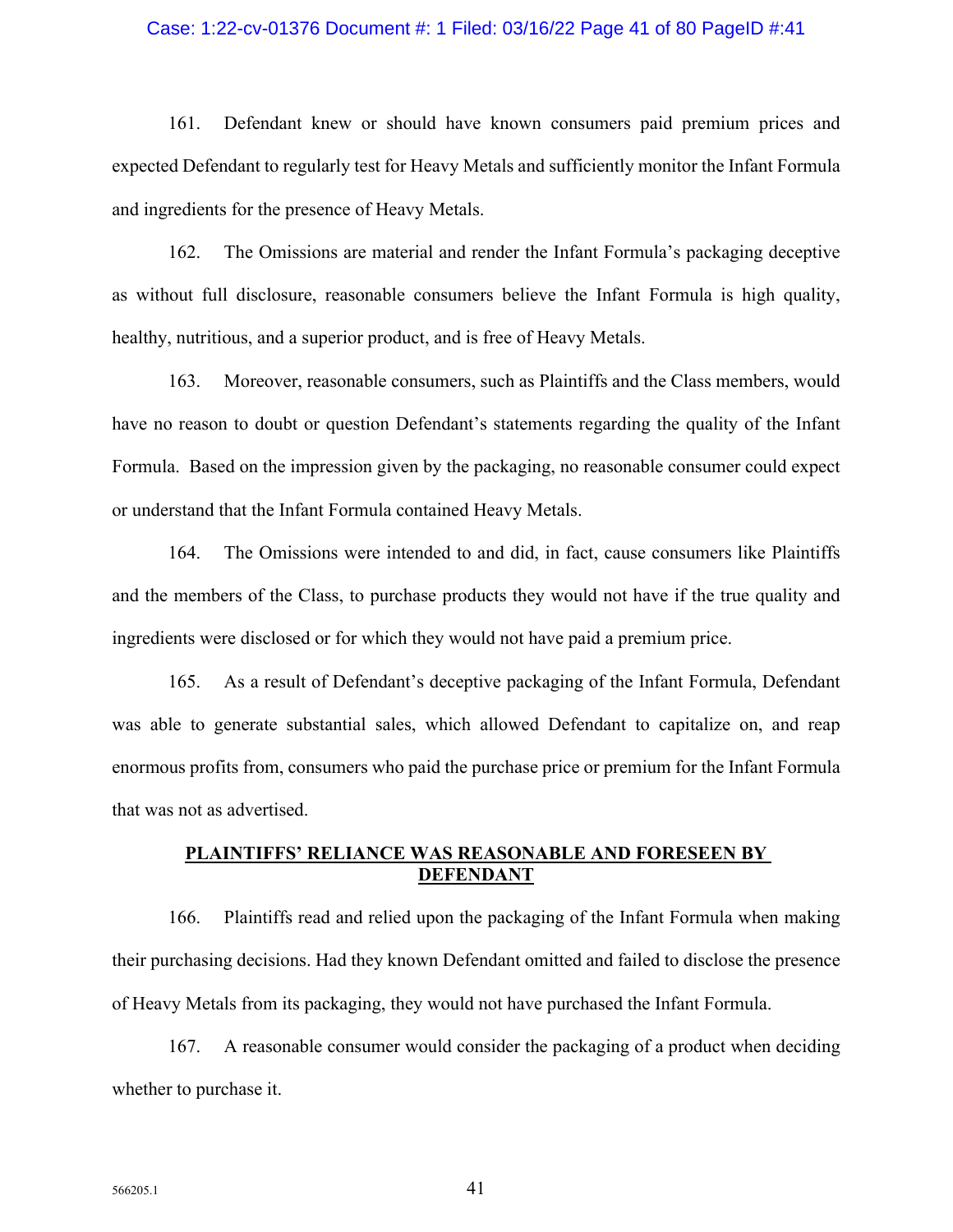## **DEFENDANT'S KNOWLEDGE AND NOTICE OF ITS BREACH OF ITS IMPLIED WARRANTIES**

168. Defendant had sufficient notice of its breach of implied warranties. Defendant has, and had, exclusive knowledge of the physical and chemical make-up of the Infant Formula, and whether the ingredients contained Heavy Metals.

169. Moreover, Defendant was put on notice by February and September of 2021, when Congress publicly released findings regarding the presence of Heavy Metals in baby foods.<sup>87</sup> The FDA has also released a study showing the presence of Heavy Metals in baby foods, including infant formula.<sup>88</sup>

170. Defendant did not change its packaging to include any disclaimer that the Infant Formula included levels of Heavy Metals.

## **PRIVITY EXISTS WITH PLAINTIFFS AND THE PROPOSED CLASS**

171. Defendant knew that reasonable consumers such as Plaintiffs and the proposed Class members would be the end purchasers of the Infant Formula and the targets of its advertising, marketing, and statements.

172. Defendant intended that the packaging and implied warranties would be considered by the end purchasers of the Infant Formula, including Plaintiffs and the proposed Class members.

173. Defendant directly marketed to Plaintiffs and the proposed Class through its packaging.

174. Plaintiffs and the proposed Class members are the intended beneficiaries of the implied warranties.

<sup>87</sup> Congressional Committee Report, *supra*; Second Congressional Committee Report, *supra*. <sup>88</sup> FDA Total Diet Study, *supra*, at 7, 10, 17, 20, 68, 71, 95-96.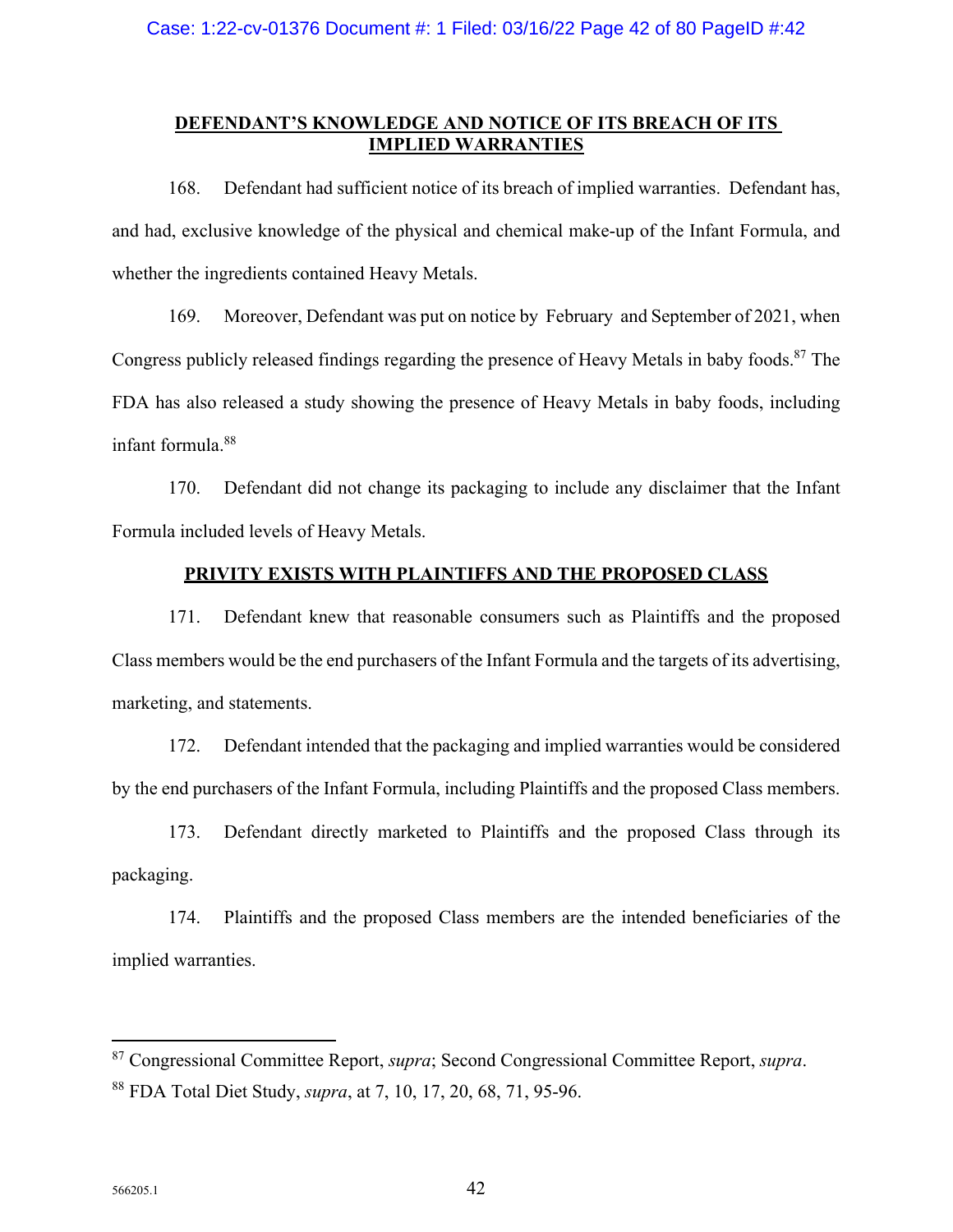## **APPLICABILITY OF EQUITABLE TOLLING AND THE DISCOVERY RULE TO THE STATUTE OF LIMITATIONS**

175. Fraudulent concealment and/or the discovery rule toll Plaintiffs' claims.

176. The statute of limitations is tolled for the Plaintiffs' Illinois Consumer Fraud and Deceptive Business Practices Act and common law claims due to Defendant's fraudulent concealment of the presence (or risk) of Heavy Metals in its Infant Formula.

177. Defendant intentionally concealed material facts to Plaintiffs when it omitted the presence (or risk) of Heavy Metals in its Infant Formula.

178. Defendant knew the presence or risk of Heavy Metals in its Infant Formula is a material consideration for any parent buying infant Formula.

179. Defendant violated the Illinois Consumer Fraud and Deceptive Business Practices Act by deceiving customers as to the true nature as to the quality and makeup of the Infant Formula.

180. The discovery rule also tolls Plaintiffs' Illinois Consumer Fraud and Deceptive Business Practices Act and unjust enrichment claims.

181. Based on Defendant concealing material facts from Plaintiffs, Plaintiffs could not reasonably discover the presence of Heavy Metals in Defendant's Infant Formula unless they conducted independent testing.

182. Plaintiffs did not know of the presence (or risk) of Heavy Metals in Defendant's Infant Formula because Defendant did not disclose the presence (or risk) of Heavy Metals on the Products' packaging. Instead, Defendant omitted this information while only representing that the Infant Formula was healthy, nutritious, and made of high quality to support growing infants, whom Defendants knew or should have known are most vulnerable to toxins.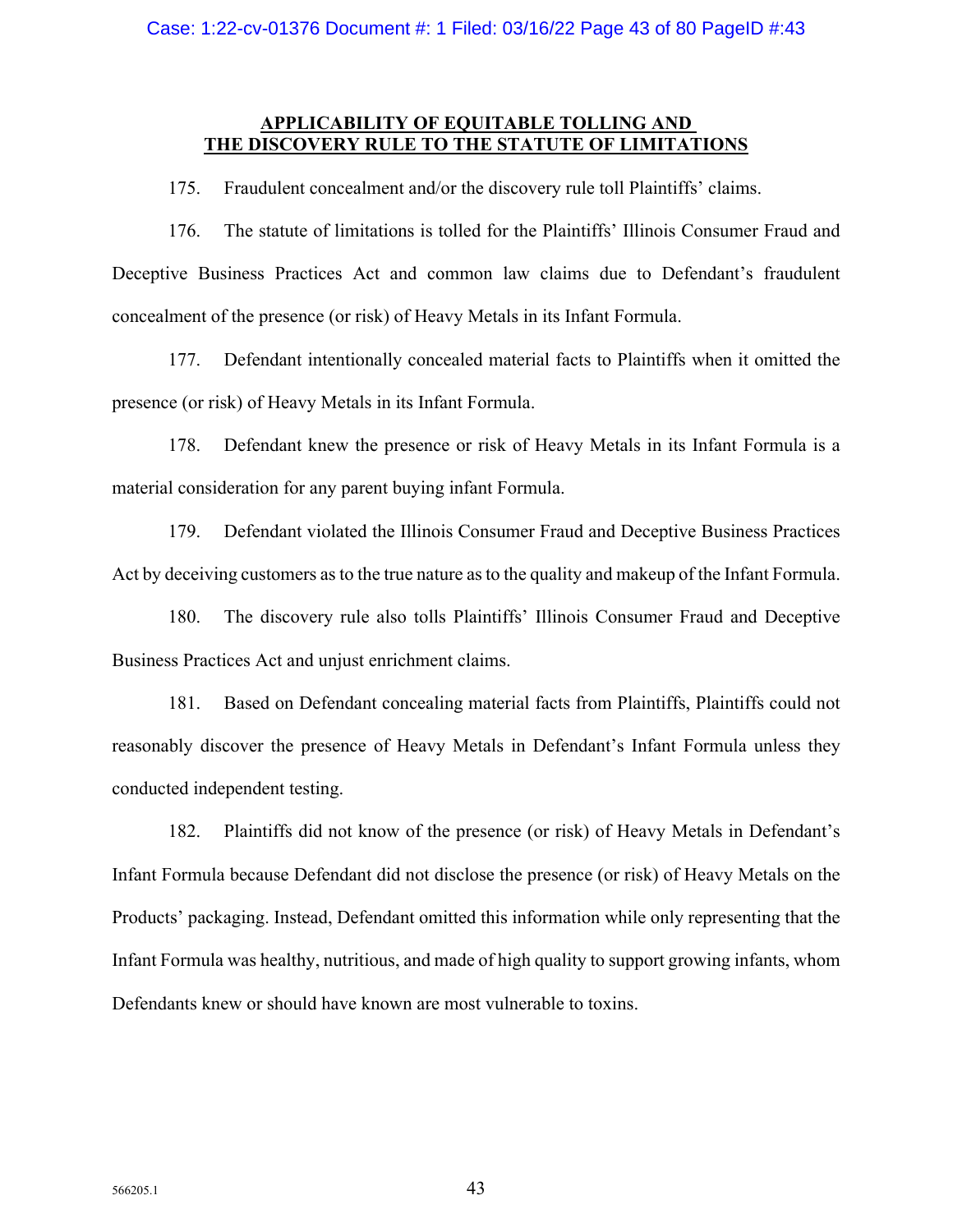# **CLASS ACTION ALLEGATIONS**

183. Plaintiffs bring this action individually and on behalf of the following Class

pursuant to Rules 23(a), 23(b)(2) and (3), and 23(c)(4) of the Federal Rules of Civil Procedure:

All persons in the United States who, from March 16, 2016 to the present, purchased the Infant Formula for household use, and not for resale (the "Class").

184. Plaintiff Doxie brings this action individually and on behalf of the following

California Subclass:

All persons who are citizens of California who, from March 16, 2016 to the present, purchased the Infant Formula for household use, and not for resale (the "California Subclass").

185. Plaintiff Gray brings this action individually and on behalf of the following Hawaii

Subclass:

All persons who are citizens of Hawaii who, from March 16, 2016 to the present, purchased the Infant Formula for household use, and not for resale (the "Hawaii Subclass").

186. Plaintiff Helmick brings this action individually and on behalf of the following

Nebraska Subclass:

All persons who are citizens of Nebraska who, from March 16, 2016 to the present, purchased the Infant Formula for household use, and not for resale (the "Nebraska Subclass").

187. Plaintiff Holloway brings this action individually and on behalf of the following

Texas Subclass:

All persons who are citizens of Texas who, from March 16, 2016 to the present, purchased the Infant Formula for household use, and not for resale (the "Texas Subclass").

188. Plaintiff Popa brings this action individually and on behalf of the following

Pennsylvania Subclass: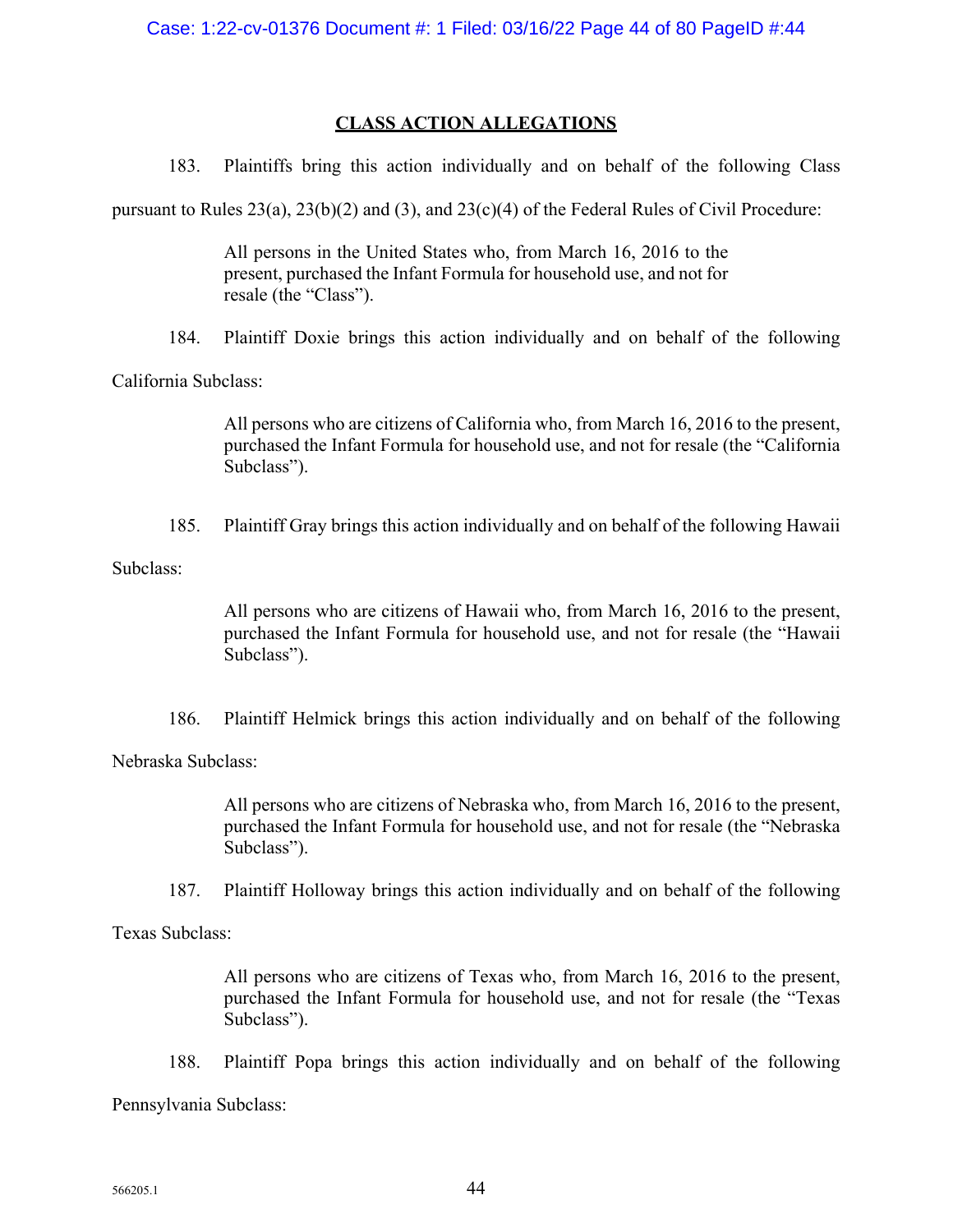## Case: 1:22-cv-01376 Document #: 1 Filed: 03/16/22 Page 45 of 80 PageID #:45

All persons who are citizens of Pennsylvania who, from March 15, 2016 to the present, purchased the Infant Formula for household use, and not for resale (the "Pennsylvania Subclass").

189. Plaintiff Revord brings this action individually and on behalf of the following Michigan Subclass:

> All persons who are citizens of Michigan who, from March 16, 2016 to the present, purchased the Infant Formula for household use, and not for resale (the "Michigan Subclass").

190. Collectively, the California, Hawaii, Nebraska, Texas, Pennsylvania and Michigan Subclasses are referred to as State Subclasses. Excluded from the Class and each State Subclass (collectively, "Classes") are the Defendant, any parent companies, subsidiaries, and/or affiliates, officers, directors, legal representatives, employees, all governmental entities, and any judge, justice, or judicial officer presiding over this matter.

191. This action is brought and may be properly maintained as a class action. There is a well-defined community of interests in this litigation and the members of the Classes are easily ascertainable.

192. The members in the proposed Classes are so numerous that individual joinder of all members is impracticable, and the disposition of the claims of the members of all Classes in a single action will provide substantial benefits to the parties and Court.

193. Questions of law and fact common to Plaintiffs and the Classes include, but are not limited to, the following:

(a) whether Defendant owed a duty of care;

(b) whether Defendant owed a duty to disclose;

(c) whether Defendant knew or should have known that the Infant Formula contained or may contain Heavy Metals;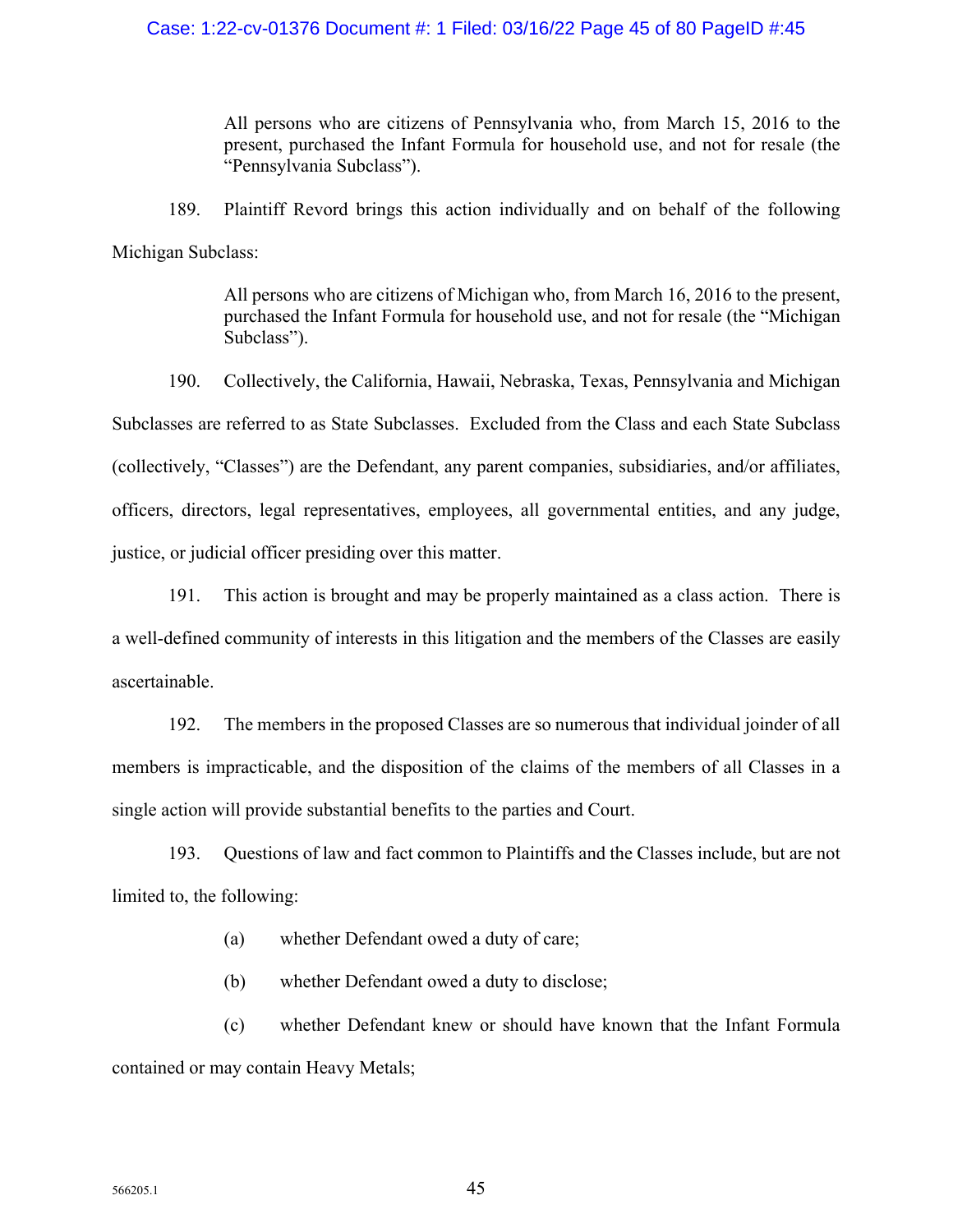## Case: 1:22-cv-01376 Document #: 1 Filed: 03/16/22 Page 46 of 80 PageID #:46

(d) whether Defendant failed to disclose that the Infant Formula contained or may contain Heavy Metals;

(e) whether the claims of the Plaintiffs and the Classes serve a public benefit;

(f) whether Defendant's packaging is false, deceptive, and misleading based on the Omissions;

(g) whether the Omissions are material to a reasonable consumer;

(h) whether the inclusion of Heavy Metals in the Infant Formula is material to a reasonable consumer;

(i) whether the Omissions are likely to deceive a reasonable consumer;

(j) whether Defendant had knowledge that the Omissions were material and false, deceptive, and misleading;

- (k) whether Defendant breached its duty of care;
- (l) whether Defendant breached its duty to disclose;
- (m) whether Defendant violated the laws of the state of California and/or Hawaii, and/or Nebraska, and/or Texas, and/or Pennsylvania and/or Michigan;
	- (n) whether Defendant breached its implied warranties;
	- (o) whether Defendant engaged in unfair trade practices;
	- (p) whether Defendant engaged in false advertising;
	- (q) whether Defendant made fraudulent omissions;

(r) Whether Plaintiff and Class members' claims are tolled based on Defendant's fraudulent concealment;

(s) whether Plaintiffs and members of the Classes are entitled to actual, statutory, and punitive damages; and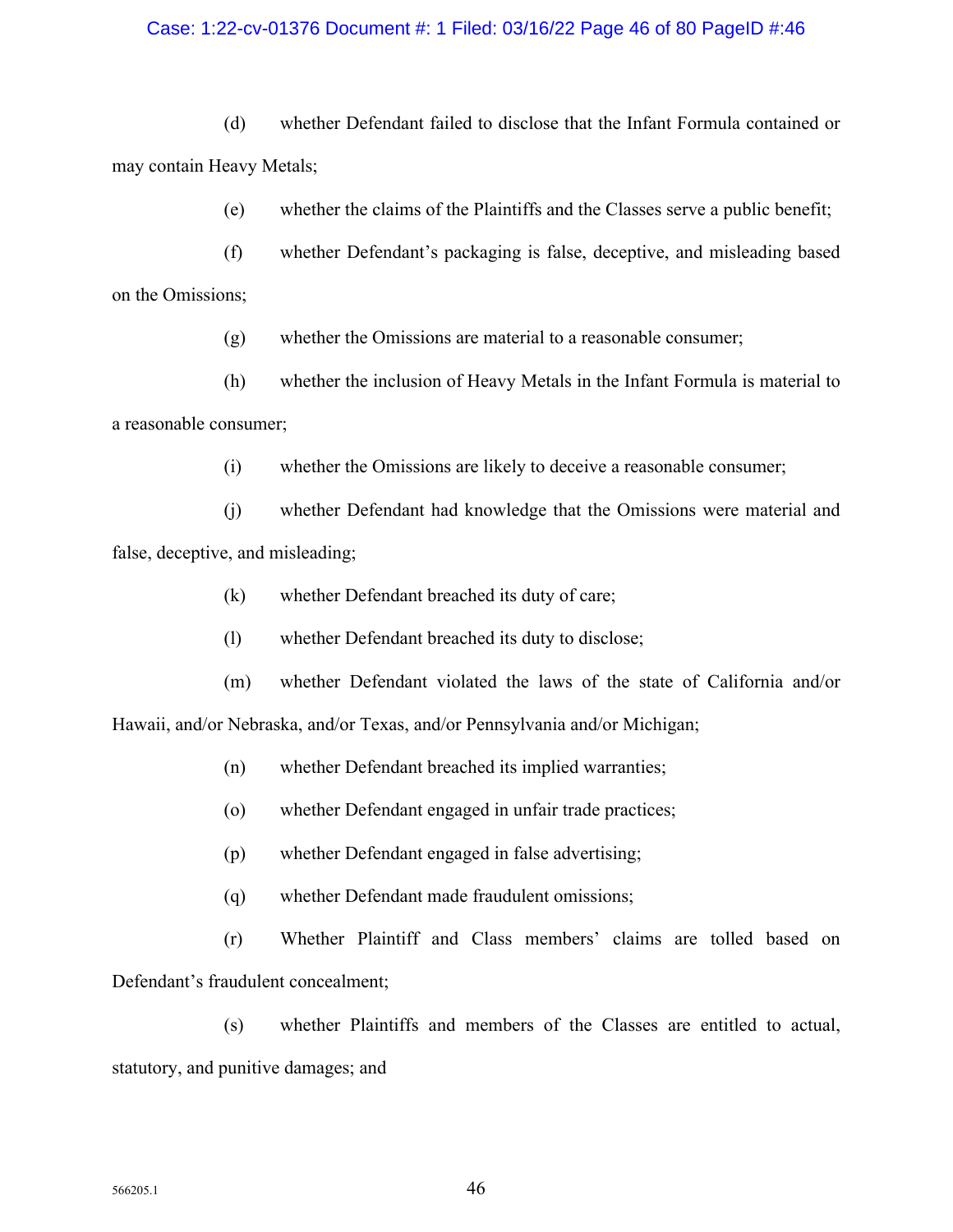## Case: 1:22-cv-01376 Document #: 1 Filed: 03/16/22 Page 47 of 80 PageID #:47

(t) whether Plaintiffs and members of the Classes are entitled to declaratory and injunctive relief.

194. Defendant engaged in a common course of conduct giving rise to the legal rights sought to be enforced by Plaintiffs individually and on behalf of the other members of the Classes. Identical statutory violations and business practices and harms are involved. Individual questions, if any, are not prevalent in comparison to the numerous common questions that dominate this action.

195. Plaintiffs' claims are typical of those of the members of the Classes in that they are based on the same underlying facts, events, and circumstances relating to Defendant's conduct.

196. Plaintiffs will fairly and adequately represent and protect the interests of the Classes, has no interests incompatible with the interests of the Classes, and have retained counsel competent and experienced in class action, consumer protection, and false advertising litigation.

197. Class treatment is superior to other options for resolution of the controversy because the relief sought for each member of the Classes is small such that, absent representative litigation, it would be infeasible for members of the Classes to redress the wrongs done to them.

198. Questions of law and fact common to the Classes predominate over any questions affecting only individual members of the Classes.

199. As a result of the foregoing, class treatment is appropriate.

#### **CLAIMS FOR RELIEF**

# **COUNT I Violation of Illinois Consumer Fraud and Deceptive Business Practices Act, 815 Ill. Comp. Stat. §505/1,** *et seq.***, Against Defendant on Behalf of the Class**

200. Plaintiffs incorporate by reference and reallege each and every allegation contained above, as though fully set forth herein.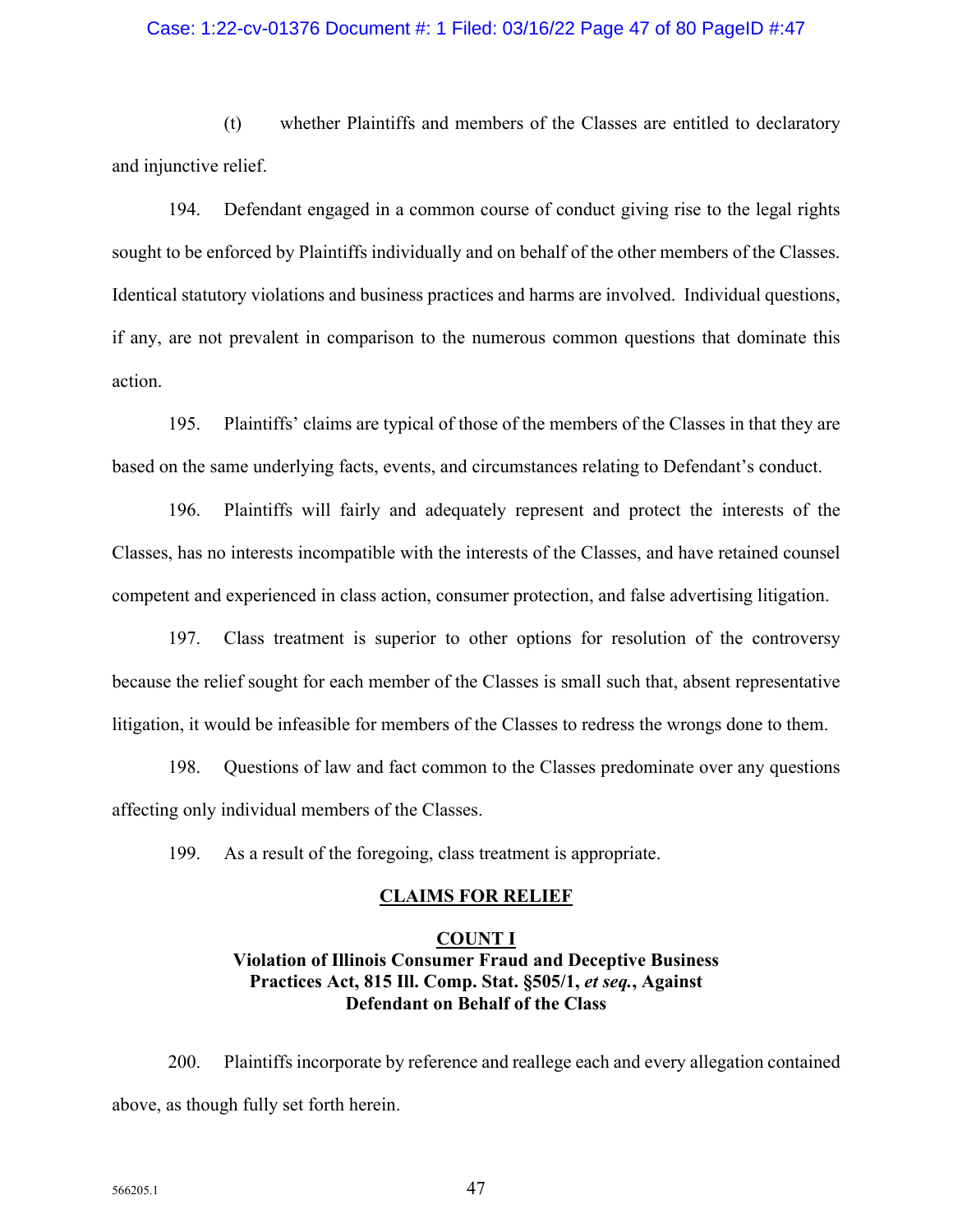### Case: 1:22-cv-01376 Document #: 1 Filed: 03/16/22 Page 48 of 80 PageID #:48

201. Plaintiffs and the Class are a "person" within the meaning of 815 Ill. Comp. Stat.  $§505/1(c)$ .

202. Defendant is a "person" within the meaning of 815 Ill. Comp. Stat. §505/1(c).

203. The Infant Formula is "merchandise" within the meaning of 815 Ill. Comp. Stat.  $§505/1(b).$ 

204. There was a sale of merchandise within the meaning of 815 Ill. Comp. Stat.  $$505/1(d).$ 

205. The conduct described herein constitutes a violation of the Illinois Consumer Fraud and Deceptive Business Practices Act, 815 Ill. Comp. Stat. §505/1, *et seq*. ("ICFA").

206. Defendant engaged in a deceptive act or practice in violation of ICFA by knowingly concealing, omitting, or failing to disclose the Infant Formula's true quality, ingredients, and unsuitability for consumption by infants.

207. Defendant's deceptive acts and practices are continuing.

208. Defendant intended for Plaintiffs and the Class members to rely on and accept as true the Products' packaging and Omissions in deciding whether to purchase the Infant Formula, and at what price.

209. Defendant's concealment, Omissions, and other deceptive conduct were likely to deceive consumers with respect to the Infant Formula's quality, ingredients, and unsuitability for consumption by infants.

210. Defendant's concealment, Omissions, and other deceptive conduct were likely to cause consumers to purchase and/or overpay for the Infant Formula.

211. Defendant's concealment, Omissions, and other deceptive acts occurred before Plaintiffs and the Class decided to purchase the Infant Formula.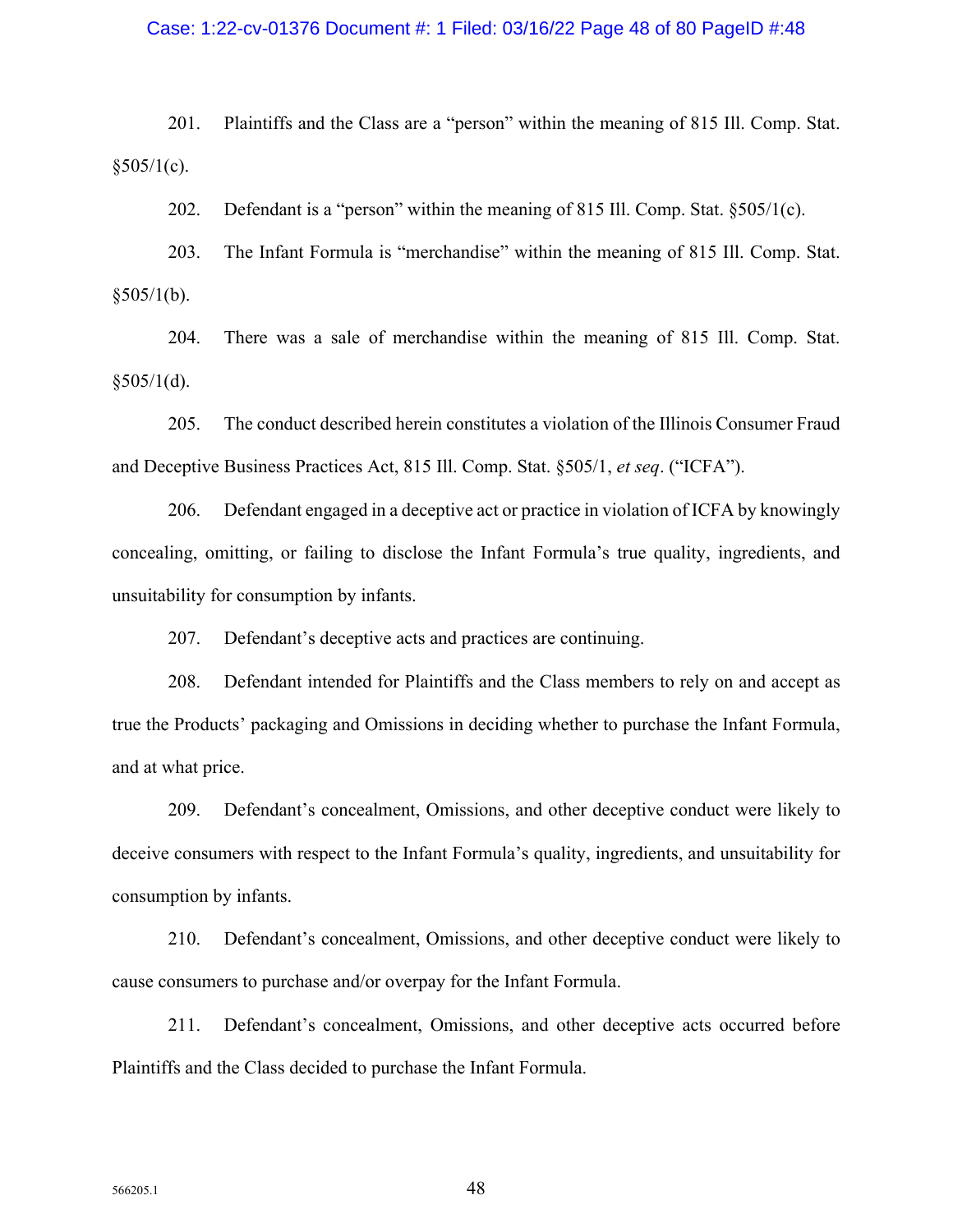### Case: 1:22-cv-01376 Document #: 1 Filed: 03/16/22 Page 49 of 80 PageID #:49

212. Defendant's concealment, Omissions, and other deceptive conduct did in fact deceive Plaintiffs and the Class with respect to the Infant Formula's quality, ingredients, and unsuitability for consumption by infants.

213. Defendant's concealment, Omissions, and other deceptive conduct did in fact deceive and cause Plaintiffs and the Class members to purchase and/or overpay for the Infant Formula.

214. Defendant's concealment, Omissions, and other deceptive conduct described herein repeatedly occurred in Defendant's trade or business and were capable of deceiving a substantial portion of the consuming public.

215. The facts concealed, omitted, or not disclosed by Defendant with respect to the presence of Heavy Metals that do not conform to the packaging are material facts because Plaintiffs and any reasonable consumer would have considered those facts important in deciding whether to purchase the Infant Formula, and at what price.

216. If Plaintiffs and the Class members had known that the Infant Formula did not in fact match the quality and ingredients described above, they would not have paid the price premium they paid for the Infant Formula.

217. If Plaintiffs and the Class members had known that the Infant Formula did not in fact match the quality and ingredients described above, they would not have purchased the Infant Formula at all.

218. As a result of Defendant's conduct, Plaintiffs and the Class members have suffered actual damages, in that they purchased Infant Formula at a price far greater than they would have paid if they had knowledge of the presence of Heavy Metals that do not conform to the Infant Formula's packaging.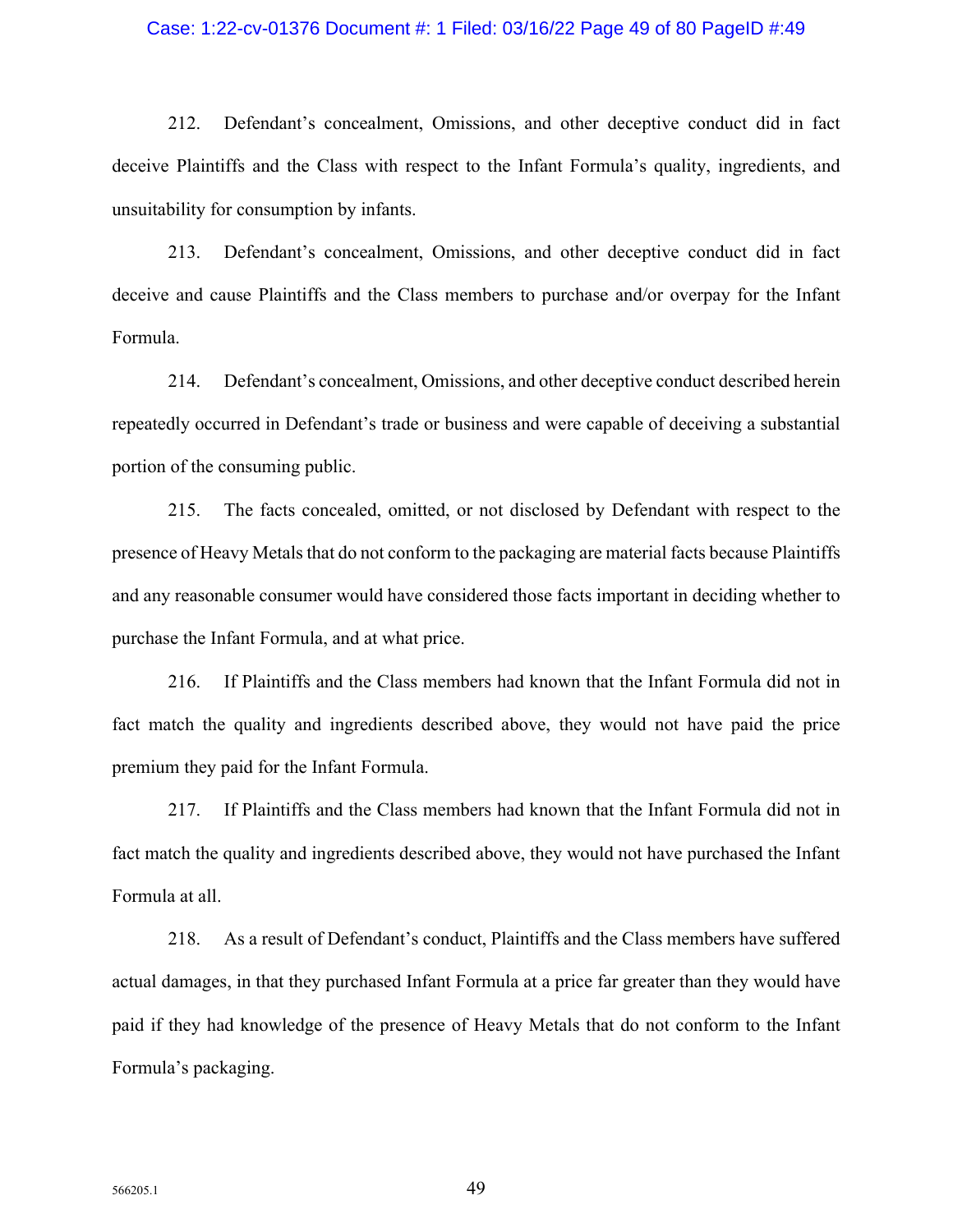### Case: 1:22-cv-01376 Document #: 1 Filed: 03/16/22 Page 50 of 80 PageID #:50

219. As a result of Defendant's conduct, Plaintiffs and the Class members have suffered actual damages, in that they purchased Infant Formula that they would not have purchased at all if they had knowledge of the presence of Heavy Metals that do not conform to the Infant Formula's packaging.

220. As a direct and proximate result of the deceptive, misleading, unfair, and unconscionable practices of the Defendant set forth above, Plaintiffs and the Class members are entitled to actual damages, compensatory damages, penalties, attorneys' fees, and costs, as set forth in Section 10a of the ICFA.

221. Defendant's deceptive, misleading, unfair, and unconscionable practices set forth above were done willfully, wantonly, and maliciously, entitling Plaintiffs and the Class members to an award of punitive damages.

# **COUNT II Breach of Implied Warranty of Merchantability Against Defendant on Behalf of the Class or, Alternatively, the State Subclasses**

222. Each of the preceding paragraphs 1-199 are incorporated by reference as though fully set forth at length herein.

223. Defendant is a merchant engaging in the sale of goods to Plaintiffs and the Class.

224. There was a sale of goods from Defendant to Plaintiffs and the members of the

Classes.

225. At all times mentioned herein, Defendant manufactured and sold the Infant Formula, and prior to the time the Infant Formula was purchased by Plaintiffs and the Classes, impliedly warranted that the Infant Formula was of merchantable quality and fit for its ordinary use (consumption by infants with no development or health risks).

226. Plaintiffs and the Classes relied on these implied warranties when they purchased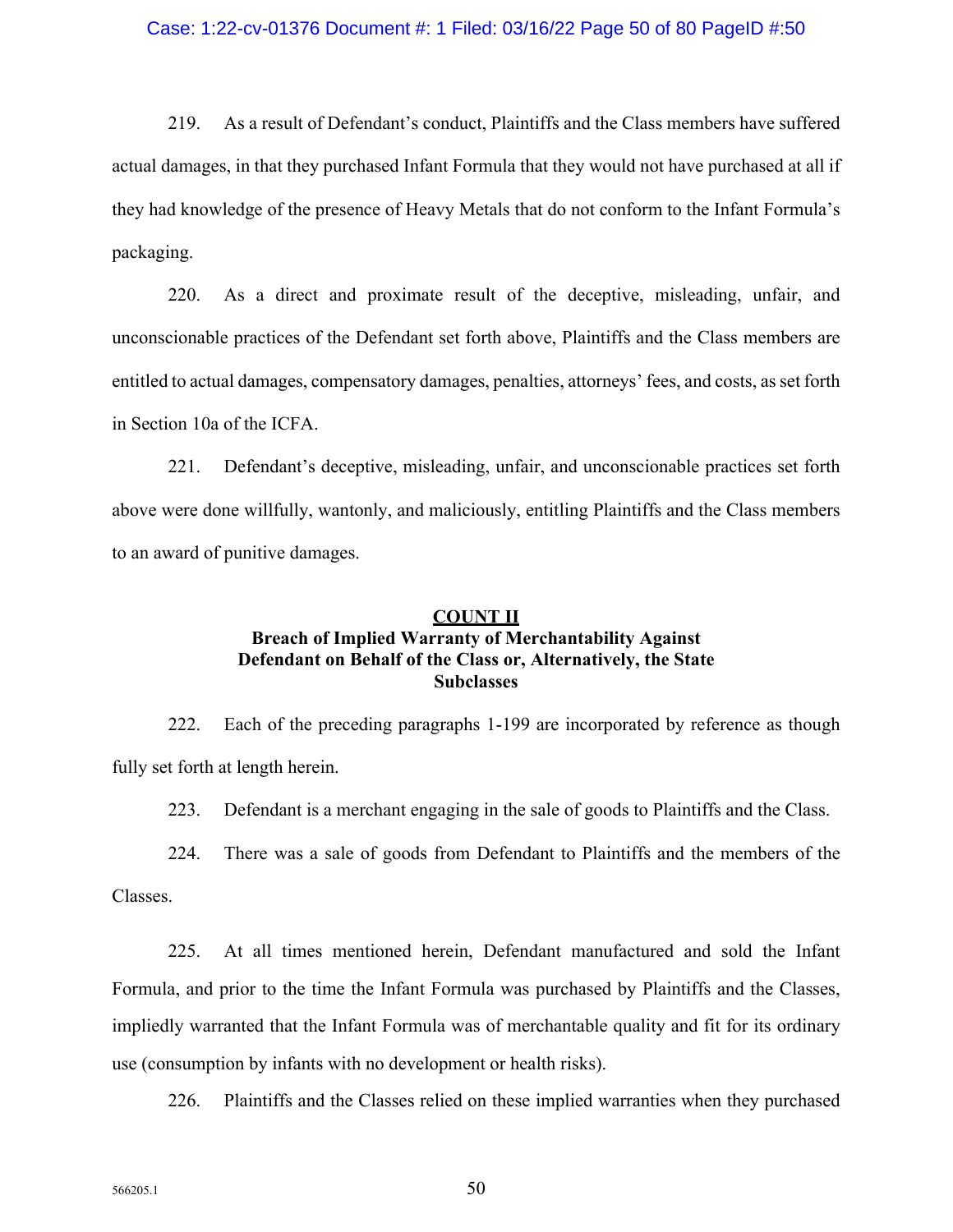## Case: 1:22-cv-01376 Document #: 1 Filed: 03/16/22 Page 51 of 80 PageID #:51

the Infant Formula.

227. The Infant Formula was not fit for its ordinary use (consumption by infants with no development or health risks) as it includes undisclosed levels of Heavy Metals that do not conform to the packaging.

228. These promises became part of the basis of the bargain between Defendant and Plaintiffs and the members of the Classes, and thus constituted implied warranties.

229. Defendant breached the implied warranties by selling Infant Formula that contains Heavy Metals.

230. Defendant was on notice of this breach as it was aware of the inclusion of Heavy Metals.

231. Privity exists because Defendant impliedly warranted to Plaintiffs and the members of the Classes that the Infant Formula was healthy, nutritious, and safe for consumption and by failing to mention or disclose the presence of Heavy Metals.

232. As a direct and proximate result of Defendant's breach of its implied warranties, Plaintiffs and the Classes suffered actual damages as they purchased the Infant Formula that was worth less than the price paid and that they would not have purchased at all had they known of the presence of Heavy Metals.

233. Plaintiffs, on behalf of themselves and the Classes, seek actual damages for Defendant's failure to deliver goods that conform to their implied warranties and resulting breach.

# **COUNT III Fraudulent Misrepresentation by Omission Against Defendant on Behalf of the Class or, Alternatively, on Behalf of the State Subclasses**

234. Each of the preceding paragraphs 1-199 are incorporated by reference as though fully set forth at length herein.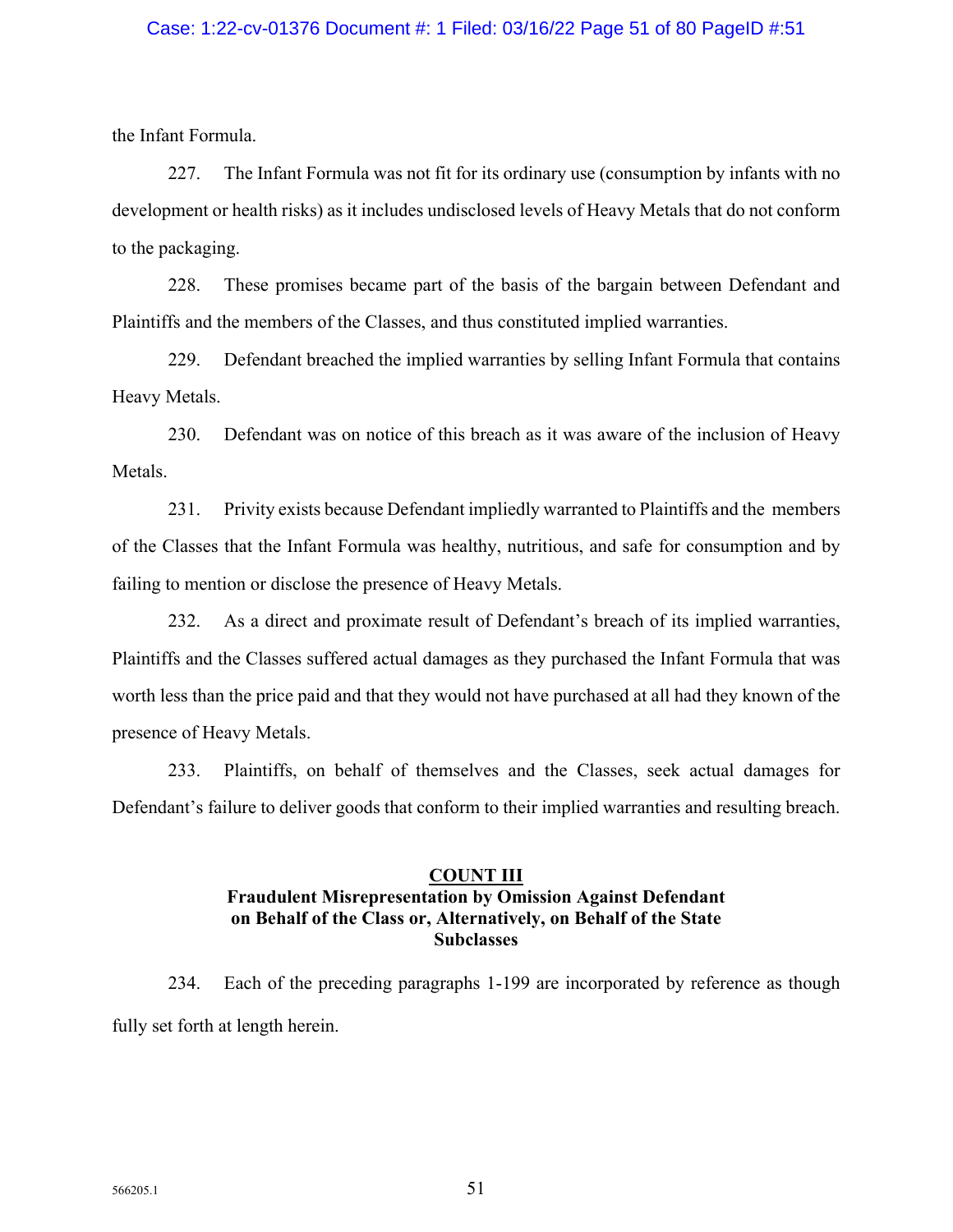## Case: 1:22-cv-01376 Document #: 1 Filed: 03/16/22 Page 52 of 80 PageID #:52

235. Plaintiffs and members of the Classes were buyers and Defendant was a seller in a commercial exchange.

236. Plaintiffs and the Classes were ordinary non-business consumers who trusted Defendant to manufacture, distribute, market, and sell Infant Formula to be free of Heavy Metals.

237. As an Infant Formula manufacturer, Defendant is in a special position of trust upon which consumers rely.

238. Defendant failed to disclose that the Infant Formula contained (or has a material risk of containing) Heavy Metals.

239. Defendant intentionally, knowingly, and/or recklessly made these Omissions to induce Plaintiffs and the Classes to purchase the Infant Formula.

240. Defendant knew or should have known the Infant Formula included undisclosed levels of Heavy Metals.

241. Defendant allowed its packaging to intentionally mislead consumers, such as Plaintiffs and the Classes.

242. Defendant's packaging that omitted the presence of Heavy Metals in the Infant Formula was made with the intent to deceive and defraud consumers, such as Plaintiffs and the Classes.

243. Defendant intended for Plaintiffs and the Classes to rely on the Omissions. Defendant knows its customers trust the quality of its Products and that it is in a special position of trust with the public.

244. Defendant knows reasonable consumers expected the Infant Formula to be free of Heavy Metals.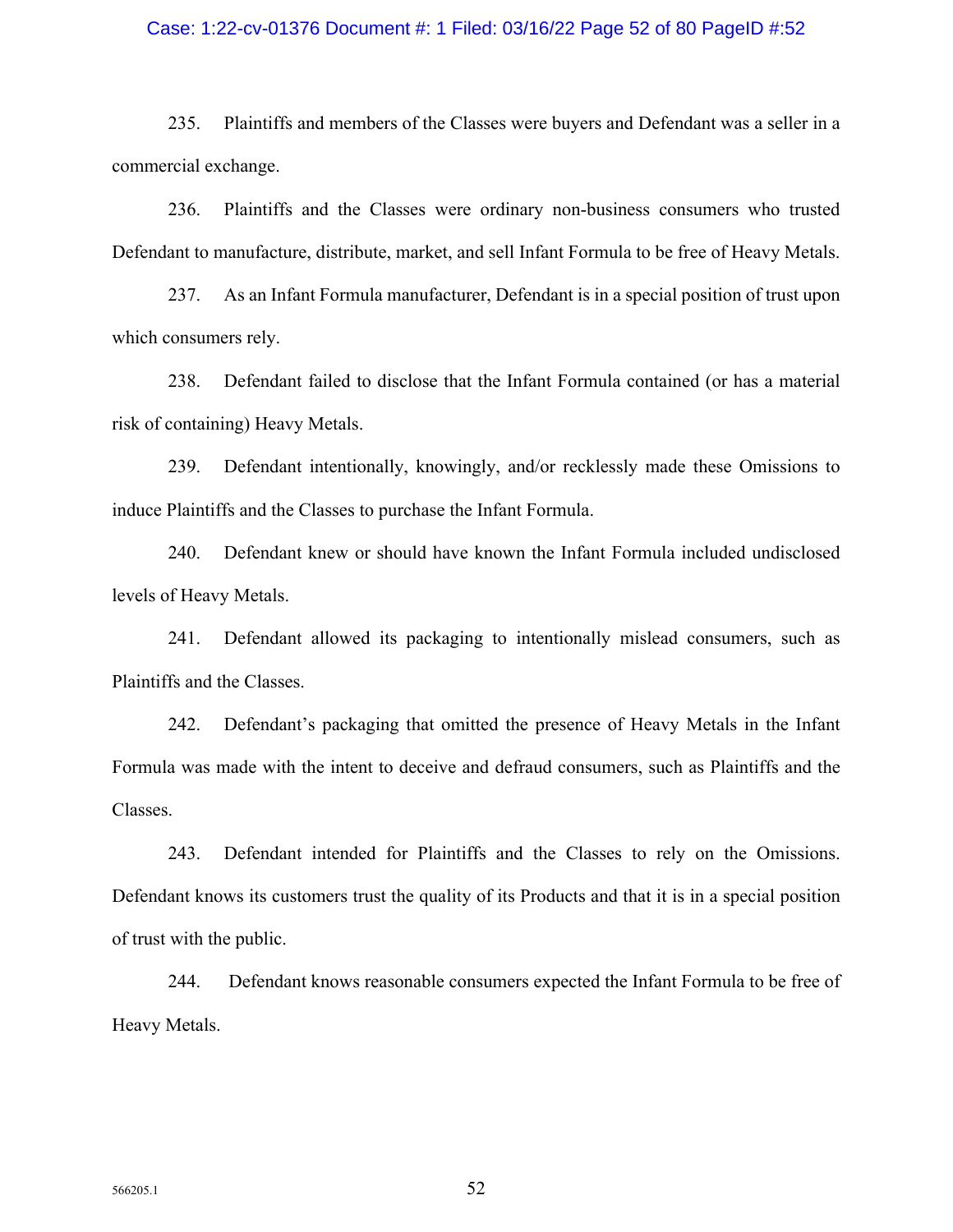### Case: 1:22-cv-01376 Document #: 1 Filed: 03/16/22 Page 53 of 80 PageID #:53

245. Defendant also knows that reasonable consumers seek out and wish to purchase premium Infant Formula that possess high quality ingredients free of toxins, contaminants, or chemicals, and that these consumers will pay more for Infant Formula they believe possess these qualities.

246. Defendant knew that Plaintiffs and the Classes were ignorant of the presence (or material risk) of Heavy Metals in the Infant Formula.

247. Defendant knew that Plaintiffs and the Classes could not reasonably have been expected to learn or discover that the Infant Formula's packaging omitted the presence of Heavy Metals prior to purchasing the Infant Formula.

248. Defendant was under a duty to disclose the presence (or material risk) of Heavy Metals in its Infant Formula to Plaintiffs and the Classes because:

(a) Defendant was in possession of special facts that could not have been discovered by Plaintiffs and the Classes.

(b) Defendant's packaging disclosed misleading information to consumers by omitting the presence (or material risk) of Heavy Metals in its Infant Formula.

(c) Based on Defendant's partial statements on the Infant Formula's packaging that gave a misleading impression to reasonable consumers without further information on the presence of Heavy Metals, which was not disclosed, Defendant assumed the obligation to make a full and fair disclosure of the whole truth.

249. The presence (or material risk) of Heavy Metals in Defendant's Infant Formula was a material fact to Plaintiffs and the Classes as Plaintiffs and the Classes relied on the Omissions when purchasing the Infant Formula.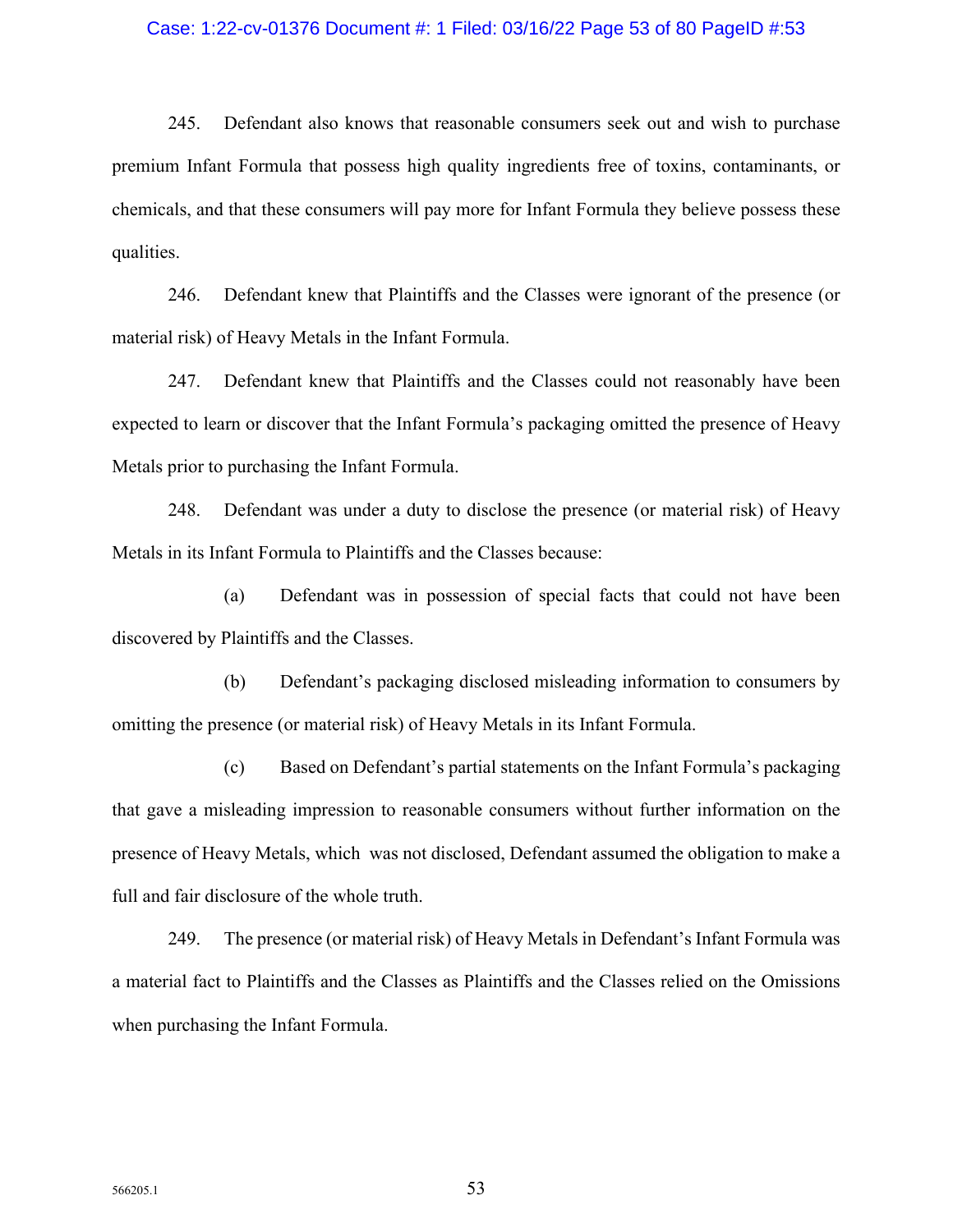## Case: 1:22-cv-01376 Document #: 1 Filed: 03/16/22 Page 54 of 80 PageID #:54

250. Plaintiffs and the Classes had a right to rely on Defendant's packaging as the truth because customers like Plaintiffs and the Classes trust the quality of Defendant's Products and they expect the Infant Formula to be free of Heavy Metals and seek out and wish to purchase premium Infant Formula that possess high quality ingredients free of Heavy Metals.

251. Plaintiffs and the Classes did in fact rely on the material Omissions and purchased the Infant Formula to their detriment. Given the materiality of the Omissions, Plaintiffs' and the Classes' reliance on the Omissions was justifiable.

252. As a direct and proximate result of Defendant's conduct, Plaintiffs and the Classes suffered actual pecuniary damages in that they purchased Infant Formula that was worth less than the price they paid and that they would not have purchased at all had they known the Infant Formula included undisclosed Heavy Metals that do not conform to the Products' packaging.

253. Plaintiffs and the Classes seek actual damages, injunctive and declaratory relief, attorneys' fees, costs, and any other just and proper relief available under the laws.

## **COUNT IV Fraud by Omission Against Defendant on Behalf of the Class or, Alternatively, the State Subclasses**

254. Each of the preceding paragraphs 1-199 are incorporated by reference as though fully set forth at length herein.

255. Defendant knew or should have known the Infant Formula contained or may contain undisclosed levels of Heavy Metals.

256. Plaintiffs and the Classes and Defendant acted within the context of a business transaction when Plaintiffs and the Classes purchased Defendant's Infant Formula for household or business use, and not for resale.

257. Plaintiffs and the Classes were ordinary non-business consumers.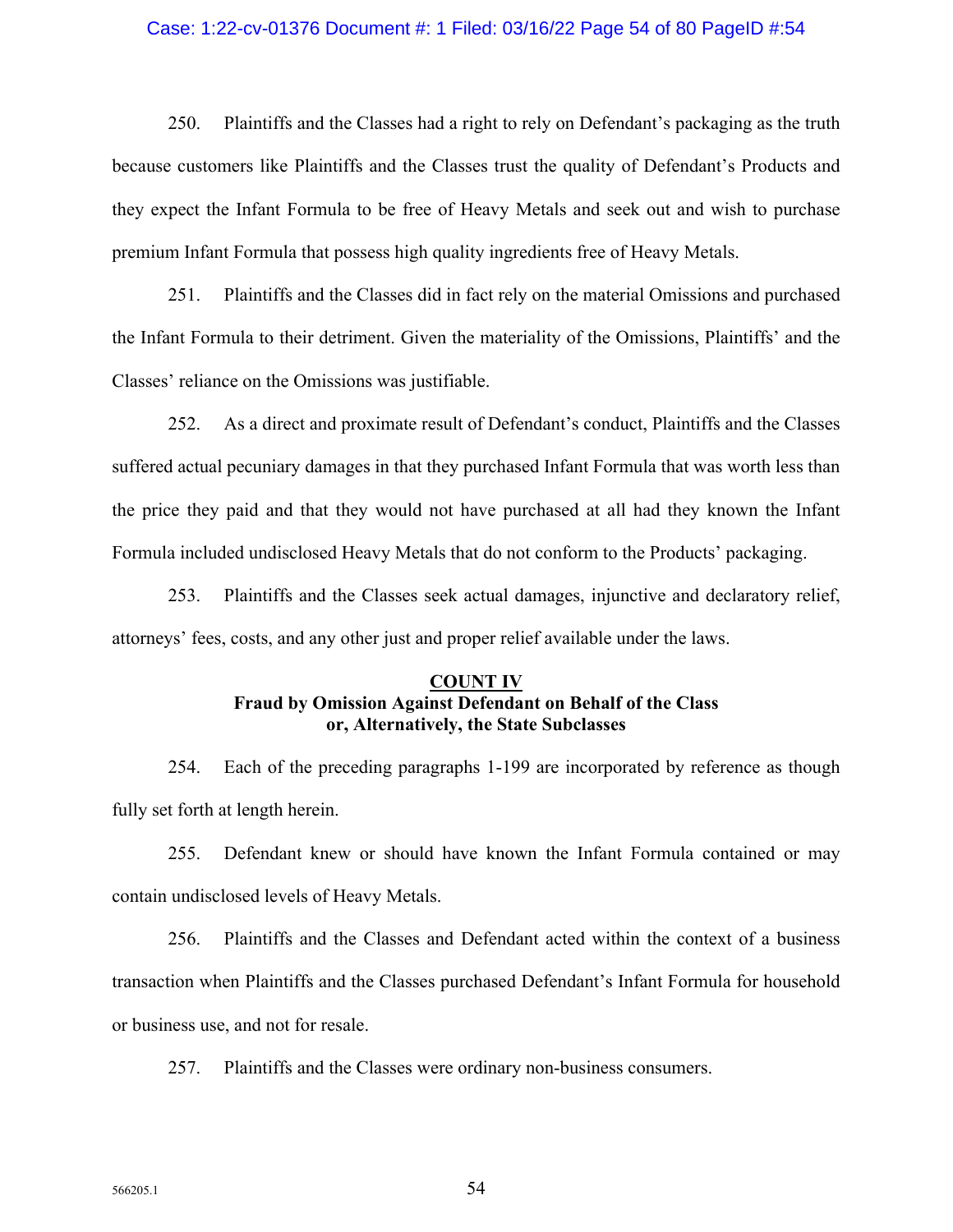### Case: 1:22-cv-01376 Document #: 1 Filed: 03/16/22 Page 55 of 80 PageID #:55

258. Defendant actively and knowingly concealed from and failed to disclose to Plaintiffs and the Classes that the Infant Formula included undisclosed levels of Heavy Metals that do not conform to the Products' packaging.

259. As an infant formula manufacturer, Defendant is in a special position of trust upon which consumers rely.

260. Defendant was under a duty to disclose to Plaintiffs and the Classes the true quality, characteristics, ingredients and suitability of the Infant Formula because:

(a) Defendant was in a superior position to know the true state of facts about its Products;

(b) Defendant was in a superior position to know the actual ingredients, characteristics, and unsuitability of the Infant Formula for consumption by infants; and

(c) Defendant knew that Plaintiffs and the Classes could not reasonably have been expected to learn or discover the presence or risk of inclusion of Heavy Metals without Defendant disclosing it on the Infant Formula's packaging.

261. Defendant knows its customers trust the quality of its products and they expect Defendant's Infant Formula to be free of Heavy Metals. Defendant also knows that certain consumers seek out and wish to purchase premium Infant Formula that possess high quality ingredients free of toxins, contaminants, or chemicals, and that these consumers will pay more for Infant Formula that they believe possesses these qualities.

262. Due to the Omissions on the Infant Formula's packaging, Defendant had a duty to disclose the whole truth about the presence of Heavy Metals and/or other undesirable toxins or contaminants in the Infant Formula to Plaintiffs and the Classes.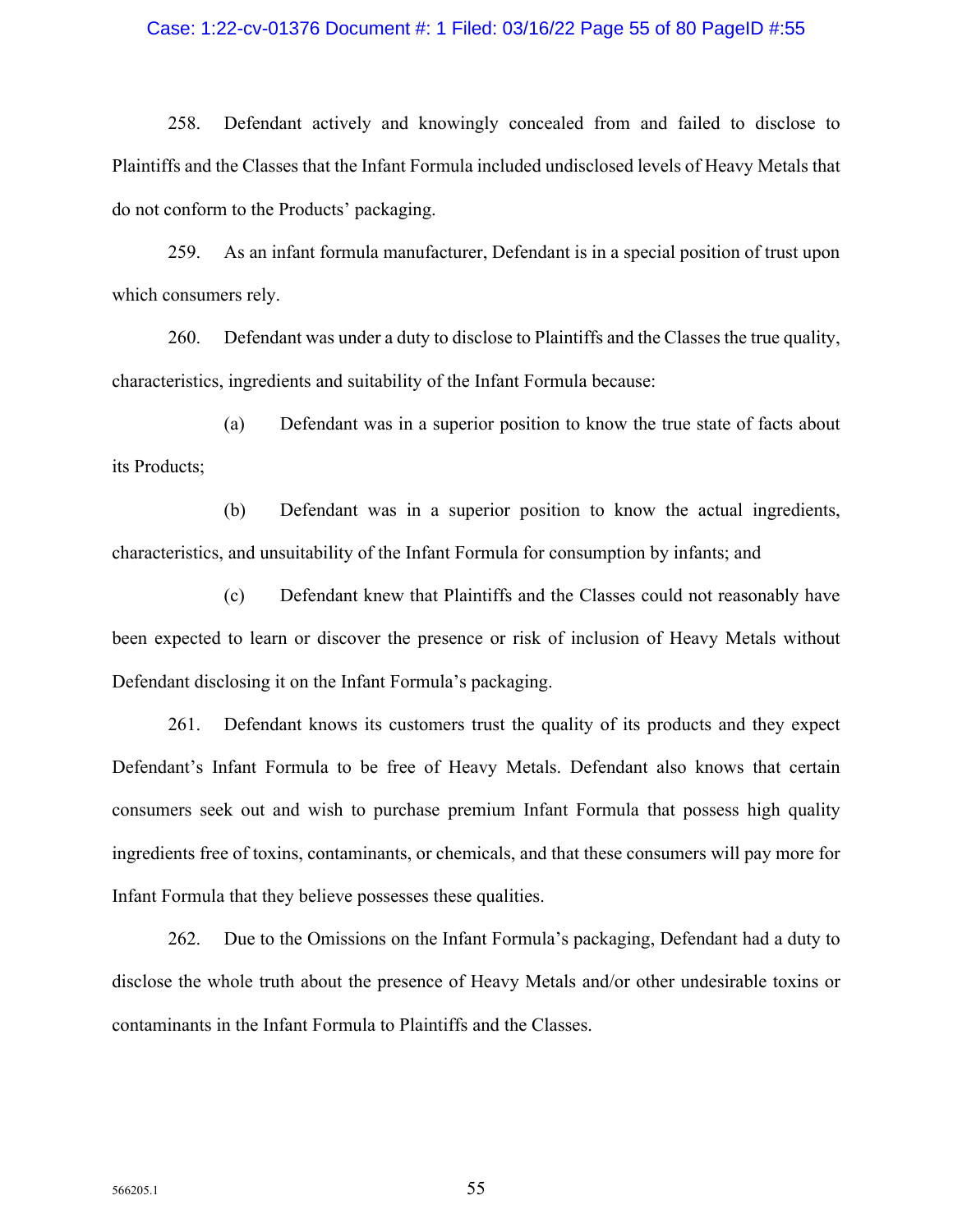### Case: 1:22-cv-01376 Document #: 1 Filed: 03/16/22 Page 56 of 80 PageID #:56

263. Defendant acted in bad faith when it intended that Plaintiffs and the Classes would rely on the Omissions when purchasing the Infant Formula, unaware of the undisclosed material facts.

264. Defendant was under a duty to disclose the presence of Heavy Metals because Defendant undertook the disclosure of information about the Infant Formula on the Infant Formula's packaging.

265. Defendant failed to discharge its duty to disclose the presence of Heavy Metals in the Infant Formula.

266. Defendant allowed the Omissions on the Products' packaging to intentionally mislead consumers, such as Plaintiffs and the Classes.

267. The facts concealed, omitted, or not disclosed by Defendant to Plaintiffs and the Classes are material in that a reasonable consumer would have considered the presence (or risk) of Heavy Metals important when deciding whether to purchase the Infant Formula.

268. Defendant knew or should have known the Omissions were material to Plaintiffs' and the Classes' decisions to purchase the Infant Formula and would induce Plaintiffs and the Classes to purchase the Infant Formula.

269. Defendant intentionally concealed the presence of Heavy Metals in the Infant Formula with intent to defraud and deceive Plaintiffs and the Classes.

270. Plaintiffs and the Classes justifiably relied on Defendant's Omissions to their detriment. The detriment is evident from the true quality, characteristics, and ingredients of the Infant Formula, which is misleading when compared to the Infant Formula's packaging and as represented by Defendant and inherently unfair to consumers of the Infant Formula, such as Plaintiffs and the Classes.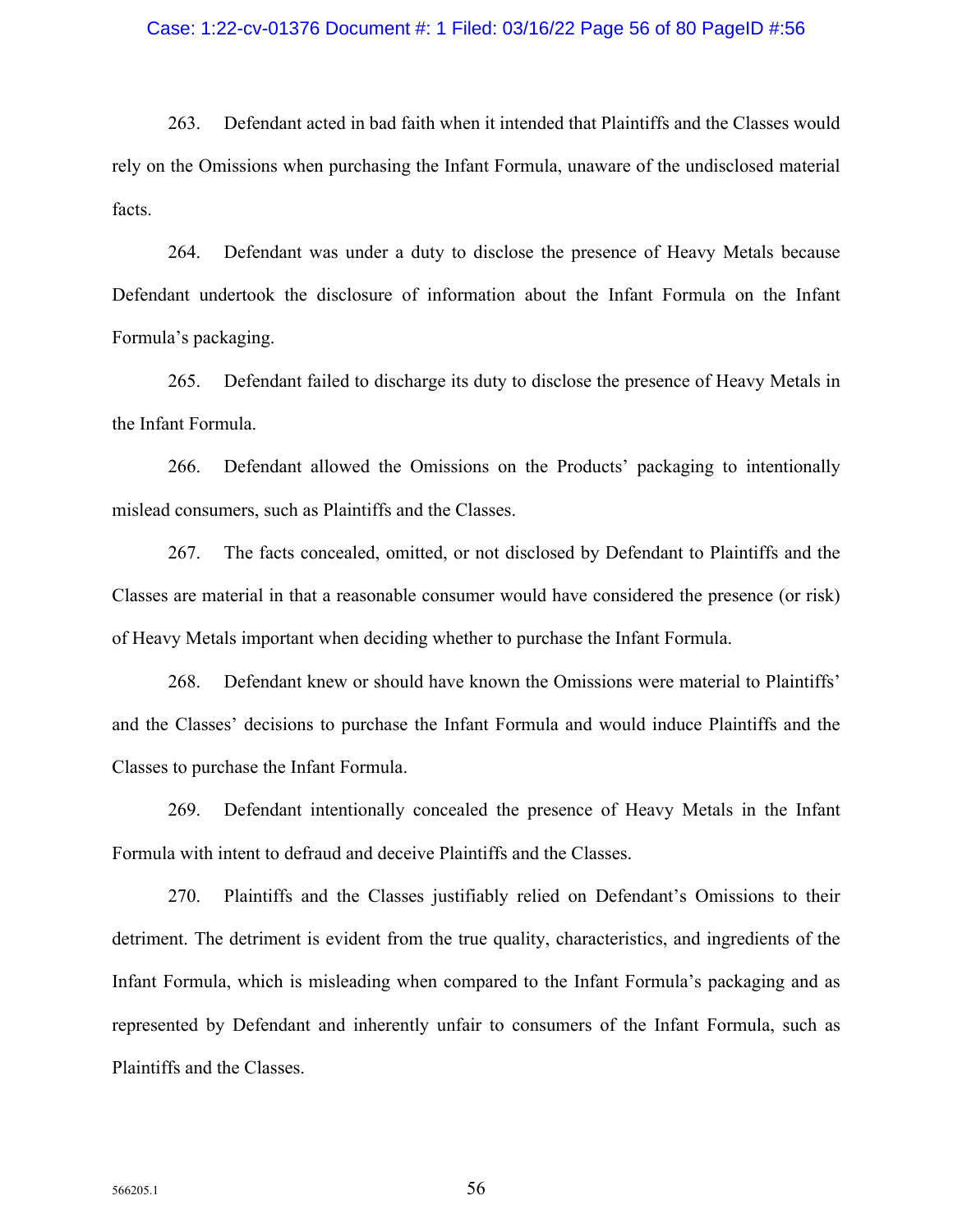271. As a direct and proximate result of Defendant's conduct, Plaintiffs and the Classes suffered actual damages in that they purchased Infant Formula that was worth less than the price they paid and that they would not have purchased at all had they known Infant Formula included undisclosed levels of Heavy Metals that do not conform to the Products' packaging.

272. Plaintiffs and the Classes seek actual damages, injunctive and declaratory relief, attorneys' fees, costs, and any other just and proper relief available under the laws.

# **COUNT V Unjust Enrichment Against Defendant on Behalf of the Class or, Alternatively, the State Subclasses**

273. Each of the preceding paragraphs 1-199 are incorporated by reference as though fully set forth at length herein.

274. Substantial benefits have been conferred on Defendant by Plaintiffs and the Classes through the purchase of the Infant Formula. Defendant knowingly and willingly accepted and enjoyed these benefits.

275. Defendant either knew or should have known that the payments rendered by Plaintiffs and the Classes were given and received with the expectation that the Infant Formula would not contain Heavy Metals. As such, it would be inequitable for Defendant to retain the benefit of the payments under these circumstances.

276. Defendant was obligated to disclose the presence of Heavy Metals in the Infant Formula because:

(a) Defendant had exclusive knowledge of the presence of Heavy Metals in the Infant Formula that were not known or reasonably accessible to the Plaintiffs and the Classes;

(b) Defendant actively concealed the presence of Heavy Metals from the Plaintiffs and the Classes; and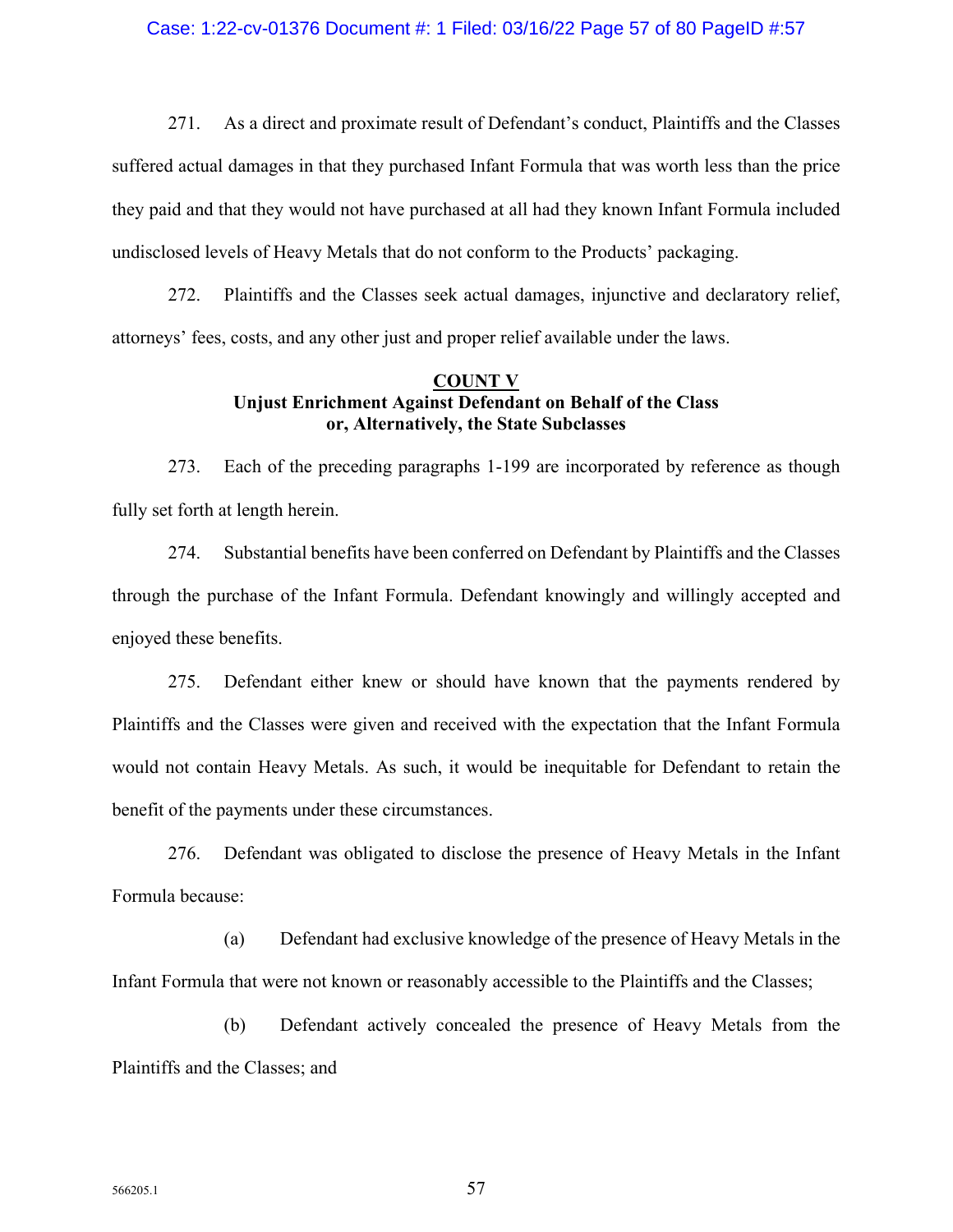## Case: 1:22-cv-01376 Document #: 1 Filed: 03/16/22 Page 58 of 80 PageID #:58

(c) Defendant made partial statements on the Infant Formula' packaging that gave a misleading impression to reasonable consumers without further information because the presence of Heavy Metal had not been disclosed.

277. Defendant's acceptance and retention of the benefits of the payments from Plaintiff and the Classes under the circumstances alleged herein make it inequitable for Defendant to retain the benefits without payment of the value to Plaintiffs and the Classes.

278. Plaintiffs and the Classes are entitled to recover from Defendant all amounts wrongfully collected and improperly retained by Defendant, plus interest thereon.

279. Plaintiffs and the Classes seek actual damages, injunctive and declaratory relief, attorneys' fees, costs, and any other just and proper relief available under the laws.

## **COUNT VI**

# **Violations of California's Consumers Legal Remedies Act, California Civil Code §§1750, et seq., (on Behalf of Plaintiff Doxie and the California Subclass)**

280. Each of the preceding paragraphs 1-199 are incorporated by reference as though fully set forth at length herein.

281. Plaintiff Doxie and each proposed California Subclass member is a "consumer," as that term is defined in California Civil Code section 1761(d).

282. The Infant Formula Products are "goods," as that term is defined in California Civil Code section 1761(a).

283. Defendant is a "person" as that term is defined in California Civil Code section  $1761(c)$ .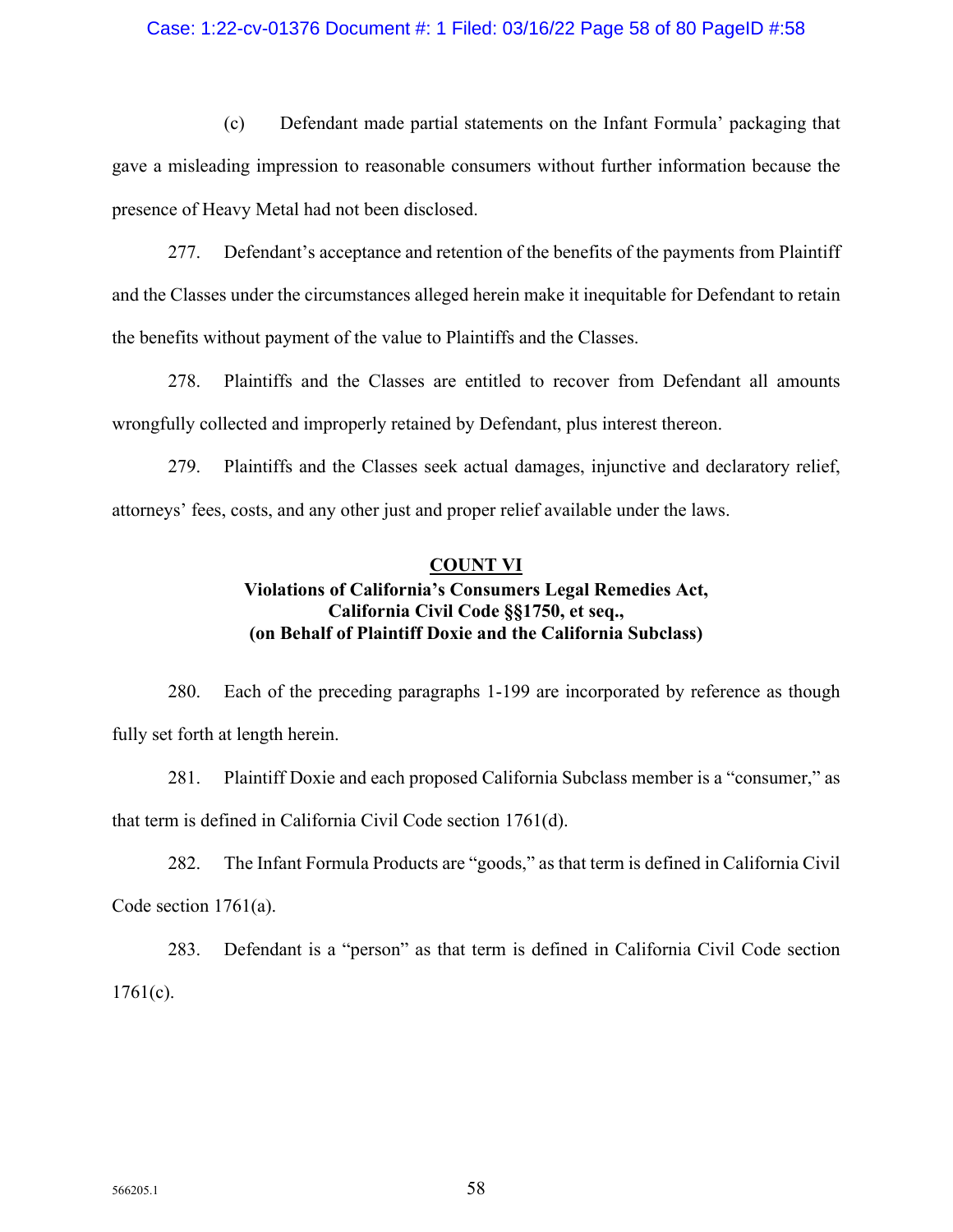## Case: 1:22-cv-01376 Document #: 1 Filed: 03/16/22 Page 59 of 80 PageID #:59

284. Plaintiff Doxie and each proposed California Subclass member's purchase of Defendant's products constituted a "transaction" as that term is defined in California Civil Code section  $1761(e)$ .

285. Defendant's conduct alleged herein violates the following provisions of California's Consumers Legal Remedies Act (the "CLRA"):

a. California Civil Code section 1770(a)(5), by negligently, recklessly, and/or intentionally failing to disclose the presence or risk of Heavy Metals in the Products;

b. California Civil Code section 1770(a)(7), by negligently, recklessly, and/or intentionally representing that the Infant Formula was of a particular standard, quality, or grade, when it was of another;

c. California Civil Code section  $1770(a)(9)$ , by negligently, recklessly, and/or intentionally advertising the Infant Formula with intent not to sell it as advertised; and

d. California Civil Code section 1770(a) (16), by representing that the Infant Formula has been supplied in accordance with previous representations when it has not.

286. As a direct and proximate result of these violations, Plaintiff Doxie and the California Subclass have been harmed, and that harm will continue unless Defendant is enjoined from using the misleading marketing described herein in any manner in connection with the advertising and sale of the Products.

287. Plaintiff Doxie gave written notice and a demand upon Defendant pursuant to the CLRA by certified letter dated March 11, 2022, and seeks injunctive relief herein and will amend this complaint to include claims for damages after the expiration of 30 days.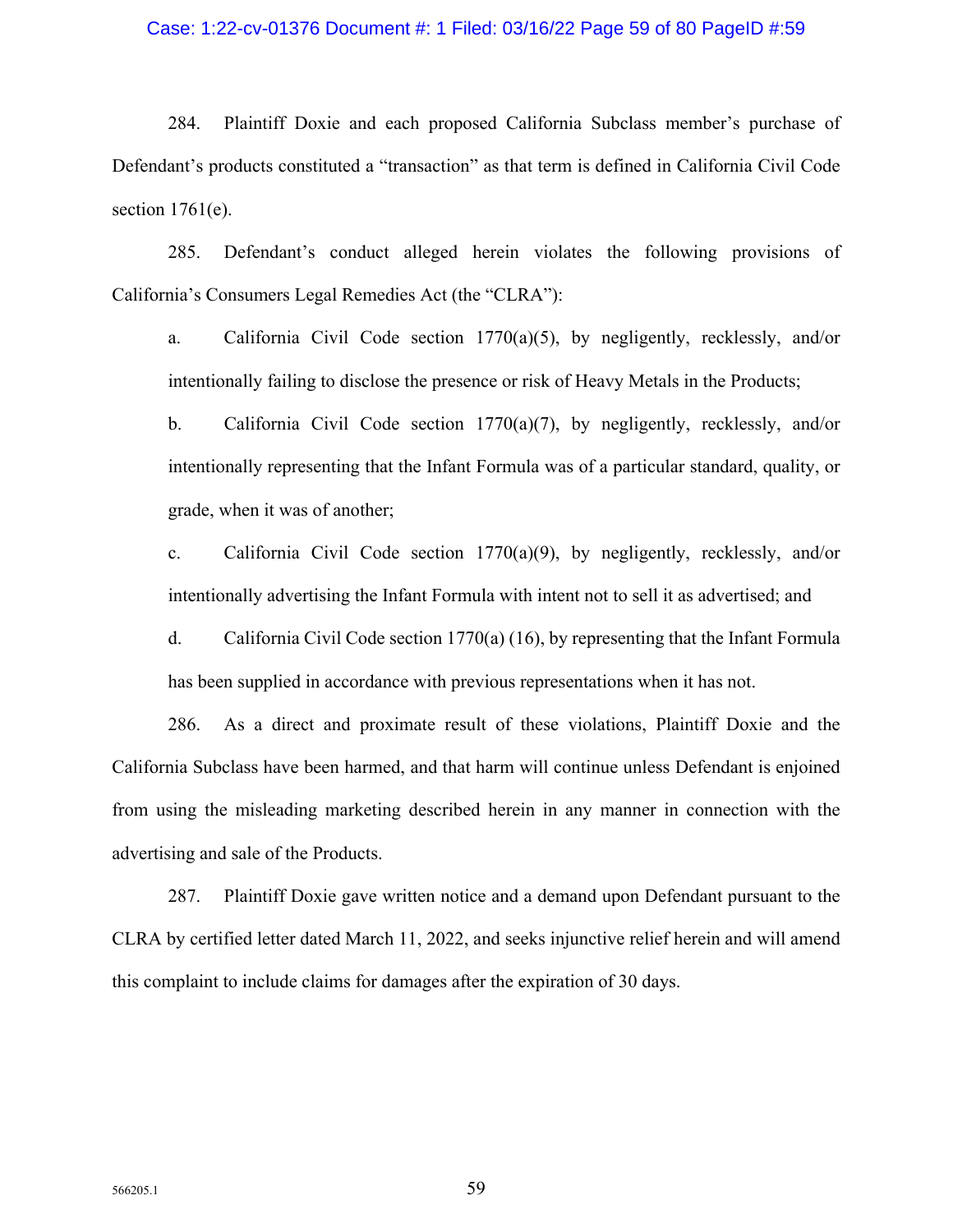### Case: 1:22-cv-01376 Document #: 1 Filed: 03/16/22 Page 60 of 80 PageID #:60

288. Defendant's conduct is ongoing and continuing, such that prospective injunctive relief is necessary, especially given Plaintiff Doxie's desire to purchase these Products in the future if she can be assured that the Infant Formula is as advertised and does not contain Heavy Metals.

289. Plaintiff Doxie, on behalf of herself and the California Subclass, seeks an award of attorneys' fees pursuant to, *inter alia*, California Civil Code section 1780(e) and California Code of Civil Procedure section 1021.5.

## **COUNT VII**

# **Violations of California False Advertising Law, California Business & Professions Code §§17500,** *et seq***., (on Behalf of Plaintiff Doxie and the California Subclass)**

290. Each of the preceding paragraphs 1-199 are incorporated by reference as though fully set forth at length herein.

291. California's False Advertising Law prohibits any statement in connection with the sale of goods "which is untrue or misleading." Cal. Bus. & Prof. Code §17500.

292. As set forth herein, Defendant's Omissions that the Products contained or risked containing Heavy Metals were false and likely to deceive the public.

293. Defendant failed to disclose the presence or risk of Heavy Metals in the Products.

294. Defendant knew, or reasonably should have known, that these Omissions were untrue or misleading.

295. Defendant's conduct is ongoing and continuing, such that prospective injunctive relief is necessary, especially given Plaintiff Doxie's desire to purchase these Products in the future if she can be assured that the Infant Formula is as advertised and does not contain Heavy Metals.

296. Plaintiff Doxie and members of the California Subclass are entitled to injunctive and equitable relief, and restitution in the amount they spent on the Products.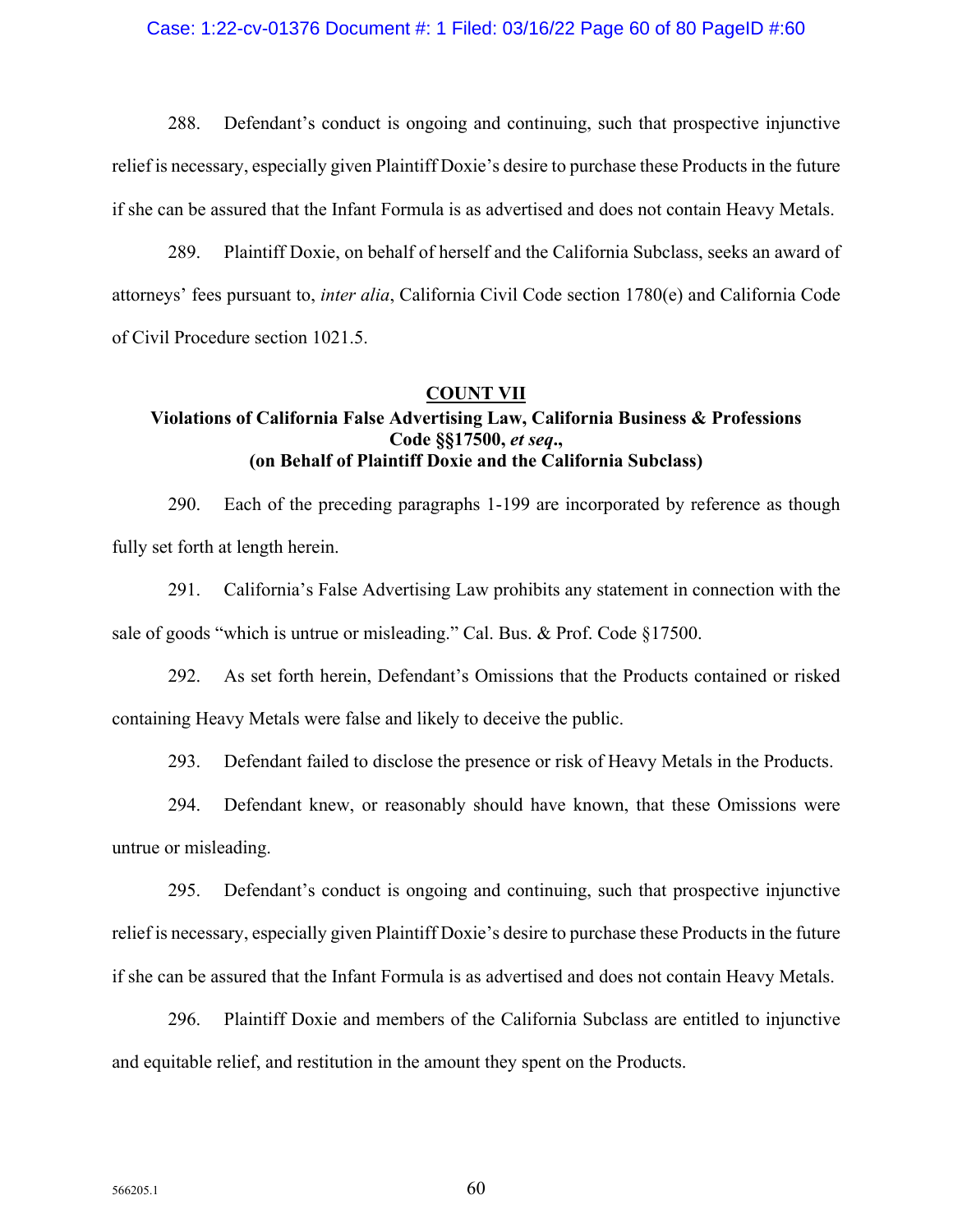# **COUNT VIII Violations of the Unfair Competition Law, California Business & Professions Code §§17200,** *et seq***., (on Behalf of Plaintiff Doxie and the California Subclass)**

297. Each of the preceding paragraphs 1-199 are incorporated by reference as though fully set forth at length herein.

298. The Unfair Competition Law prohibits any "unlawful, unfair or fraudulent business act or practice." Cal. Bus. & Prof. Code §17200:

## **Fraudulent**

299. Defendant failed to disclose the presence or risk of Heavy Metals in the Products.

## **Unlawful**

300. As alleged herein, Defendant has advertised the Infant Formula with false or misleading Omissions, such that Defendant's actions violate at least the following laws:

• The CLRA, California Business & Professions Code sections 1750, et seq.; and

The False Advertising Law, California Business & Professions Code sections 17500, et seq.

## **Unfair**

301. Defendant's conduct with respect to the labeling, packaging, advertising, marketing, and sale of the Products is unfair because Defendant's conduct was immoral, unethical, unscrupulous, or substantially injurious to consumers and the utility of their conduct, if any, does not outweigh the gravity of the harm to their victims.

302. Defendant's conduct with respect to the labeling, packaging, advertising, marketing, and sale of the Products is also unfair because it violates public policy as declared by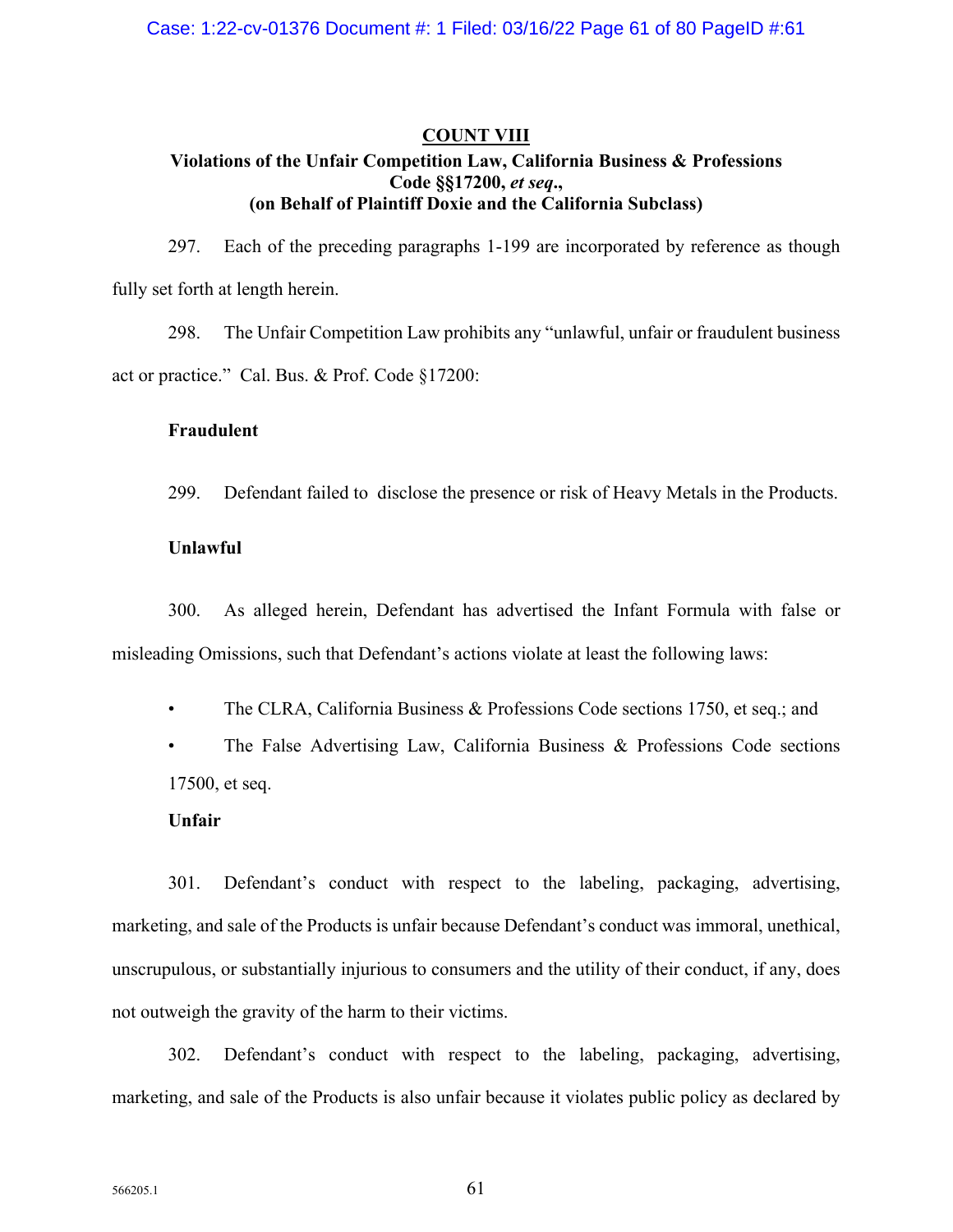## Case: 1:22-cv-01376 Document #: 1 Filed: 03/16/22 Page 62 of 80 PageID #:62

specific constitutional, statutory, or regulatory provisions, including, but not limited to, the False Advertising Law and the CLRA.

303. Defendant's conduct with respect to the labeling, packaging, advertising, marketing, and sale of the Products is also unfair because the consumer injury is substantial, not outweighed by benefits to consumers or competition, and not one consumers themselves can reasonably avoid.

304. In accordance with California Business & Professions Code section 17203, Plaintiff Doxie, on behalf of herself and the California Subclass, seeks an order enjoining Defendants from continuing to conduct business through fraudulent or unlawful acts and practices and to commence a corrective advertising campaign. Defendant's conduct is ongoing and continuing, such that prospective injunctive relief is necessary, especially given Plaintiff Doxie's desire to purchase these Products in the future if she can be assured that the Infant Formula is as advertised and does not contain Heavy Metals.

305. Plaintiff Doxie, on behalf of herself and the Calfornia Subclass, also seeks an order for the restitution of all monies from the sale the Products, which were unjustly acquired through acts of fraudulent, unfair, or unlawful competition.

# **COUNT IX Breach Of The Implied Warranty Of Merchantability – California Uniform Commercial Code (Cal. Comm. Code § 2314) (on Behalf of Plaintiff Doxie and the California Subclass)**

306. Each of the preceding paragraphs 1-199 are incorporated by reference as though fully set forth at length herein.

307. This claim is brought by Plaintiff Doxie on behalf of herself and the California Subclass members.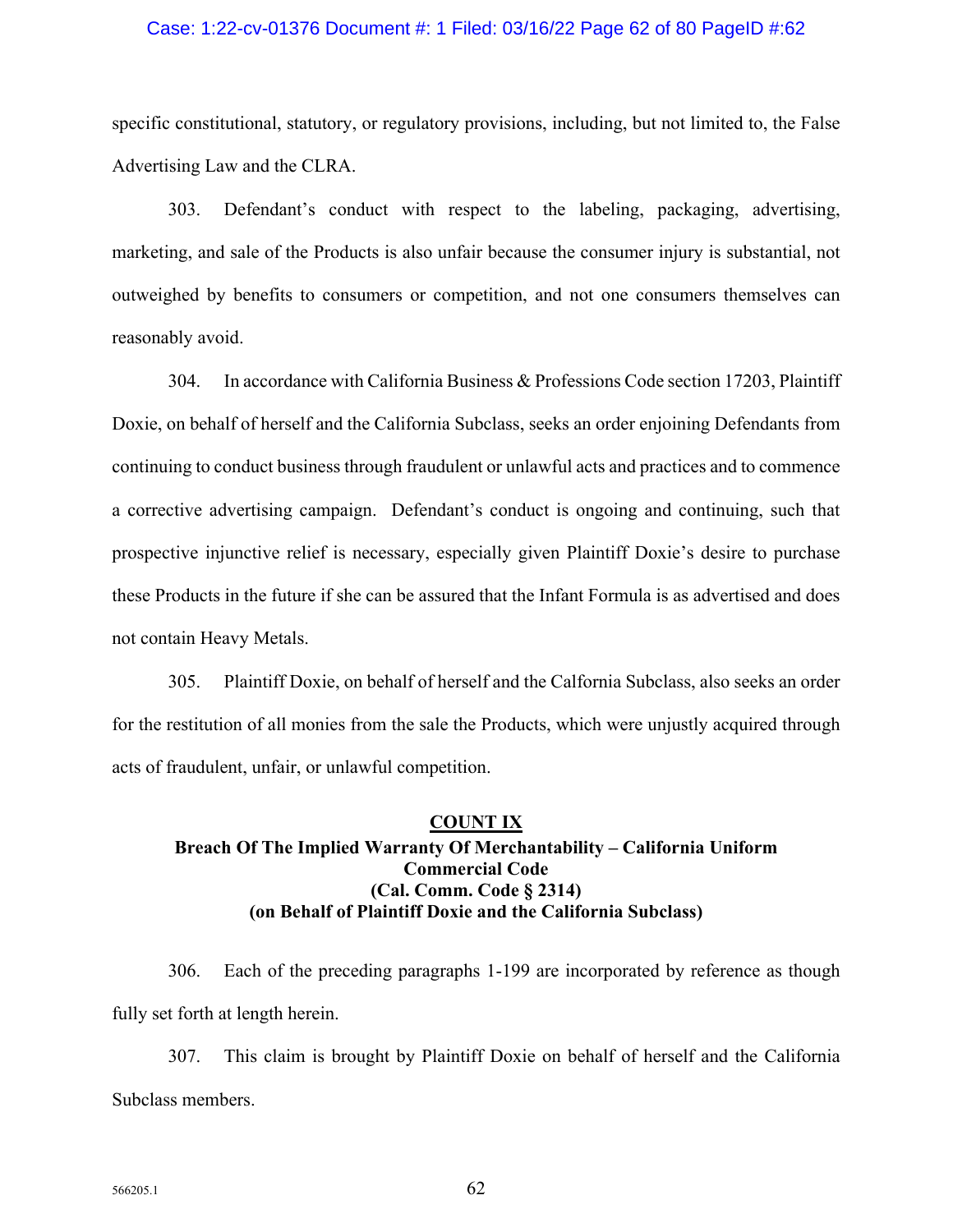## Case: 1:22-cv-01376 Document #: 1 Filed: 03/16/22 Page 63 of 80 PageID #:63

308. Defendant is and was at all relevant times a merchant as defined by Cal. Comm. Code § 2104.

309. A warranty that the Products were in merchantable condition is implied by law pursuant to California Comm. Code § 2314.

310. Plaintiff Doxie and the members of the California Subclass purchased the Products manufactured and marketed by Defendant by and through Defendant's authorized sellers for retail or online sale to consumers. At all relevant times, Defendant was the merchant, manufacturer, marketer, warrantor, and/or seller of the Products. Defendant knew or had reason to know of the specific use for which its Products were purchased.

311. The Products are and were at all relevant times goods within the meaning of Cal. Comm. Code § 2105.

312. Defendant impliedly warranted that the Products were in merchantable condition and fit for consumption or ingestion by babies. The Products when sold at all times thereafter were not in merchantable condition and were and are not fit for the ordinary purpose of providing safe and healthy nourishment for babies. The Products are not safe for babies. Thus, Defendant breached its implied warranty of merchantability for the ordinary purpose for which the Products are purchased and used.

313. Defendant cannot disclaim its implied warranty as it knowingly sold Products that contained or risked containing Heavy Metals without disclosure of same.

314. Defendant was provided notice by letter as described above as well as by the numerous consumer class action complaints filed against it. Affording any further opportunity to cure its breach of implied warranties would be unnecessary and futile here because Abbott has known of and concealed the safety risks attendant to the Infant Formula Products.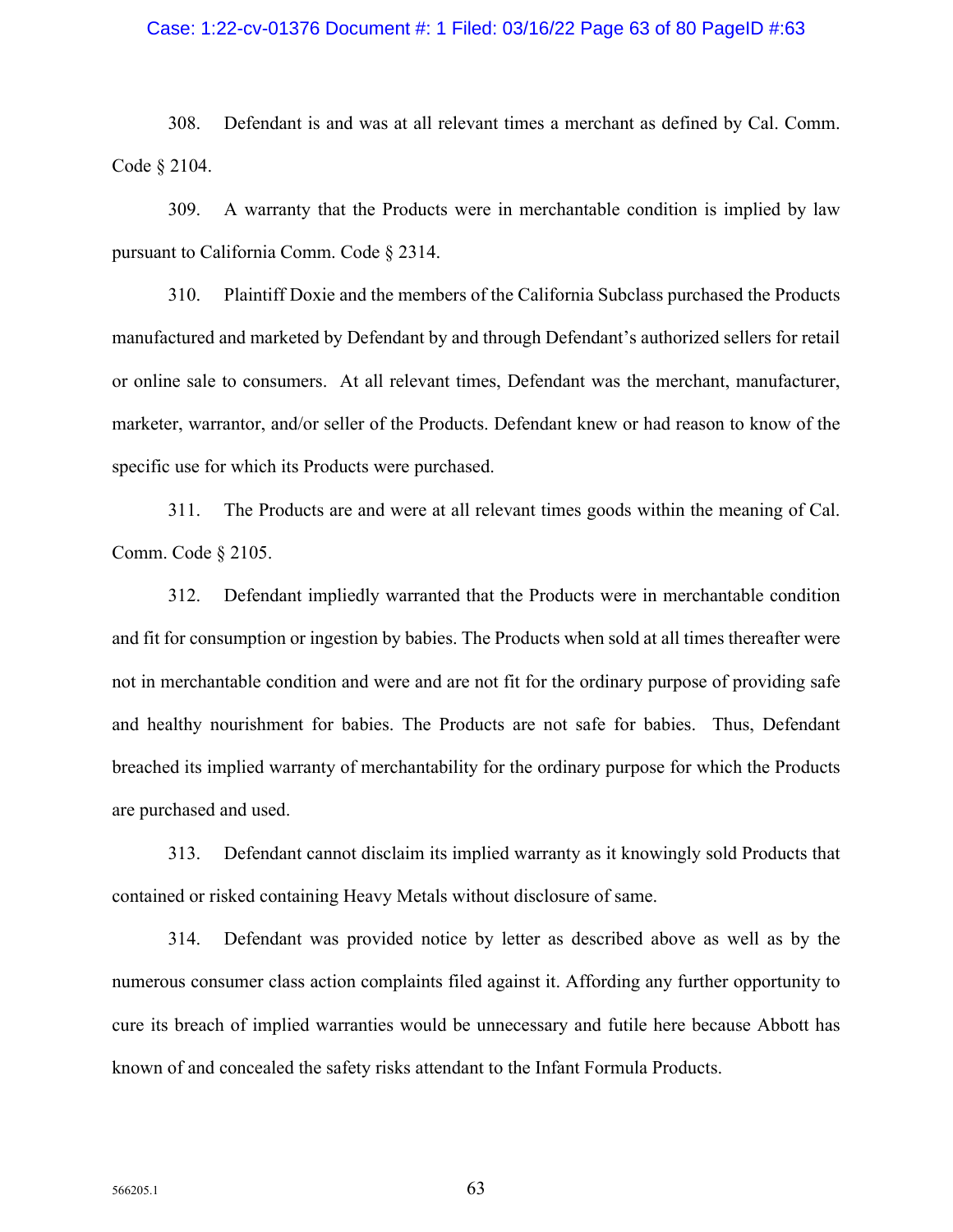## Case: 1:22-cv-01376 Document #: 1 Filed: 03/16/22 Page 64 of 80 PageID #:64

315. As a direct and proximate result of Defendant's breach of the implied warranty of merchantability, Plaintiff Doxie and members of the California Subclass have been damaged in an amount to be proven at trial.

316. Plaintiff Doxie and members of the California Subclass have been excused from performance of any warranty obligations as a result of Defendant's conduct described herein.

#### **COUNT X**

# **Violation of the Hawaii Uniform Deceptive Trade Practices Act (Haw. Rev. Stat. §§ 448-1,** *et seq.***) (on Behalf of Plaintiff Gray and the Hawaii Subclass)**

317. Each of the preceding paragraphs 1-199 are incorporated by reference as though fully set forth at length herein.

318. Plaintiff Gray brings this Court individually and on behalf of the Hawaii Subclass.

319. Hawaii's Uniform Deceptive Trade Practices Act ("Hawaii UDTPA") provides that "[u]nfair methods of competition and unfair or deceptive acts or practices in the conduct of any trade or commerce are unlawful."

320. Hawaii's UDTPA further provides that any person who is injured in the person's business or property by reason of anything forbidden or declared unlawful by this chapter may sue for damages sustained by the person.

321. At all relevant times, Plaintiff Gray and the members of the Hawaii Subclass were natural persons who, primarily for personal, family, or household purposes, purchased Defendant's goods or services.

322. At all relevant times, Defendant and Plaintiff Gray and the members of the Hawaii Subclass were either individuals, corporations, firms, trusts, partnerships, limited partnerships, limited liability partnerships, limited liability limited partnerships, limited liability companies, and incorporated or unincorporated associations.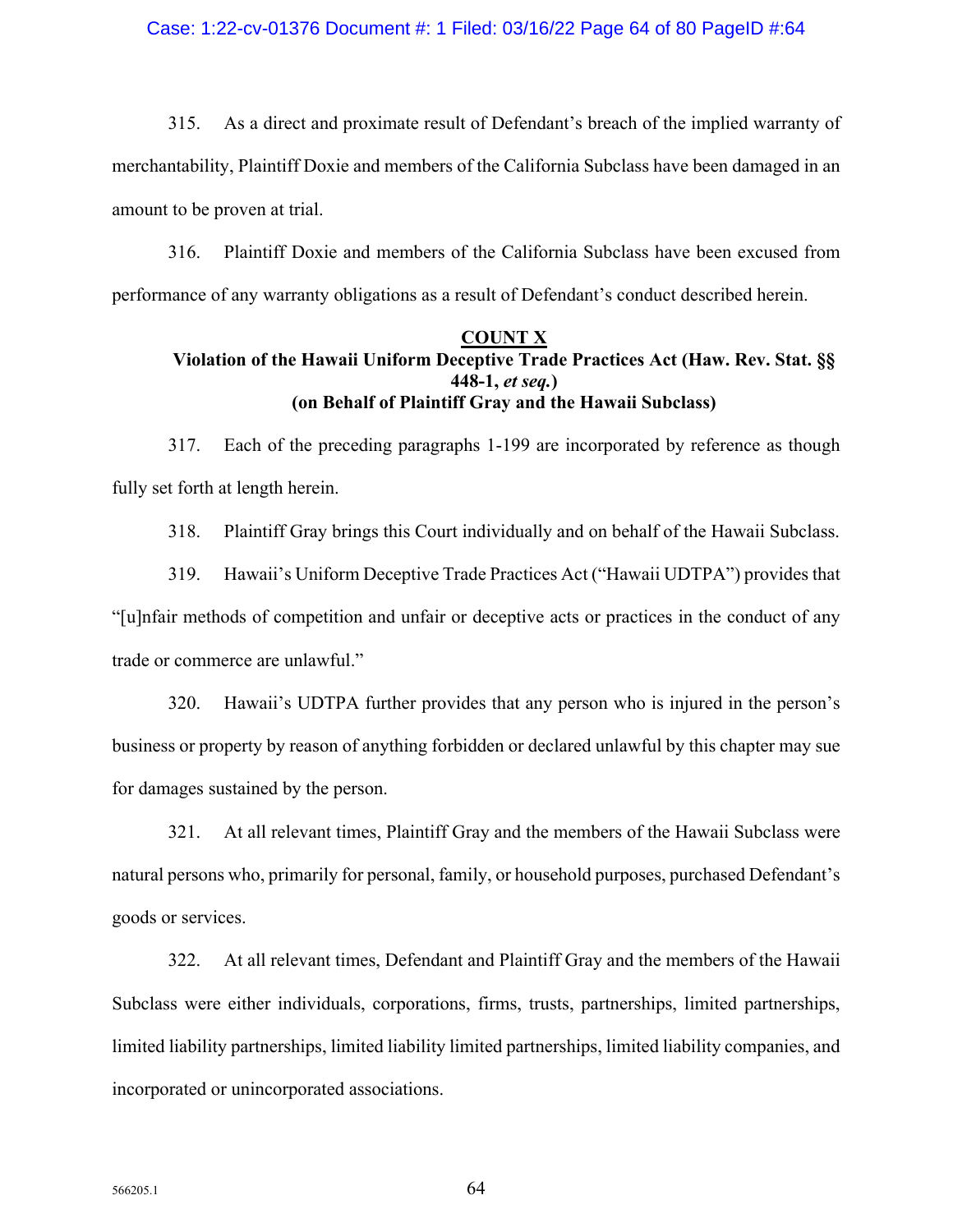### Case: 1:22-cv-01376 Document #: 1 Filed: 03/16/22 Page 65 of 80 PageID #:65

323. Defendant willfully engaged in deceptive and unfair acts and practices, misrepresentation, and the concealment, suppression, and omission of material facts in connection with trade or commerce in violation of Haw. Rev. Stat. § 480-2 as described in the allegations above.

324. Defendant's Omissions in the sale of its Products as detailed above are an act or practice in the conduct of trade or commerce.

325. Defendant's Omissions in the sale of its Products as detailed above impact the public interest.

326. Plaintiff Gray and Hawaii Subclass members were deceived by Defendant's deceptive and unfair acts and practices in that had they known the truth they would not have purchased Defendant's Products or would have paid less for those Products.

327. Instead, as a result of Defendant's Omissions, Plaintiff Gray and Hawaii Subclass members suffered monetary losses in that (1) the actual value of the Products they received was less than the value of the Products as represented denying them of the benefit of their bargain; and (2) Plaintiff Gray and Hawaii Subclass members paid more than the fair market value of the Products they received causing them out-of-pocket damages.

328. Defendant's Omissions in the sale of its Products as detailed above are unfair because they are inequitably enriching Defendant at the expense of Plaintiff Gray and the Hawaii Subclass.

329. Defendant's Omissions in the sale of its Products as detailed above are unfair because they offend public policy and cause consumers substantial injury.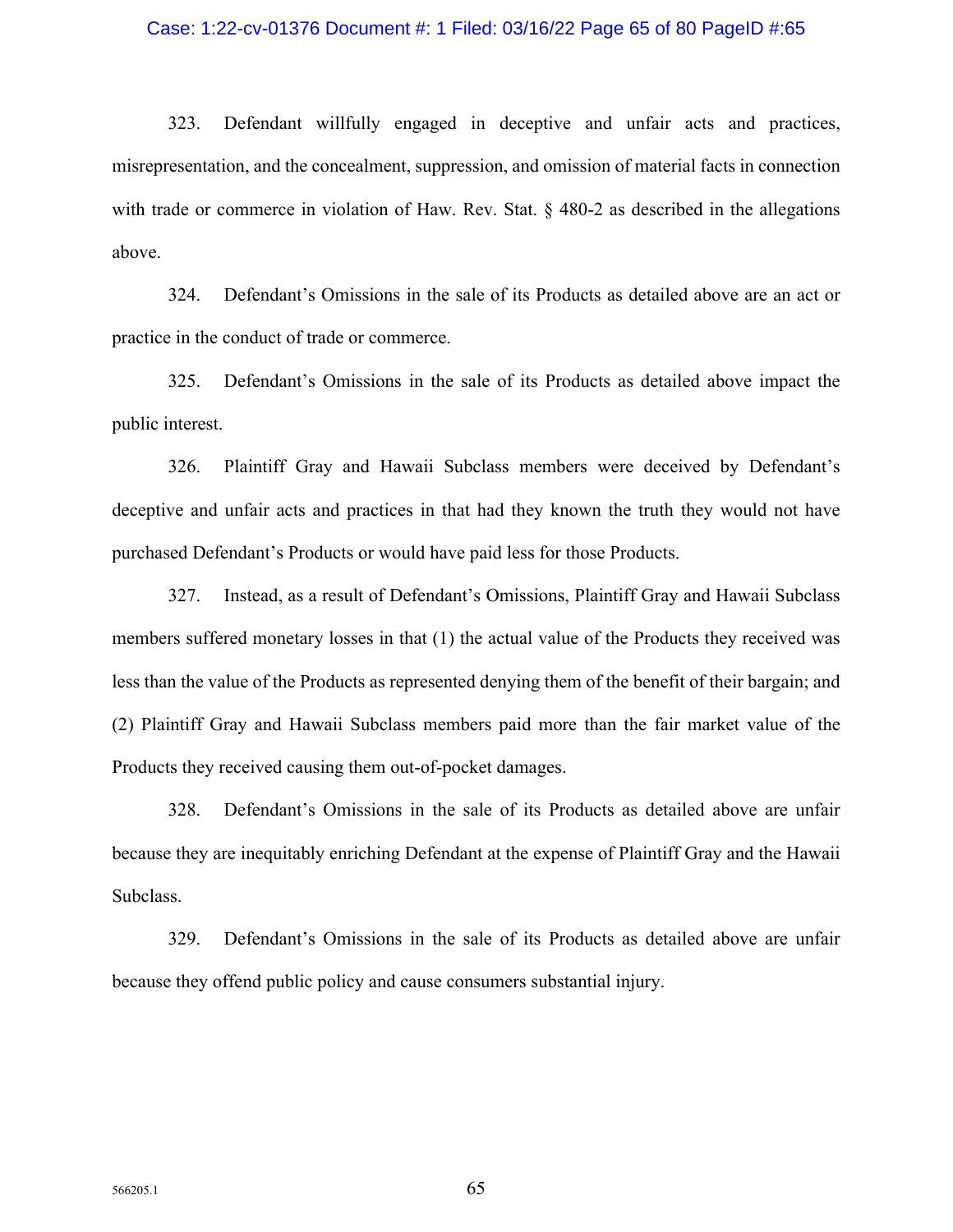## Case: 1:22-cv-01376 Document #: 1 Filed: 03/16/22 Page 66 of 80 PageID #:66

330. Defendant's Omissions in the sale of its Products as detailed above is unfair in that it violates the well-established public policies of protecting babies from avoidable dangers and that the manufacturer of food is responsible for ensuring that it is fit for human consumption.

331. Plaintiff Gray and the Hawaii Subclass have suffered economic injury as a direct and proximate results of Defendant's conduct.

332. Defendant's conduct is ongoing and continuing, such that prospective injunctive relief is necessary, especially given Plaintiff Gray's desire to purchase these Products in the future if she can be assured that the Infant Formula is as advertised and does not contain Heavy Metals.

333. As a direct and proximate result of the foregoing acts and practices, Defendant has received, or will receive, income, profits, and other benefits which it would not have received if it had not engaged in the violations described in this Complaint.

# **COUNT XI Pennsylvania Unfair Trade Practices and Consumer Protection Law 73 P.S. §§ 201-1 et seq. (on behalf of Plaintiff Popa and the Pennsylvania Subclass)**

334. Each of the preceding paragraphs 1-199 are incorporated by reference as though fully set forth at length herein.

335. Plaintiff Popa brings this claim individually and on behalf of the members of the proposed Pennsylvania Subclass against Defendant for violations of Pennsylvania's Unfair Trade Practices and Consumer Protection Law, 73 P.S. §§ 201-1, *et seq*.

336. Plaintiff Popa, Defendant, and members of the Pennsylvania Subclass are "Person[s]" within the meaning of Pennsylvania's Unfair Trade Practices and Consumer Protection Law ("UTPCPL"), 73 P.S. § 201-2(2).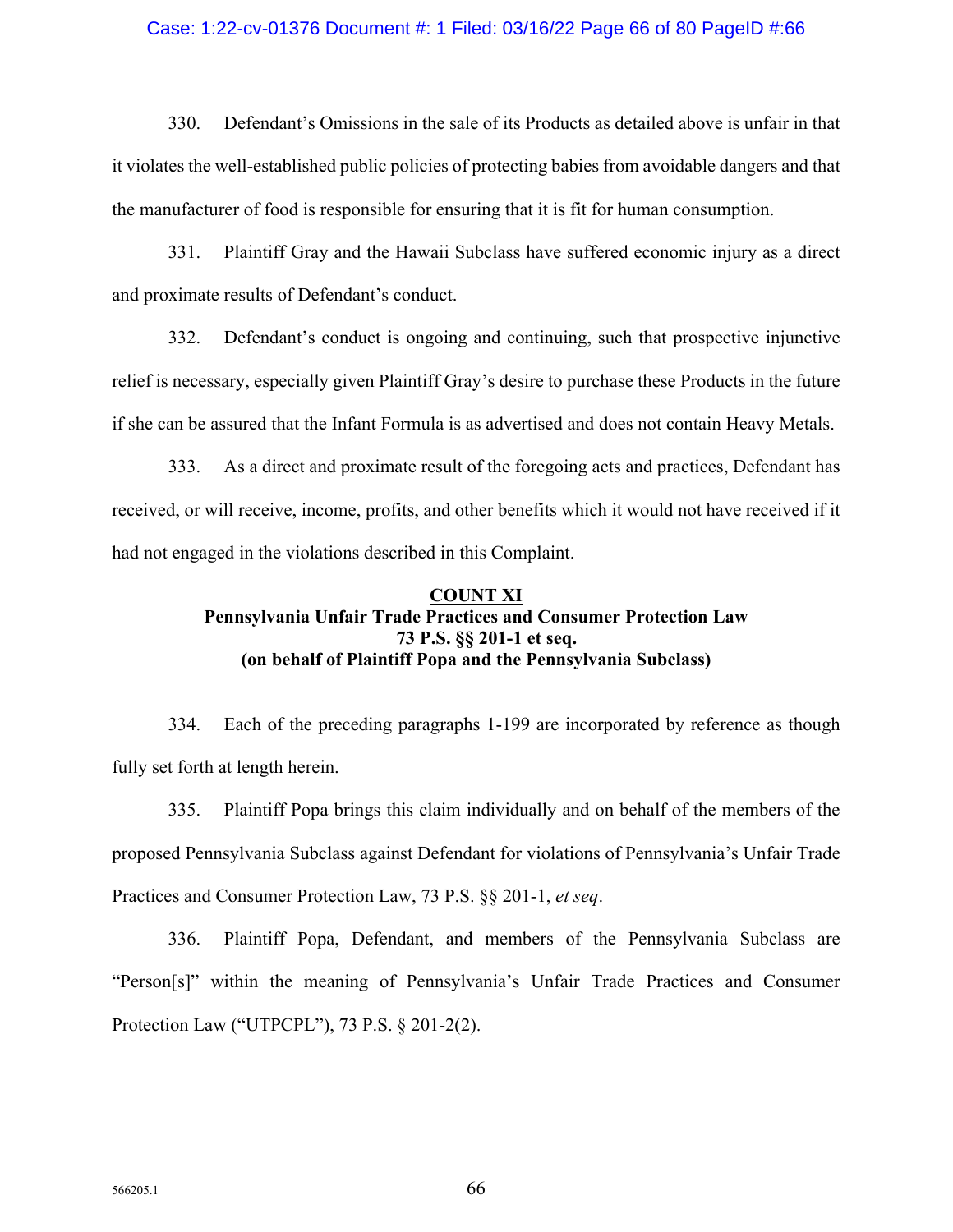### Case: 1:22-cv-01376 Document #: 1 Filed: 03/16/22 Page 67 of 80 PageID #:67

337. 73 P.S. § 201-3 declares unlawful "unfair methods of competition and unfair or deceptive acts or practices in the conduct of any trade or commerce .... "

338. Defendant's business acts and practices alleged herein constituted deceptive acts or practices under the 73 P.S. § 201, *et seq.* 

339. Defendant has known or reasonably should have known that the Products contained unsafe levels of toxic heavy metals, and that Plaintiff Popa and other members of the Pennsylvania Subclass would reasonably and justifiably rely on the packaging in purchasing the Products.

340. Defendant has intentionally and knowingly omitted material facts with an intent to mislead Plaintiff Popa and the Pennsylvania Subclass.

341. The above unlawful, unfair, and deceptive acts and practices by Defendant were immoral, unethical, oppressive and unscrupulous. These acts caused substantial injury to Plaintiff Popa and the Pennsylvania Subclass that they could not reasonably avoid, and this substantial injury outweighed any benefits to consumers or to competition.

342. Defendant's omissions were material to Plaintiff Popa and the Pennsylvania Subclass because they relate to the quality and safety of the product the consumer is receiving and paying for. A reasonable consumer would attach importance to such representations and would be induced to act thereon in making purchase decisions.

343. As a direct and proximate cause of Defendant's conduct, Plaintiff Popa and members of the Pennsylvania Subclass suffered damages as alleged above.

344. Defendant's conduct is ongoing and continuing, such that prospective injunctive relief is necessary, especially given Plaintiff Popa's desire to purchase these Products in the future if she can be assured that the Infant Formula is as advertised and does not contain Heavy Metals.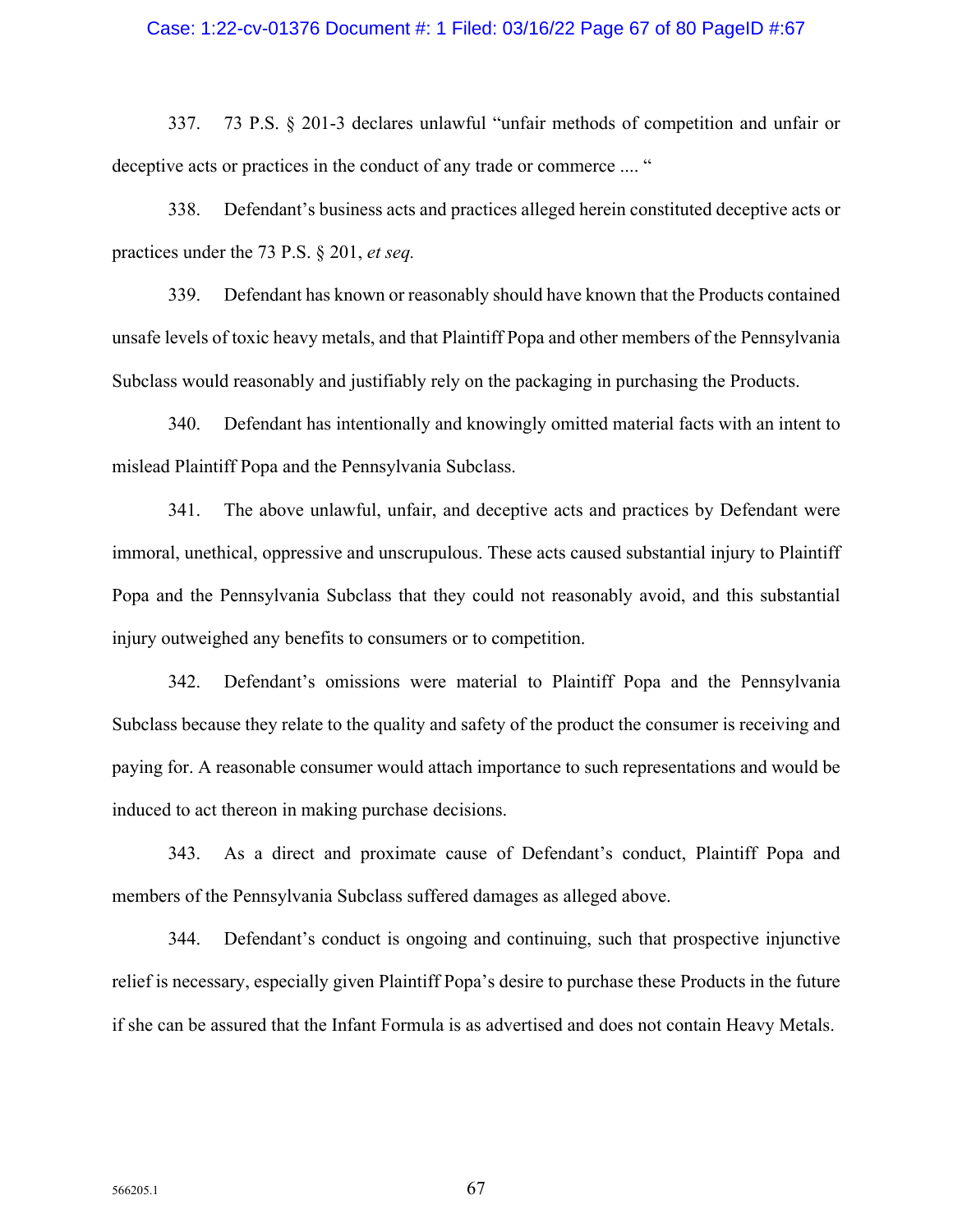## Case: 1:22-cv-01376 Document #: 1 Filed: 03/16/22 Page 68 of 80 PageID #:68

345. Plaintiff Popa and the Pennsylvania Subclass seek an order enjoining Defendant's deceptive acts and practices, and awarding attorneys' fees, and any other just and proper relief available under the UTPCPL.

346. In addition to or in lieu of actual damages, Plaintiff Popa and the Pennsylvania Subclass seek statutory damages for each injury and violation which has occurred. Plaintiff Popa and the Pennsylvania Subclass seek relief under 73 P.S. § 201-9.2, including, but not limited to, injunctive relief, actual damages or \$100 per Class Member, whichever is greater, treble damages, and attorneys' fees and costs.

# **COUNT XII Michigan Consumer Protection Act MCL §§ 445 et seq. (on behalf of Plaintiff Revord and the Michigan Subclass)**

347. Each of the preceding paragraphs 1-199 are incorporated by reference as though fully set forth at length herein

348. Plaintiff Revord and Michigan Subclass members are residents and citizen of the State of Michigan at all times mentioned herein.

349. Defendant engaged in "trade or commerce" in Michigan, as defined by MCL §  $445.902(g)$ , in that it provided goods, property, or services primarily for personal, family, or household purposes, and advertised, solicited, offered for sale, and sold goods or services.

350. The Michigan Consumer Protection Act ("MCPA"), MCL § 445.903 provides that "[u]nfair, unconscionable, or deceptive methods, acts, or practices in the conduct of trade or commerce are unlawful[.]"

351. For the reasons discussed herein, Defendant violated and continues to violate the MCPA by engaging in the herein described unconscionable, deceptive, unfair acts or practices proscribed by MCL § 445.903 et seq. Defendant's acts and practices, including its material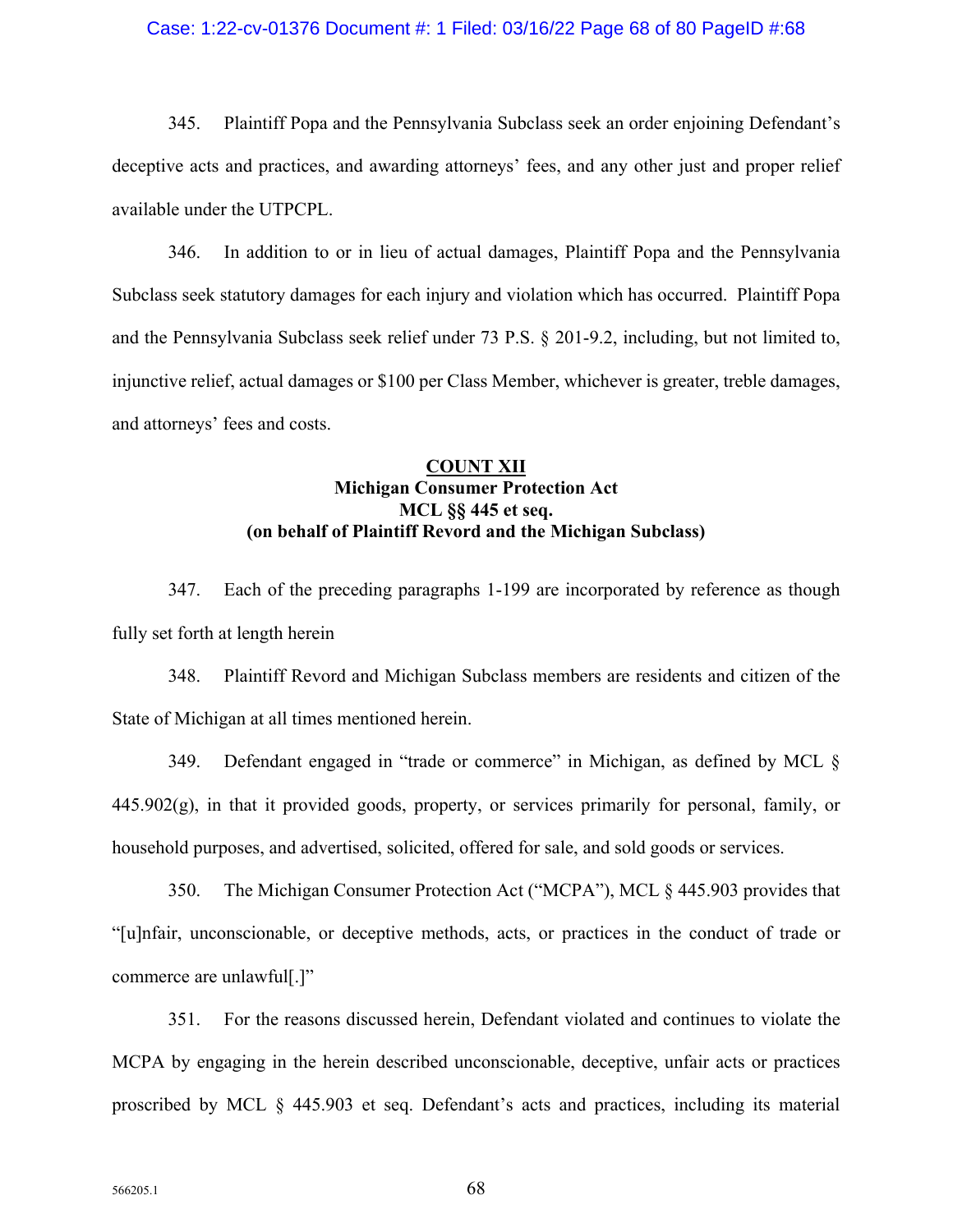### Case: 1:22-cv-01376 Document #: 1 Filed: 03/16/22 Page 69 of 80 PageID #:69

Omissions, described herein, were likely to, and did in fact, deceive and mislead members of the public, including consumers acting reasonably under the circumstances, to their detriment.

352. Defendant failed to disclose the material information that the Products contained or risked containing Heavy Metals.

353. Defendant's Omissions were material because they were likely to deceive reasonable consumers to induce them to purchase the Products without being aware that the Products contained Heavy Metals. As a direct and proximate result of Defendant's unfair and deceptive acts or practices, Plaintiff Revord and the Michigan Subclass members suffered damages by purchasing the Products because they would not have purchased such Products had they known the truth, and they received Products that were worthless because they contain or risk containing Heavy Metals.

354. Defendant's deceptive trade practices caused injury in fact and actual damages to Plaintiff Revord and the Michigan Subclass members in the form of the loss or diminishment of value of the Products Plaintiff Revord and the Michigan Subclass members purchased, which allowed Defendant to profit at the expense of Plaintiff Revord and the Michigan Subclass members. The injuries Plaintiff Revord and the Michigan Subclass members were to legally protected interests. The gravity of the harm of Defendant's actions is significant and there is no corresponding benefit to consumers of such conduct.

355. Defendant's conduct is ongoing and continuing, such that prospective injunctive relief is necessary, especially given Plaintiff Revord's desire to purchase these Products in the future if she can be assured that the Infant Formula is as advertised and does not contain Heavy Metals.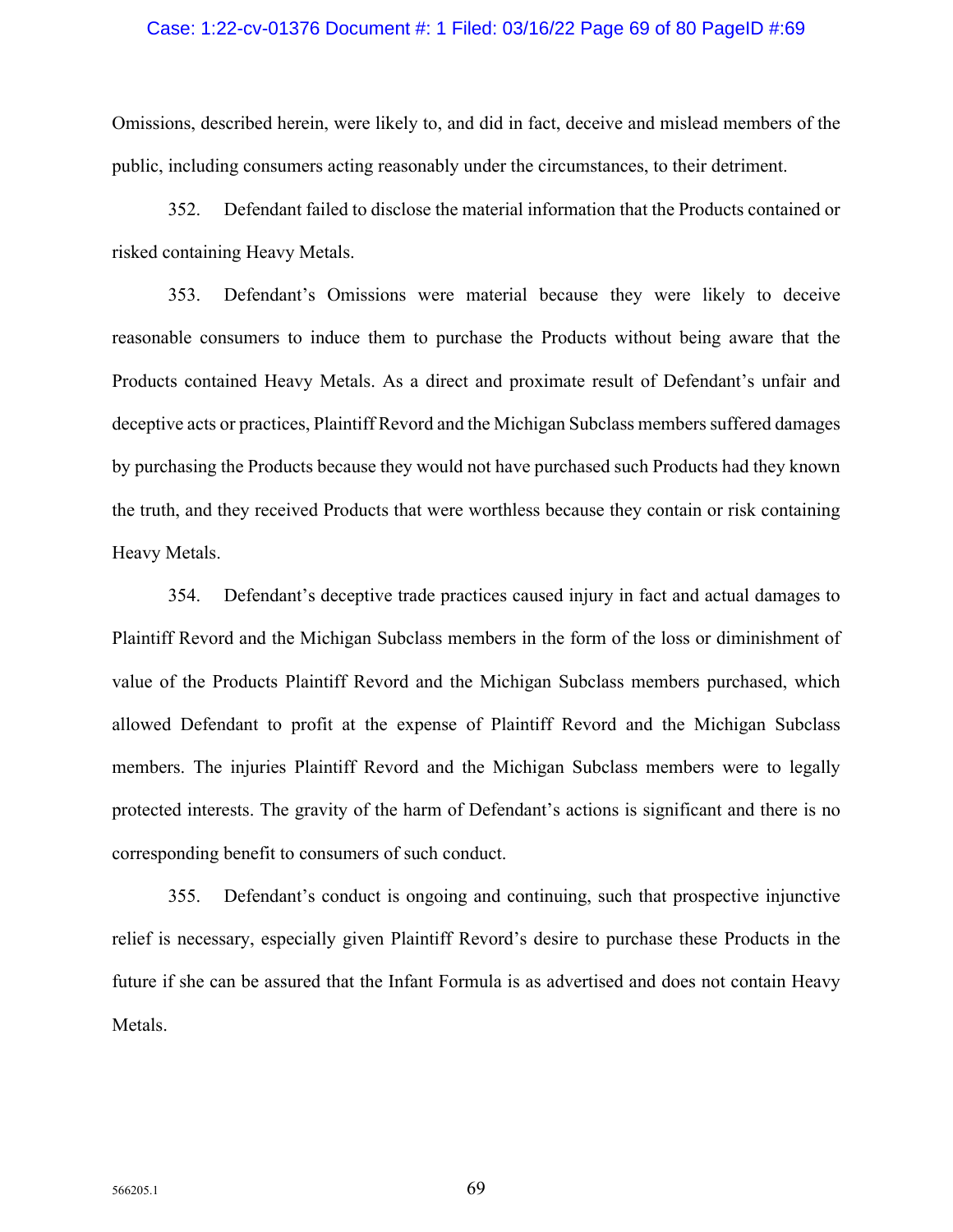### Case: 1:22-cv-01376 Document #: 1 Filed: 03/16/22 Page 70 of 80 PageID #:70

356. Plaintiff Revord and the Michigan Subclass members seek relief for the injuries they have suffered as a result of Defendant's unfair and deceptive acts and practices, as provided by MCL § 445.911 and applicable law.

# **COUNT XII Violation Of The Nebraska Consumer Protection Act (Neb. Rev. Stat § 59-1601, 1602, and 1609) (on Behalf of Plaintiff Helmick and the Nebraska Subclass)**

357. Each of the preceding paragraphs 1-199 are incorporated by reference as though fully set forth at length herein.

358. Plaintiff Helmick asserts this claim on behalf of herself and the Nebraska Subclass members that purchased Defendant's Products.

359. The Nebraska Consumer Protection Act ("NCPA"), Neb. Rev. Stat. § 59-1602, specifically prohibits any "unfair or deceptive acts or practices in the conduct of any trade or commerce."

360. Defendant has engaged in unlawful, fraudulent, deceptive and unfair business acts and practices in violation of said statute.

361. Defendant had a duty to disclose and remedy the presence or risk of Heavy Metals in its Products.

362. Defendant violated the NCPA because it engaged in business acts or practices that are unlawful because it knowingly concealed that its Products contained or risked containing Heavy Metals, and deceived Plaintiff Helmick and the Nebraska Subclass members.

363. Defendant's Omissions regarding the presence or risk of Heavy Metals in the Products, as set forth in this Complaint, were likely to deceive a reasonable consumer, and the information would be material to a reasonable consumer.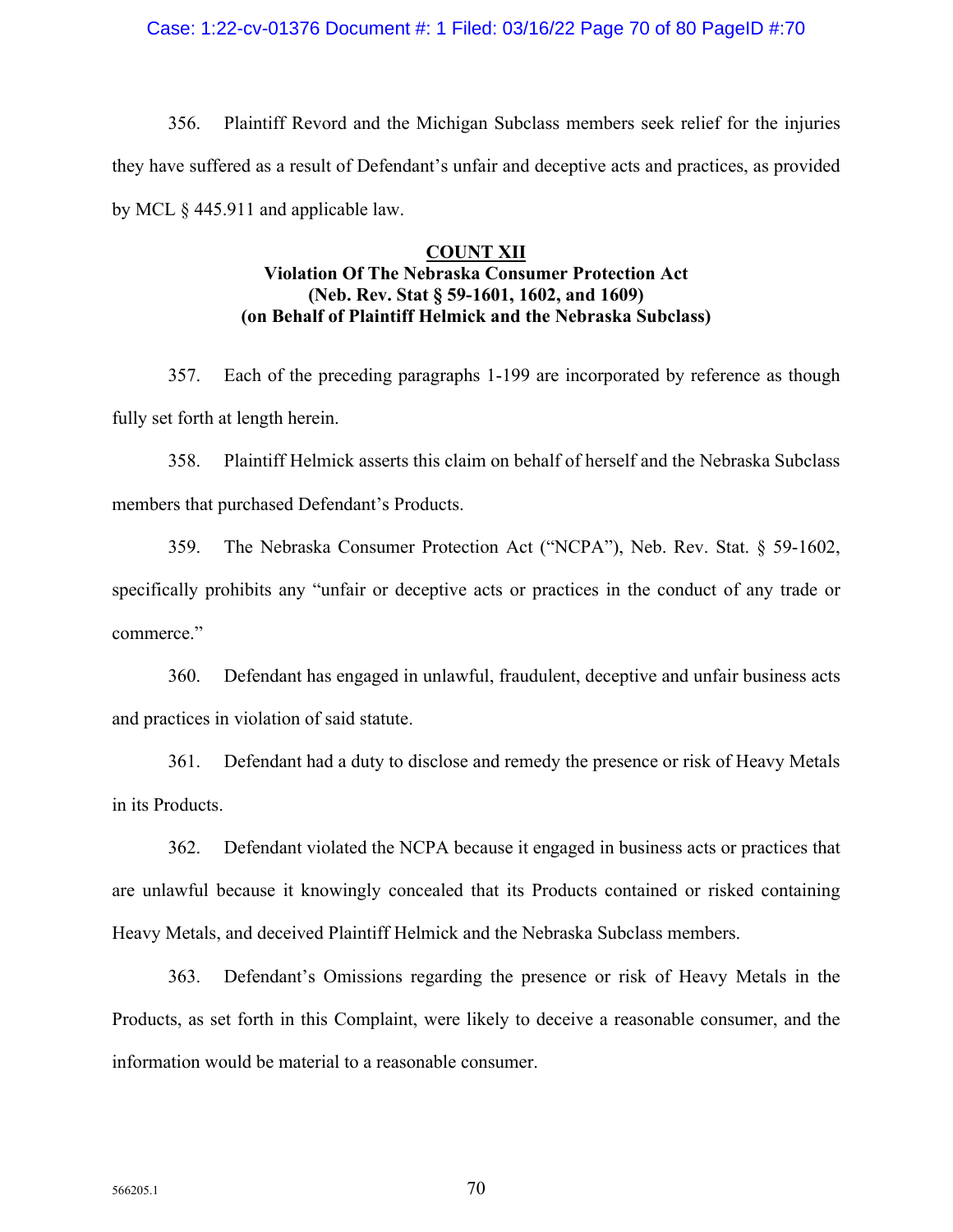## Case: 1:22-cv-01376 Document #: 1 Filed: 03/16/22 Page 71 of 80 PageID #:71

364. Defendant's conduct, as aforesaid, and knowing failure to adequately investigate, disclose, and remedy said conduct, offends established public policy, and the harm caused to consumers greatly outweighs any benefits associated with Defendant's practices. Defendant's conduct has also impaired competition within the Infant Formula industry and has prevented Plaintiff Helmick and Nebraska Subclass members from making fully informed decisions about whether to purchase said Products and/or the price to be paid to purchase them.

365. Plaintiff Helmick and the Nebraska Subclass members have suffered an injury in fact, including the loss of money, as a result of Defendant's unfair, unlawful, and/or deceptive practices.

366. Had Plaintiff Helmick and the Nebraska Subclass members known the truth about the risks and dangers of Defendant's Products, they would not have purchased and/or paid as much for them.

367. All of the wrongful conduct alleged herein occurred, and continues to occur, in the conduct of Defendant's business. Defendant's wrongful conduct is part of a pattern or generalized course of conduct that is still perpetuated and repeated, both in the State of Nebraska and nationwide.

368. Defendant's conduct is ongoing and continuing, such that prospective injunctive relief is necessary, especially given Plaintiff Helmick's desire to purchase these Products in the future if she can be assured that the Infant Formula is as advertised and does not contain Heavy Metals.

369. Plaintiff Helmick requests that this Court enter such orders or judgments as may be necessary to enjoin Defendant from continuing its unfair, unlawful, and/or deceptive practices and to restore to Plaintiff Helmick and members of the Nebraska Subclass any money Defendant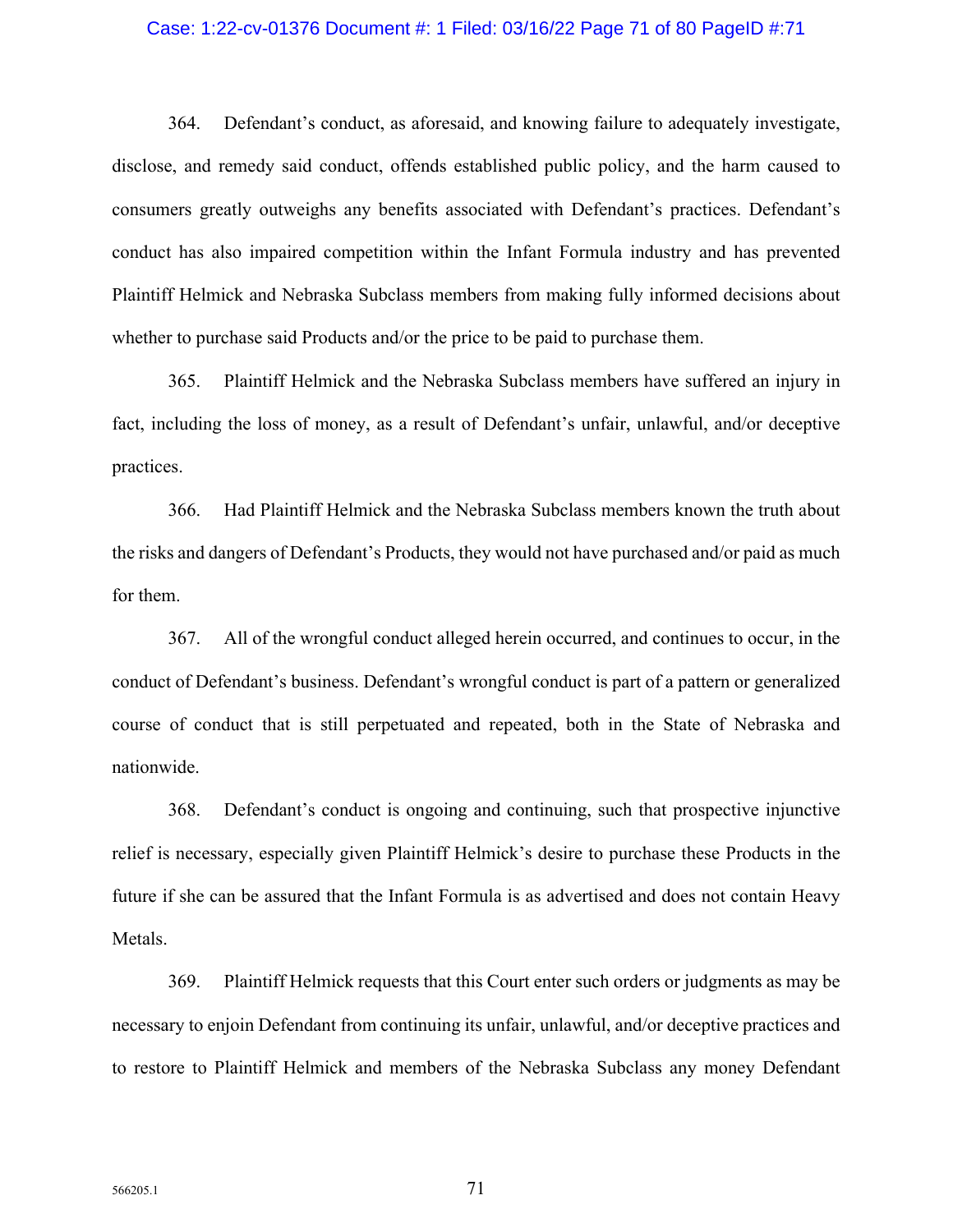## Case: 1:22-cv-01376 Document #: 1 Filed: 03/16/22 Page 72 of 80 PageID #:72

acquired by its unfair business and competition, including restitution and/or restitutionary disgorgement, and for such other relief set forth below, including an award of attorneys' fees.

# **COUNT XIII Texas Deceptive Trade Practices and Consumer Protection Act Tex. Bus. & Com. Code §§ 17.41 et seq. (On behalf of Plaintiff Holloway and the Texas Subclass)**

370. Each of the preceding paragraphs 1-199 are incorporated by reference as though fully set forth at length herein.

371. Plaintiff Holloway brings this claim individually and on behalf of the members of the Texas Subclass against Defendant for violations of Texas Deceptive Trade Practices and Consumer Protection Act ("TDTPA"), Tex. Bus. & Com. Code §§ 17.41 et seq.

372. Plaintiff Holloway provided written notice of the specific complaint and damages to Defendant in accordance with Tex. Bus. & Com. Code § 17.05 by letter dated March 11, 2022.

373. At all material times herein, Defendant engaged in "trade" or "commerce" as defined by the TDTPA.

374. The TDTPA, Tex. Bus. & Com. Code § 17.46, makes it unlawful to commit "[f]alse, misleading, and deceptive acts or practices in the conduct of any trade or commerce."

375. For the reasons discussed herein, Defendant violated and continues to violate the TDTPA by engaging in the herein described unconscionable, deceptive, unfair acts or practices proscribed by TDTPA §§ 17.41 et seq. Abbott's acts and practices, including its material Omissions, described herein, were likely to, and did in fact, deceive and mislead members of the public, including consumers acting reasonably under the circumstances, to their detriment.

376. Defendant failed to disclose the material information that its Products contained or risked containing Heavy Metals.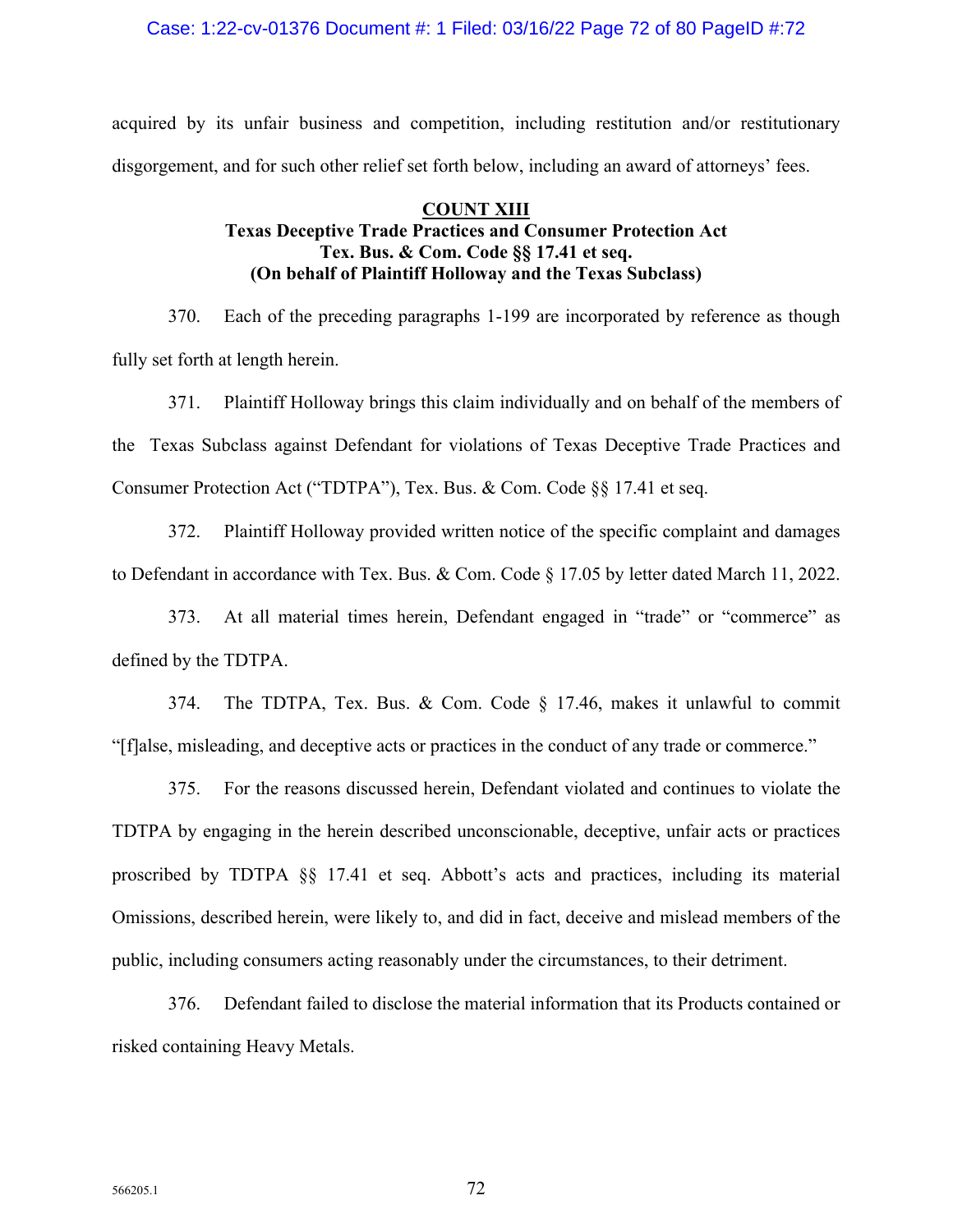### Case: 1:22-cv-01376 Document #: 1 Filed: 03/16/22 Page 73 of 80 PageID #:73

377. Defendant's Omissions were material because they were likely to deceive reasonable consumers to induce them to purchase its Products without being aware that said Products contained or risked containing Heavy Metals. As a direct and proximate result of Defendant's unfair and deceptive acts or practices, Plaintiff Holloway and members of the Texas Subclass suffered damages by purchasing the Products because they would not have purchased said Products had they known the truth, and they received Products that were worthless because they contain or risk containing Heavy Metals.

378. Defendant's deceptive trade practices caused injury in fact and actual damages to Plaintiff Holloway and members of the Texas Subclass in the form of the loss or diminishment of value of the Products Plaintiff Holloway and members of the Texas Subclass purchased, which allowed Defendant to profit at the expense of Plaintiff Holloway and members of the Texas Subclass. The injuries to Plaintiff Holloway and members of the Texas Subclass were legally protected interests. The gravity of the harm of Defendant's actions is significant and there is no corresponding benefit to consumers of such conduct.

379. Defendant's conduct is ongoing and continuing, such that prospective injunctive relief is necessary, especially given Plaintiff Doxie's desire to purchase these Products in the future if she can be assured that the Infant Formula is as advertised and does not contain Heavy Metals.

380. Plaintiff Holloway and members of the Texas Subclass seek relief for the injuries they have suffered as a result of Defendant's unfair and deceptive acts and practices, as provided by TDTPA and applicable law.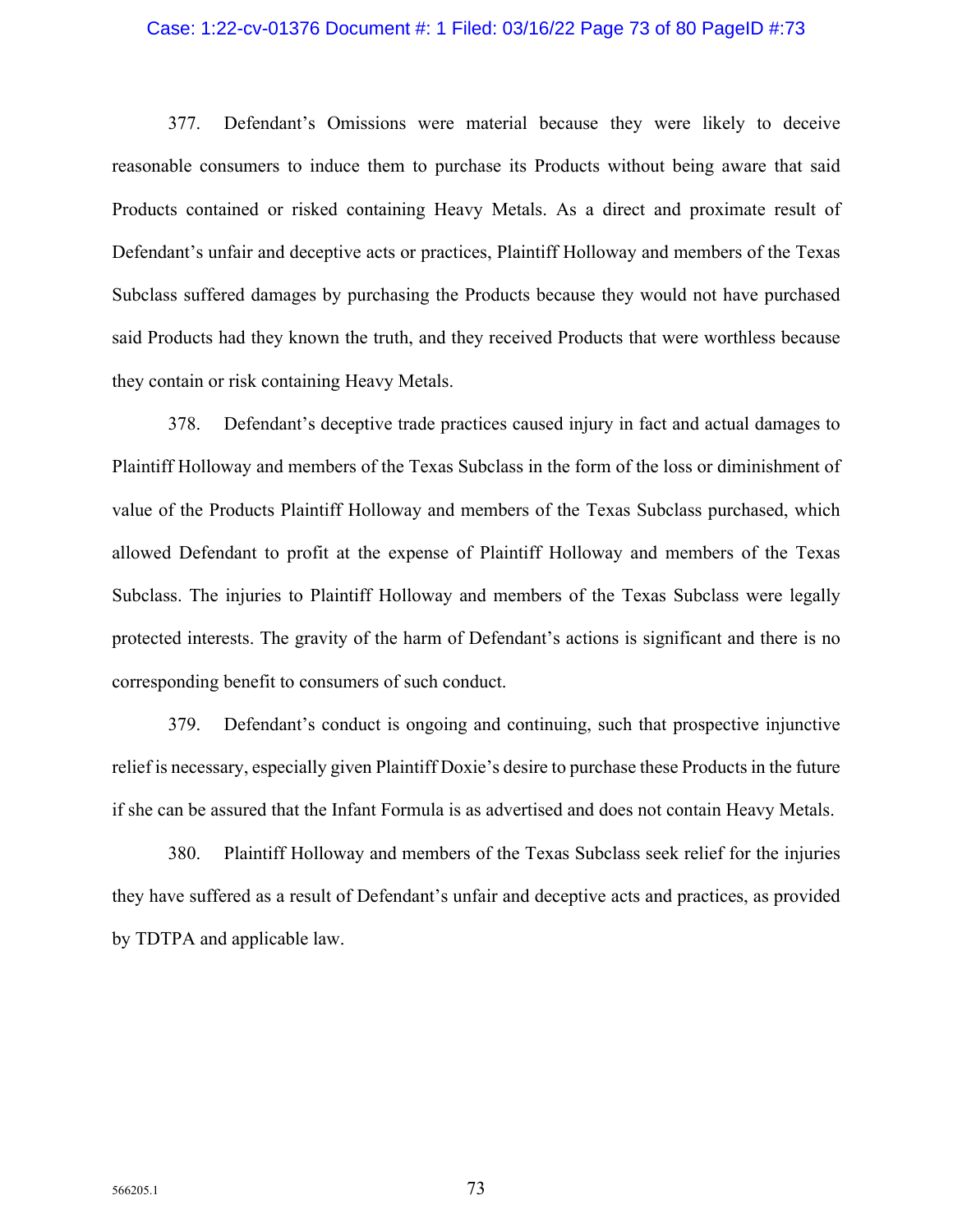### **COUNT XIV Statutory Breach of Implied Warranty (Tex. Bus. & Com. Code §2.314) (On Behalf of Plaintiff Holloway and the Texas Subclass)**

381. Each of the preceding paragraphs 1-199 are incorporated by reference as though fully set forth at length herein.

382. Plaintiff Holloway brings this cause of action on behalf of herself and the Texas Subclass.

383. Defendant is and was at all relevant times a "merchant" under Texas Business and Commercial Code  $\S$ §2.104(1) and 2A.103(a)(20), and a "seller" under §2.103(a)(4).

384. The Products are and were at all relevant times "goods" within the meaning of Texas Business and Commercial Code §§2.105(a) and 2A.103(a)(8).

385. A warranty that the Products were in merchantable condition and fit for the ordinary purpose for which baby food products are used is implied by law, pursuant to Texas Business and Commercial Code §§2.314 and 2A.212.

386. Defendant impliedly warranted that the Products were of merchantable quality and fit for such use. This implied warranty included, *inter alia*, a warranty that the Products that were manufactured, supplied, distributed, and/or sold by Defendant were safe for consumption by infants.

387. Defendant breached the implied warranty of merchantability in that the Products were not in merchantable condition when they were sold to Plaintiff Holloway and the Texas Subclass members because said Products were and are unfit for the ordinary purposes for which such Products are used because they pose a serious safety risk to the babies who consume them.

388. Defendant has been provided notice of these issues, as alleged herein, by letter sent March 11, 2022.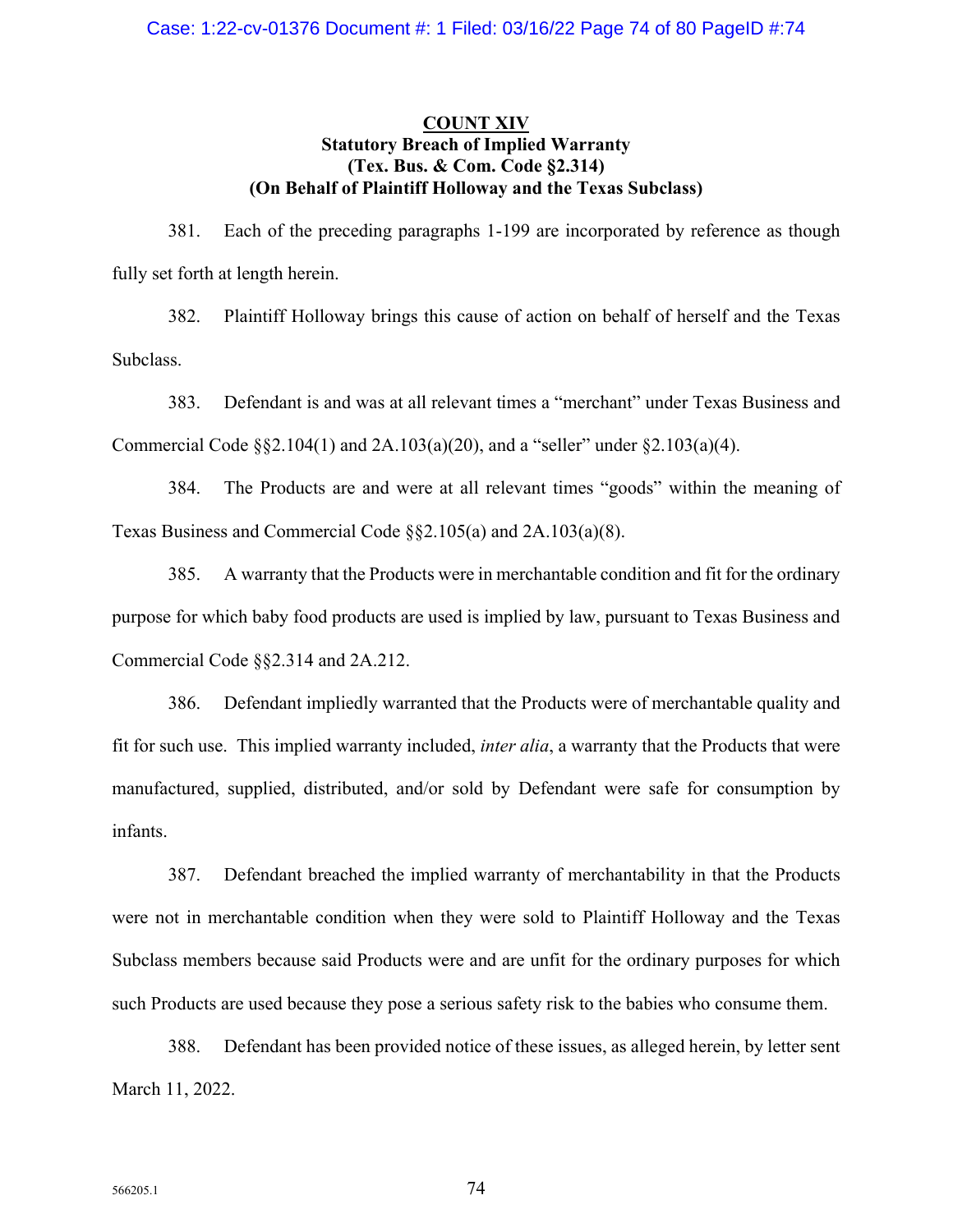### Case: 1:22-cv-01376 Document #: 1 Filed: 03/16/22 Page 75 of 80 PageID #:75

389. As a direct and proximate result of breaches of the implied warranty of merchantability, Plaintiff Holloway and the Texas Subclass members have suffered damages.

# **COUNT XV Statutory Breach of Express Warranties (Tex. Bus. & Com. Code §2.213) (On Behalf of Plaintiff Holloway and the Texas Subclass)**

390. Each of the preceding paragraphs 1-199 are incorporated by reference as though fully set forth at length herein.

391. Plaintiff Holloway brings this cause of action on behalf of herself and the Texas Subclass.

392. Defendant is and was at all relevant times a "merchant" under Texas Business and Commercial Code  $\S$ §2.104(1) and 2A.1-3A(a)(20), and a "seller" under §2.103(a)(4).

393. The Products are and were at all relevant times "goods" within the meaning of Texas Business and Commercial Code §§2.105(a) and 2A.103(a)(8).

394. In connection with the sale of the Products to Plaintiff Holloway and the Texas Subclass, Defendant provided an express warranty.

395. Defendant breached this warranty by selling Infant Formula that was unsafe for infant consumption.

396. Defendant has been provided notice of these issues and been given a reasonable opportunity to cure its breaches. by.

397. As a direct and proximate result of Defendant's breach of express warranties, Plaintiff Holloway and the Texas Subclass members have been damaged in an amount to be determined at trial.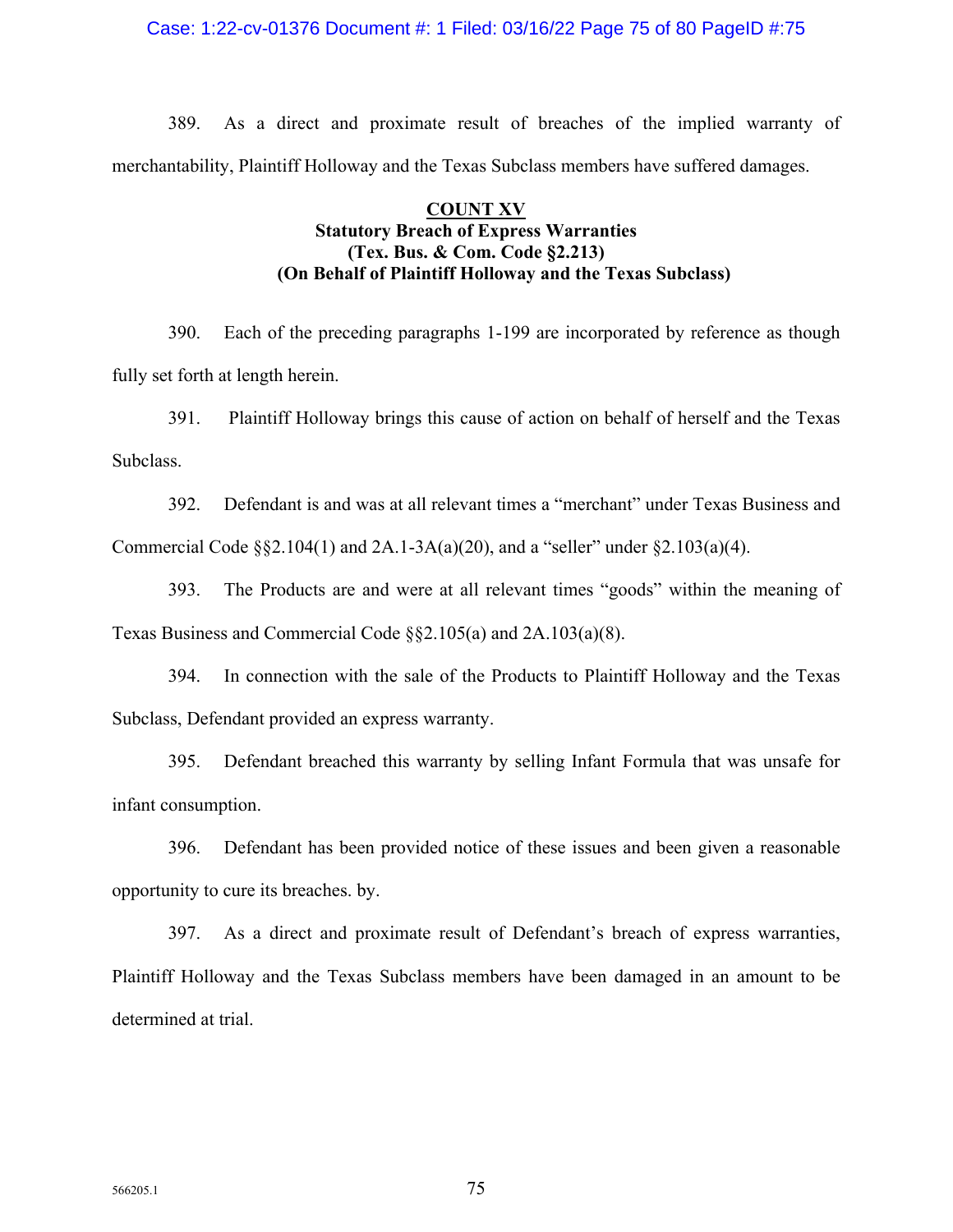# **COUNT XVI Violation Of The Magnuson-Moss Warranty Act, 15 U.S.C. § 2301,** *ET. SEQ***. ("MMWA") (Asserted on Behalf of all Plaintiffs and Classes)**

398. Each of the preceding paragraphs 1-199 are incorporated by reference as though fully set forth at length herein.

399. Plaintiffs bring this claim on behalf of themselves and the Classes.

400. Defendant's Infant Formula is a consumer product as defined in 15 U.S.C. §  $2301(1)$ .

401. Defendant is a supplier and a warrantor as defined in 15 U.S.C.  $\S 2301(4) \& (5)$ .

402. The warranty that effectively came with the Products constitutes a "written warranty" under 15 U.S.C.  $\S 2301(6)$  (A) and/or (B).

403. Abbott effectively warranted, expressly and impliedly, that its Products were fit for consumption by babies even though they contained or risked containing undisclosed Heavy Metals.

404. Plaintiffs and the members of the Classes are "consumers" as defined in 15 U.S.C. § 2301(3). They are consumers because: (a) they are buyers of a consumer product; (b) they are persons entitled under applicable state law to enforce against the warrantor the obligations of its implied warranty; and (c) they are entitled to enforce what is effectively a written warranty.

405. Pursuant to 15 U.S.C. § 2301(e), Plaintiffs and the members of the Classes are entitled to bring this class action and are not required to give Defendant notice and opportunity to cure until such time as the Court determines the representative capacity of the Plaintiffs pursuant to Rule 23 of the Federal Rules of Civil Procedure.

406. Defendant is liable to Plaintiffs and the members of the Classes pursuant to 15 U.S.C. § 2301(d)(1), because it breached its effective warranty. Specifically, it failed and refused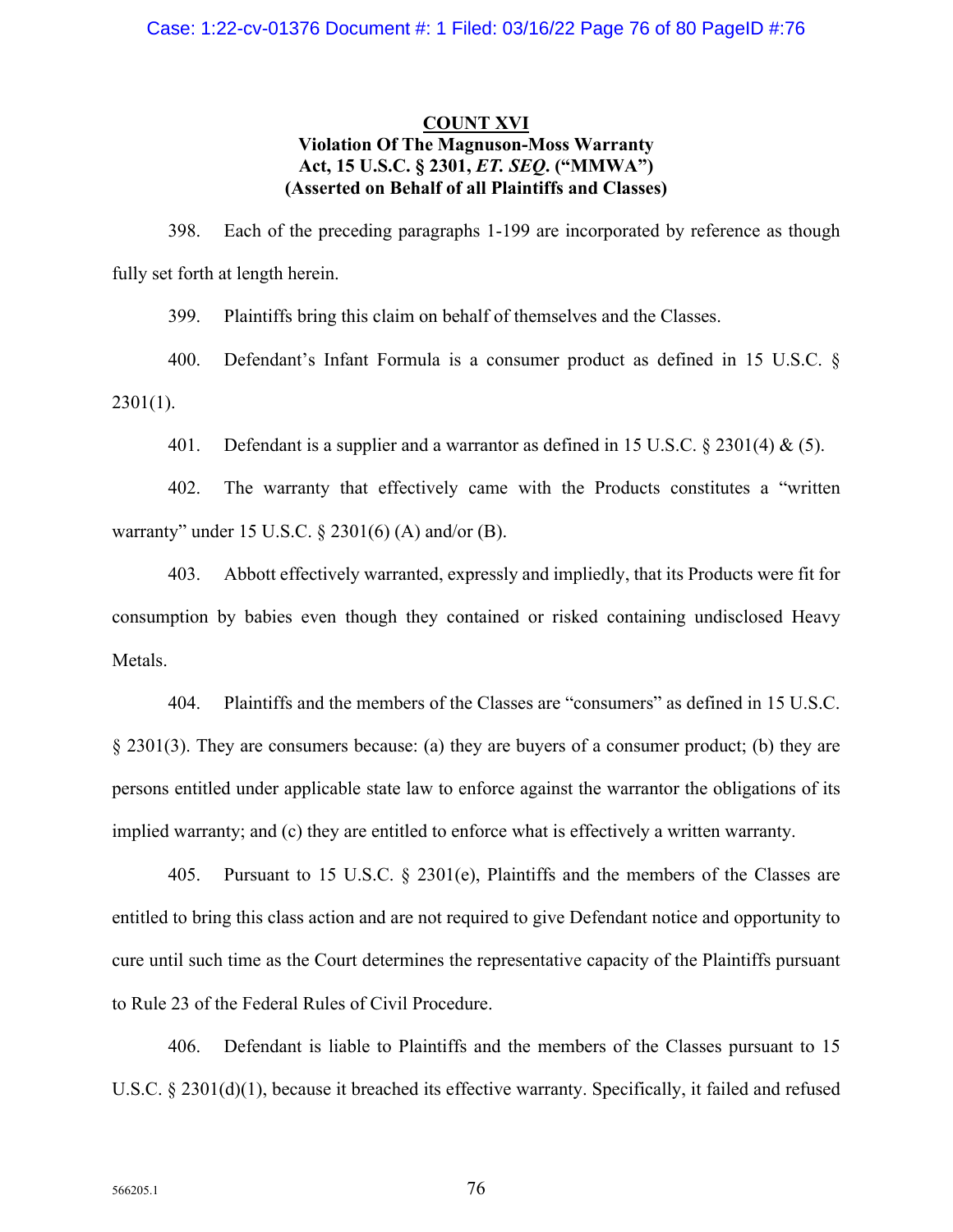### Case: 1:22-cv-01376 Document #: 1 Filed: 03/16/22 Page 77 of 80 PageID #:77

to honor its own effective warranty by refusing to strip from its Products Heavy Metals and fully and adequately warn consumers, as set forth above.

407. In connection with its sales of the Products, Defendant gave an implied warranty as defined in 15 U.S.C. § 2301(7); namely, the implied warranty of merchantability. As part of the implied warranty of merchantability, Defendant warranted that its Infant Formula: (a) was fit for its ordinary purpose as safe for ingestion and consumption by babies; (b) was adequately tested and truthfully packaged; (c) conformed to the promises and affirmations of fact made by Defendant in its packaging, advertising and marketing; (d) was not unsafe or contain poisonous or harmful ingredients for babies to ingest. Defendant is liable to Plaintiffs and the Classes pursuant to 15 U.S.C. § 2310(d)(1), because it breached the implied warranty of merchantability, as set forth above.

408. Pursuant to 15 U.S.C. § 2310(d) (1), Plaintiffs and the members of the Classes are entitled to recover the damages proximately caused by Defendant's breaches of its effective warranty and the implied warranty of merchantability: direct economic damages at the point of sale in the amount of the difference in value between the value of the Product as warranted (the full purchase price) and the value of the Products as delivered (\$0).

409. In addition, pursuant to 15 U.S.C. § 2310(d) (2), Plaintiffs and the members of the Classes are entitled to recover a sum equal to the aggregate amount of costs and expenses (including attorneys' fees based on actual time expanded) determined by the Court to have been reasonably incurred by Plaintiffs and the members of the Classes in connection with the commencement and prosecution of this action.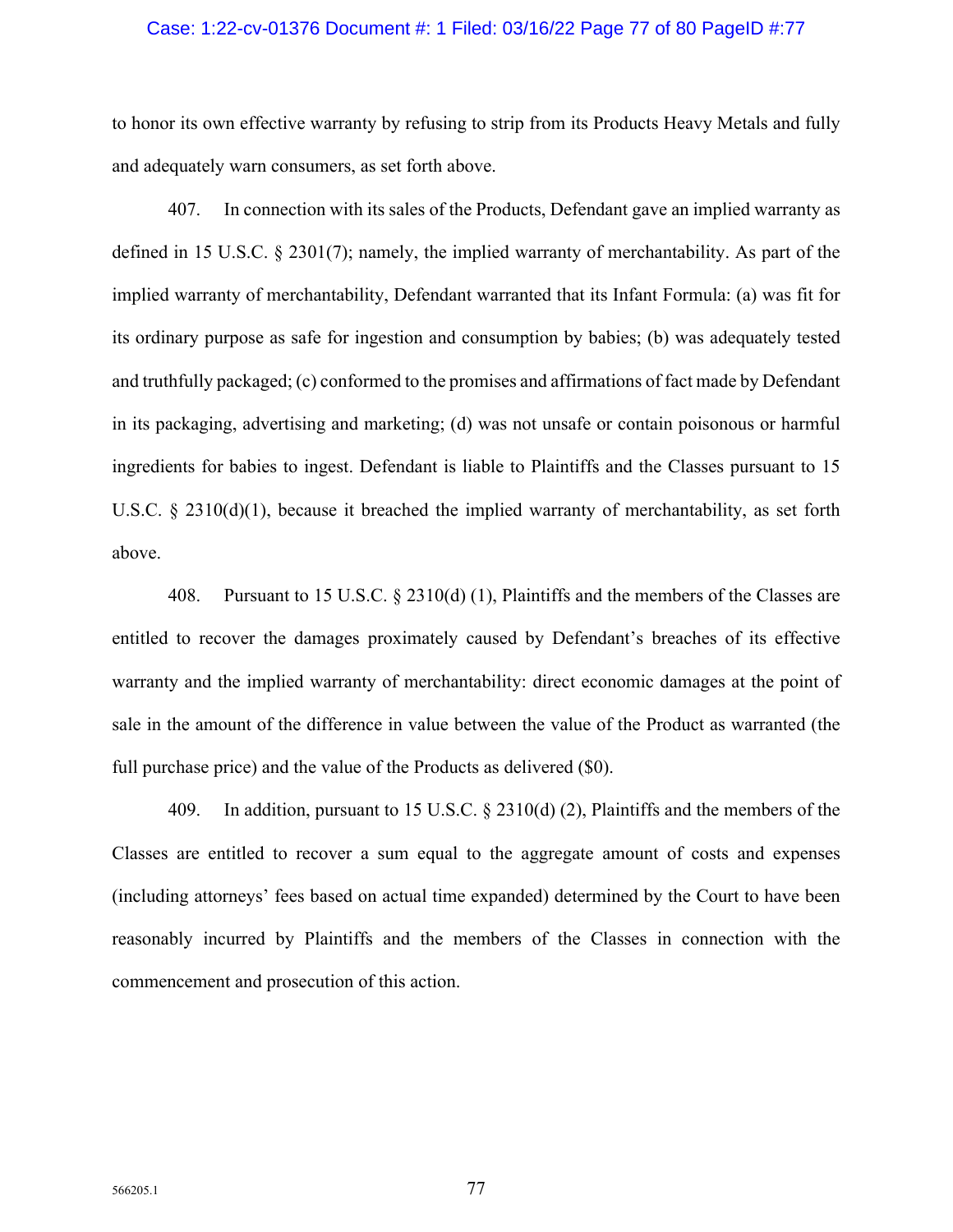#### **PRAYER FOR RELIEF**

WHEREFORE, Plaintiffs, individually and on behalf of all others similarly situated, pray for judgment against Defendant as to each and every count, including:

A. An order declaring this action to be a proper class action, appointing Plaintiffs and their counsel to represent the Classes, and requiring Defendant to bear the costs of class notice;

B. An order enjoining Defendant from selling the Infant Formula until the Heavy Metals are removed;

C. An order enjoining Defendant from selling the Infant Formula until the Heavy Metals, or risk of Heavy Metals, are disclosed on the Products' labels, packaging, and advertising;

D. An order requiring Defendant to engage in a corrective advertising campaign and engage in any further necessary affirmative injunctive relief, such as recalling its existing Infant Formula;

F. An order awarding declaratory relief, and any further retrospective or prospective injunctive relief permitted by law or equity, including enjoining Defendant from continuing the unlawful practices alleged herein, and injunctive relief to remedy Defendant's past conduct;

G. An order requiring Defendant to pay restitution to restore all funds acquired by means of any act or practice declared by this Court to be an unlawful, unfair, or fraudulent business act or practice, untrue or misleading advertising, or a violation of law, plus pre- and post-judgment interest thereon;

H. An order requiring Defendant to disgorge or return all monies, revenues, and profits obtained by means of any wrongful or unlawful act or practice;

J. An order requiring Defendant to pay all actual and statutory damages permitted under the counts alleged herein;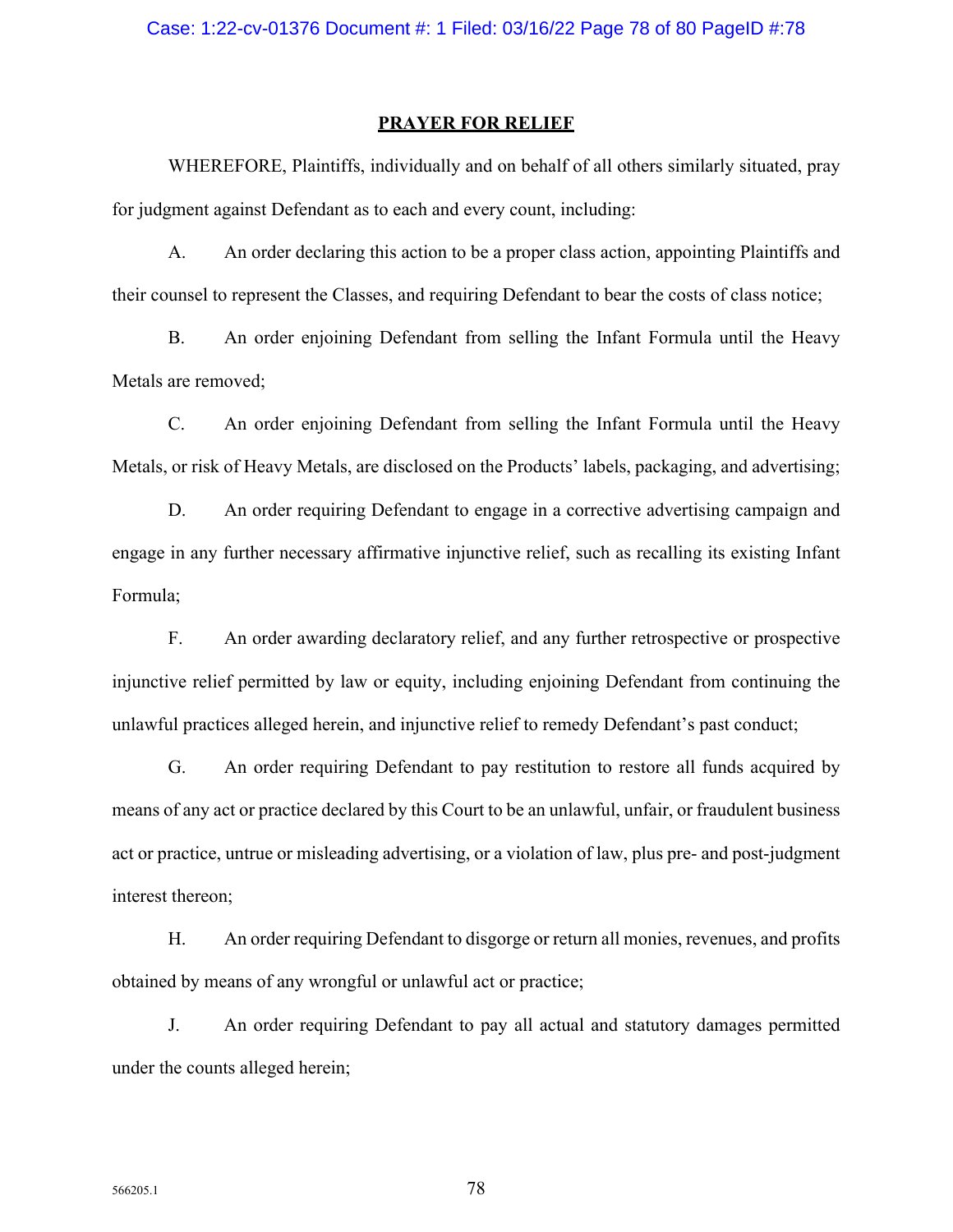- K. An order requiring Defendant to pay punitive damages on any count so allowable;
- L. An order awarding attorneys' fees and costs to Plaintiffs and the Classes; and
- M. An order providing for all other such equitable relief as may be just and proper.

### **JURY DEMAND**

Plaintiffs hereby demand a trial by jury on all issues so triable.

Dated: March 16, 2022 By: /s/ Katrina Carroll

LYNCH CARPENTER LLP Katrina Carroll Kyle A. Shamberg 111 W. Washington Street, Suite 1240 Chicago, IL 60602 Phone: (312) 750-1265 Fax: (312) 212-5919 katrina@lcllp.com kyle@lcllp.com

 BARRACK RODOS & BACINE Stephen R. Basser One America Plaza 600 West Broadway, Suite 900 San Diego, CA 92101 Telephone: (619) 230-0800 Facsimile: (619) 230-1874 E-mail: sbasser@barrack.com

CALCATERRA POLLACK LLP Michael Liskow Janine L. Pollack 1140 Avenue of the Americas, 9th Floor New York, NY 10036 Telephone: (917) 899-1765 E-mail: mliskow@calcaterrapollack.com jpollack@calcaterrapollack.com